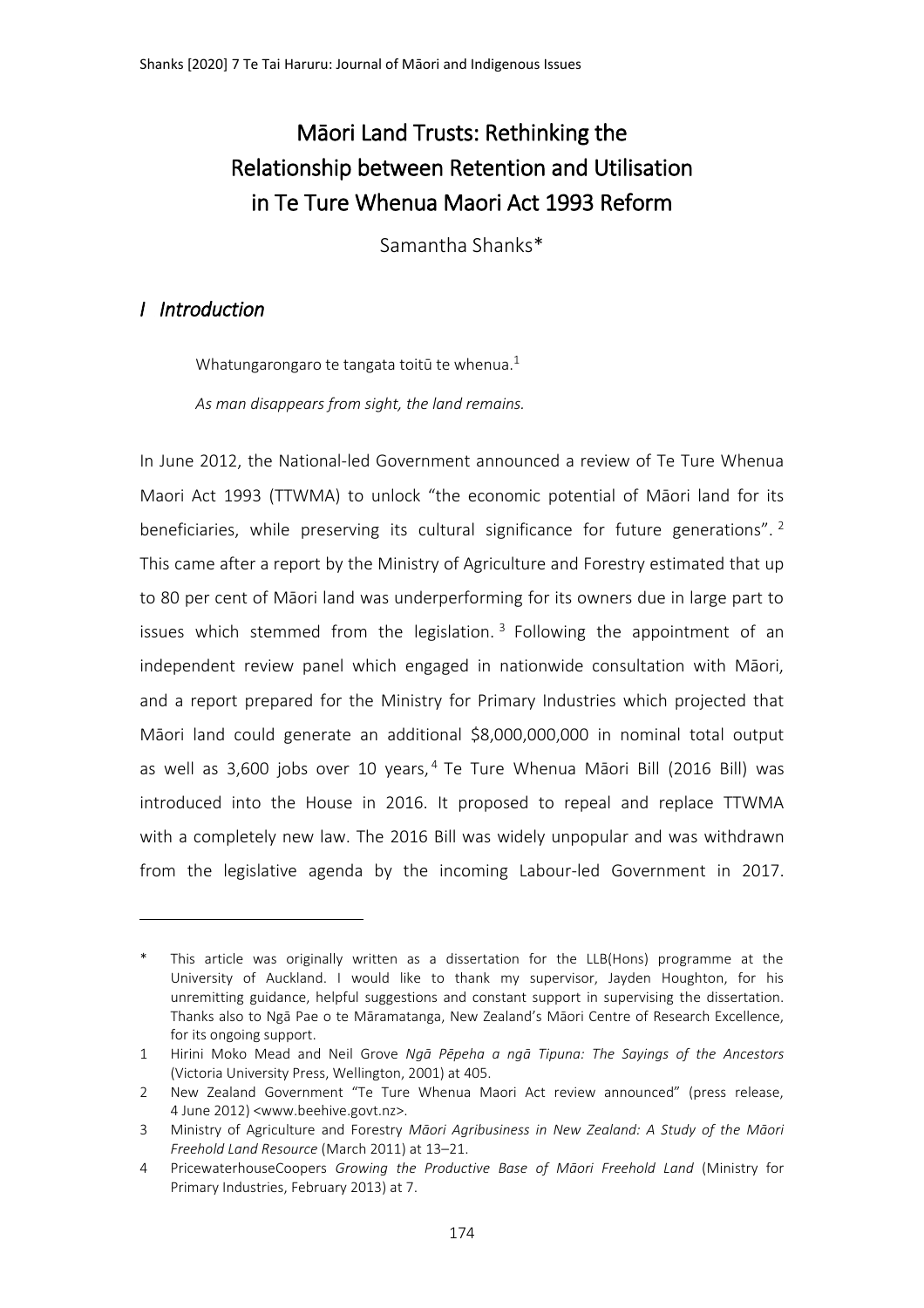In September 2019, the Labour-New Zealand First Coalition Government introduced its own reform proposal. Rather than replace the Act with a completely new law, Te Ture Whenua Maori (Succession, Dispute Resolution, and Related Matters) Amendment Bill (2019 Bill) includes a suite of amendments to the existing legislation designed to reduce the complexity and compliance requirements Māori encounter when we engage with our land.<sup>5</sup> The 2019 Bill is currently at the second reading stage, but National has pledged to continue to progress its policy to repeal and replace TTWMA with the 2016 Bill if re-elected in September.<sup>6</sup> Whether by the Labour-led Government's amendment Bill or National's replacement Bill, reform of TTWMA is clearly imminent.

<span id="page-1-1"></span><span id="page-1-0"></span>TTWMA is the primary legislation which governs and regulates Māori land.<sup>7</sup> Māori land comprises roughly 1,403,551 million hectares, or around 5 per cent, of New Zealand's land base.<sup>8</sup> It differs from other land in New Zealand in two major respects. First, Māori land typically has multiple owners as a result of the communal nature of the original customary interest and the ongoing fragmentation of the freehold interest.<sup>9</sup> In 2019, the Ministry of Justice recorded 3,262,879 ownership interests in just 27,456 Māori land titles, the average block having 105 owners.<sup>10</sup> On account of this multiplicity of ownership, management structures are often established by Māori owners to oversee and direct the use of our land.<sup>11</sup> The trust has been the vehicle of choice for the great majority of Māori landowners.<sup>12</sup> Secondly, most dealings with Māori land require the

<span id="page-1-2"></span><sup>5</sup> Te Ture Whenua Maori (Succession, Dispute Resolution, and Related Matters) Amendment Bill 2019 (179-1) (explanatory note) at 1.

<sup>6</sup> New Zealand National Party "The Economy: Discussion Document" (2019) <www.national.org.nz> at 23.

<sup>7</sup> Kerensa Johnston "Māori Legal Developments" [2015] NZ L Rev 171 at 184.

<sup>8</sup> Ministry of Justice "Māori Land Update – Ngā Āhuatanga o te whenua" (June 2019) at 1.

<sup>9</sup> Tom Bennion "Māori Land" in John Burrows and Elizabeth Toomey (eds) *New Zealand Land Law* (3rd ed, Thomson Reuters, Wellington, 2017) 443 at 457.

<sup>10</sup> Ministry of Justice, above [n 8,](#page-1-0) at 1.

<sup>11</sup> Layne Ross Harvey "Would the proposed reforms affecting ahu whenua trusts have impeded hapū in the development of their lands? A Ngāti Awa perspective" (PhD Thesis, Auckland University of Technology, 2018) at 95. Harvey was appointed as a Judge of the Māori Land Court on 1 September 2002.

<sup>12</sup> Wilson Isaac "Governance Structures for Māori Land" (paper presented to Whenua: Sustainable Futures on Māori Land Conference, Rotorua, July 2010). Isaac was appointed as a Judge of the Māori Land Court on 11 March 1994. In 1999, he was appointed Deputy Chief Judge and, on 13 August 2009, he was appointed Chief Judge.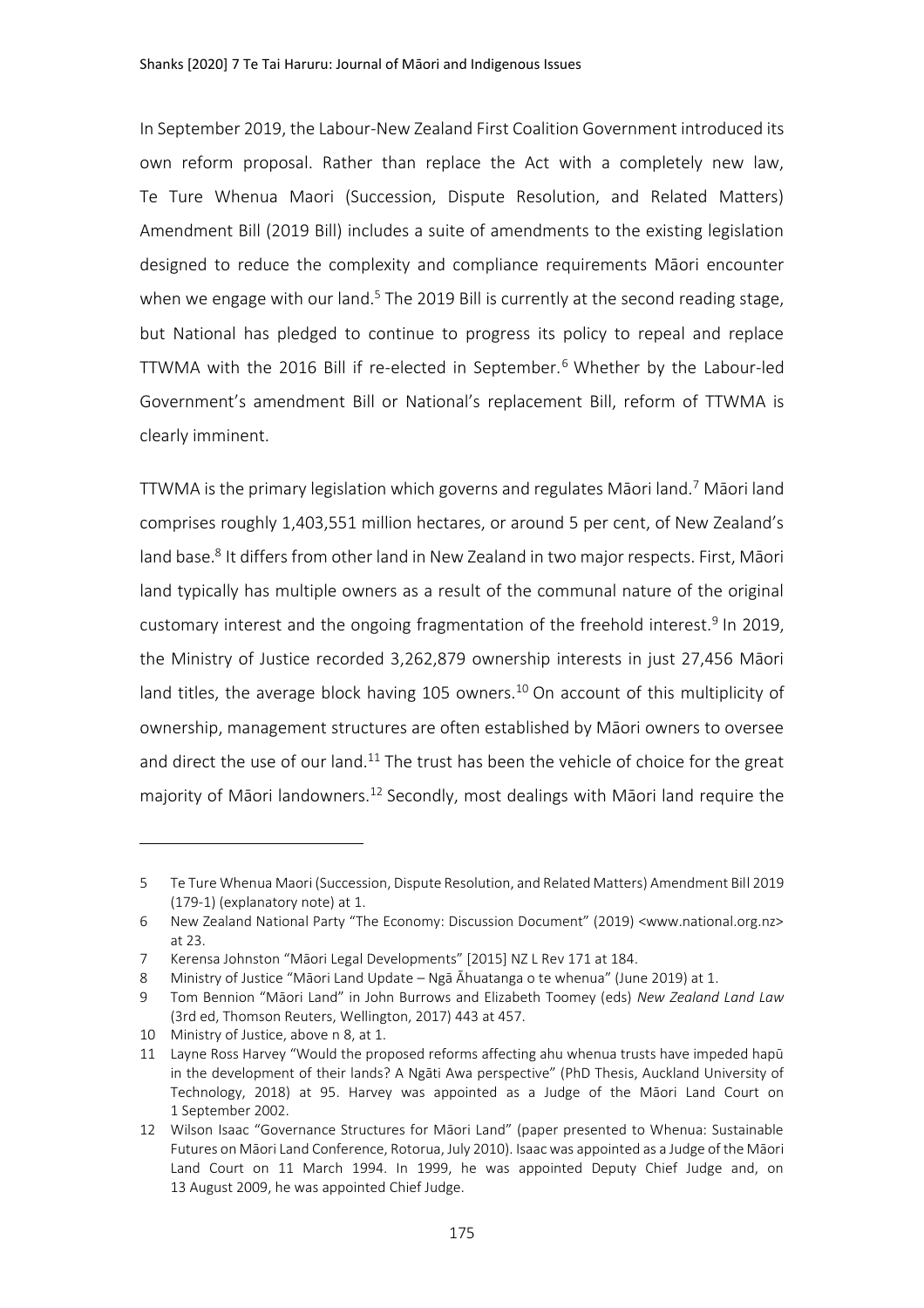assistance or approval of the Māori Land Court (MLC).<sup>13</sup> Under TTWMA, the MLC has exclusive jurisdiction to constitute the various trusts authorised by the Act.  $^{14}$ This includes: fixing the terms of the trust; appointing, removing and conferring powers on trustees; authorising new ventures; reviewing the trust; and enforcing trust obligations.<sup>15</sup>

The need for some kind of reform of TTWMA is not in dispute. Change is clearly desired — the question is simply the extent of reform necessary. With the background of the proposed reforms in mind, we must consider whether the current law impedes the use and development of Māori land. Utilisation goes hand in hand with retention in TTWMA. The preamble to the Act acknowledges that "land is a taonga tuku iho of special significance to Māori". <sup>16</sup> Māori land ownership must, therefore, be viewed entirely differently from ownership as it is understood in British law.  $17$  As the New Zealand Māori Council has explained:<sup>18</sup>

Our land interests are an inheritance from the past entrusted to the future in which we have no more than certain rights to enjoy the fruits of the land in our own lifetimes, and a duty to convey those rights to succeeding generations.

This tension between retention and utilisation in Māori land law is analogous to the tension between facilitation and inhibition in general land law.<sup>19</sup> Māori land law is primarily concerned with inhibiting the permanent alienation of Māori land. But behind this inhibition lies a facilitative goal — namely, to promote the use and development of Māori land for the benefit of current and future generations of owners, their whānau and their hapū. So, the law must facilitate, but it must also inhibit, in order to achieve a reconciliation between these dual and sometimes

<sup>13</sup> Bennion, above n [9,](#page-1-1) at 457.

<sup>14</sup> Te Ture Whenua Maori Act 1993 [TTWMA], s 211.

<sup>15</sup> Part 12.

<sup>16</sup> Preamble (macron added).

<sup>17</sup> New Zealand Māori Council *Kaupapa: Te Wahanga Tuatahi – A Discussion Paper on Māori Affairs Legislation* (New Zealand Māori Council, 1983) at 10.

<sup>18</sup> At 10.

<sup>19</sup> See Peter Birks "Before We Begin: Five Keys to Land Law" in Susan Bright and John Dewar (eds) *Land Law: Themes and Perspectives* (Oxford University Press, Oxford, 1998) at 461–462.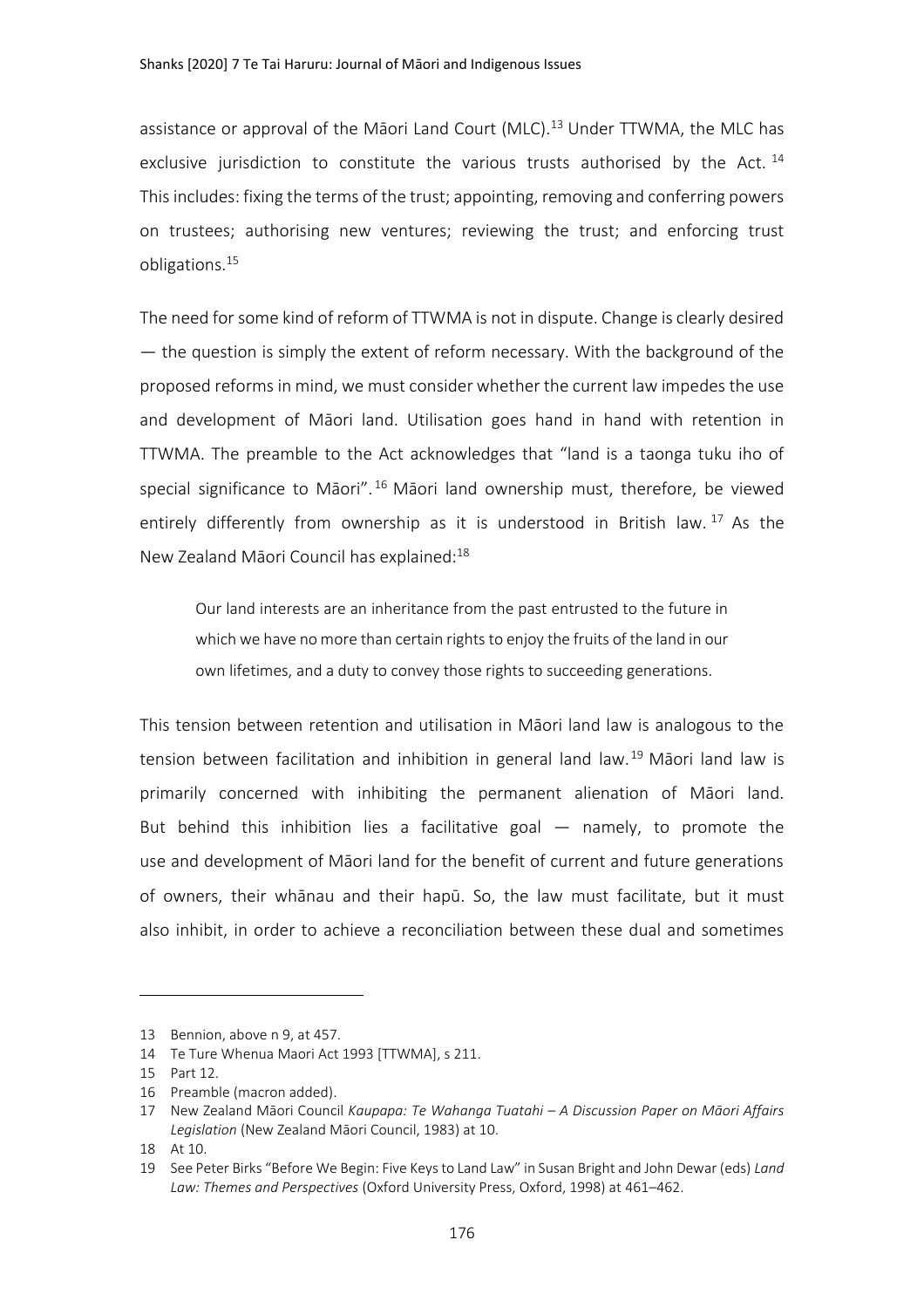conflicting objectives.<sup>20</sup> It is this tension that we must balance carefully in any reform of TTWMA. Layne Harvey has observed that a central question to consider when reforming the legislation is: $21$ 

… whether the current law provides an appropriate balance and a sufficiently broad framework to enable trustees and owners to [use and] develop their land, while at the same time ensuring that the necessary checks and balances exist and are applied [to promote retention]. It is also a question, [he] suggests, of whether the appropriate balances exist or need reform, between a continuing paternalism (perceived or otherwise) inherent in the oversight of ahu whenua trusts by the Court, and an essentially unregulated approach where trustees are relatively unconstrained by legal frameworks and accountability.

This is because the MLC has extensive discretionary powers to safeguard the retention of Māori land when it comes to balancing retention with the risks that utilisation could pose to it in Māori land trust matters.

In this article, I will use Harvey's question as a standard against which to assess the reform proposals, as well as my own. I argue the MLC's extensive discretionary powers create uncertainty for owners of Māori land in decision-making, particularly regarding the use and management of our lands, and that this uncertainty can be resolved by amending TTWMA to improve owner involvement in trust matters. In Part II, I will briefly outline the evolution of Māori land law to elucidate how its historical development has given rise to this tension between retention and utilisation. I will also explain why Harvey's suggestion that providing a suitable balance and a sufficiently broad framework to enable trustees and owners to use and develop their land, while at the same time ensuring that the necessary checks and balances exist and are applied to promote retention, is the appropriate standard to apply when determining what reform of TTWMA should look like. In Part III, I will survey pt 12 of the Act, dedicated solely to Māori land trusts, and set out the key legislative mechanisms

<sup>20</sup> See also TTWMA, s 2.

<sup>21</sup> Harvey, above n [11,](#page-1-2) at 108.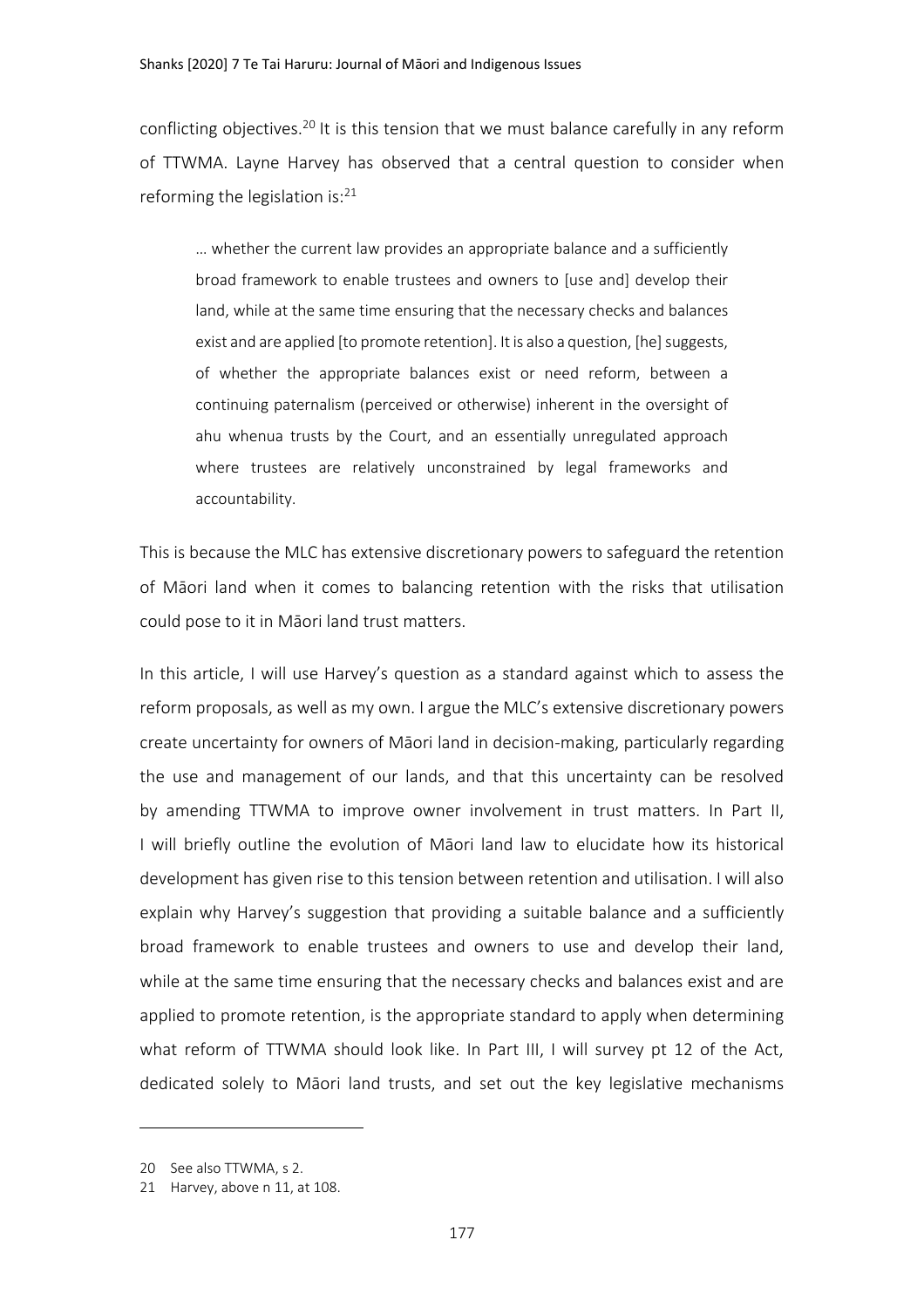<span id="page-4-1"></span>governing these entities. Through an analysis of the decision of the MLC in *Hall v Opepe Farm Trust* in Part IV, I will examine whether TTWMA provides an appropriate balance and a sufficiently broad framework to enable trustees and owners to use and develop their land, while at the same time ensuring that the necessary checks and balances exist and are applied to promote retention. <sup>22</sup> In Part V, I will consider how the proposed reforms would alter this balance by assessing how they would have impacted the decision-making process of the judge in that case, had they been in force at the time it was decided. Finally, in Part VI, I will suggest what the reform should look like to satisfy the standard of providing an appropriate balance and a sufficiently broad framework to enable trustees and owners to use and develop their land, while at the same time ensuring that the necessary checks and balances exist and are applied to promote retention, in terms of the decision-making process of the judge in that case.

## *II The Evolution of Māori Land Law*

<span id="page-4-0"></span>Māori land law is "a branch of New Zealand law solidly rooted in the past" that cannot be adequately understood without some understanding of the context in which it developed. <sup>23</sup> TTWMA emerged from the long evolution of Māori land legislation dating back to the mid-1800s and, in particular, the way in which that legislation facilitated the alienation of Māori land to the Crown and settlers for many decades.<sup>24</sup> As Professor IH Kawharu observed, the system instituted after 1865 was "a veritable engine of destruction for any tribe's tenure of land, anywhere".<sup>25</sup> It was not until 1974 that retention became one of the main objectives of the law, and it would be a further 19 years before it was given any practical effect in TTWMA. <sup>26</sup> In this Part, I will briefly outline the evolution of Māori land legislation to elucidate how its historical development has given rise to the tension between retention and utilisation.

<sup>22</sup> *Hall v Opepe Farm Trust* (2010) 19 Waiariki MB 258 (19 WAR 258).

<sup>23</sup> Richard Boast "The Evolution of Māori Land Law 1862–1993" in Richard Boast and others (eds) *Māori Land Law* (2nd ed, LexisNexis, Wellington, 2004) 65 at 66.

<sup>24</sup> See generally David V Williams *Te Kooti Tango Whenua: The Native Land Court 1864–1909* (Huia Publishers, Wellington, 1999) at 51–100.

<sup>25</sup> IH Kawharu *Maori Land Tenure* (Oxford University Press, London, 1977) at 15.

<sup>26</sup> Compare Maori Affairs Amendment Act 1974, s 4(2)(a); and TTWMA, ss 2 and 17.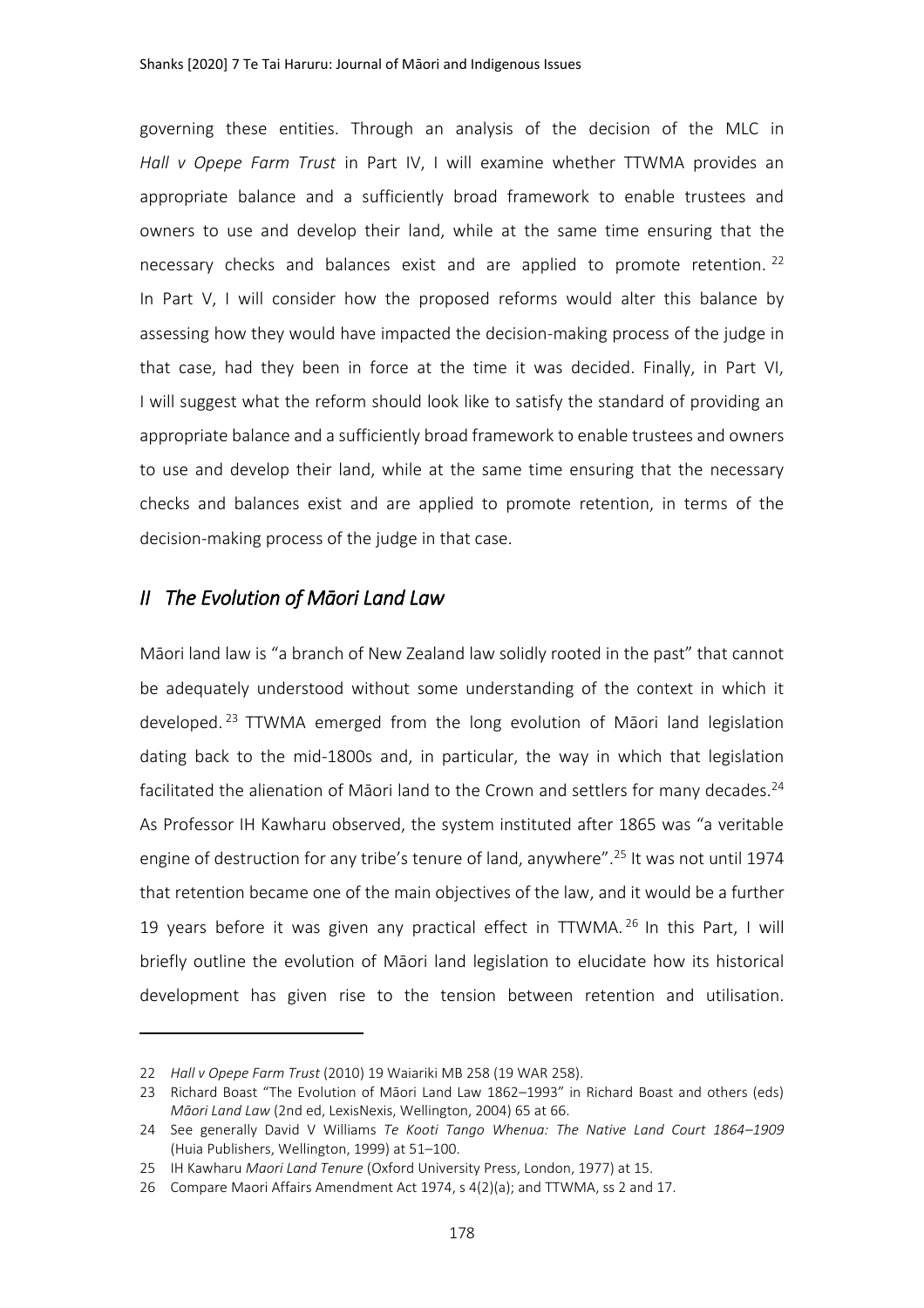I will also explain why Harvey's suggestion that providing a suitable balance and a sufficiently broad framework to enable trustees and owners to use and develop their land, while at the same time ensuring that the necessary checks and balances exist and are applied to promote retention, is the appropriate standard to apply when determining what reform of TTWMA should look like.

The existing framework for regulating Māori land has its origins in the Native Lands Acts of 1862 and 1865.<sup>27</sup> Although the 1862 Act "was brought into operation in only a few places due to the pressures of armed conflict", and was soon repealed and replaced by the much more comprehensive 1865 Act, the Acts shared the same conceptual structure and it is moot whether the current system began in 1862 or 1865.  $^{28}$ Notable features of the Acts included the waiver of Crown pre-emption, the conversion of Māori customary title to freehold title, and the creation of the Native Land Court.<sup>29</sup> As Tom Bennion aptly put it, the conversion of Māori customary interests to fee simple interests, thereby creating Māori freehold land, was "a deliberately crude conversion". <sup>30</sup> The Native Land Court awarded the freehold title to 10 or fewer individuals as tenants in common.<sup>31</sup> Fatefully, no provision was made for land awarded in this way to be held in trust for the many parties and differing interests that existed under the customary regime.<sup>32</sup> The Native Lands Acts, therefore, "exempliffied] a distinct trend away from collective rights in land to individualised tenure".<sup>33</sup> However, in response to complaints from Māori, an amendment in 1867 provided that the names of every person with an interest in the land could be listed on the back of title documents  $-$  a list that could run to hundreds of names.  $34$  Coupled with the Native Land Court's decision that, on intestacy, the interests of an owner were to be divided equally among all their children as tenants in common, every generation

<span id="page-5-0"></span><sup>27</sup> Native Lands Act 1862; and Native Lands Act 1865.

<sup>28</sup> Boast, above n [23,](#page-4-0) at 68–69.

<sup>29</sup> At 68–75.

<sup>30</sup> Bennion, above n [9,](#page-1-1) at 448.

<sup>31</sup> Native Lands Act 1865, s 23.

<sup>32</sup> Waitangi Tribunal *He Kura Whenua ka Rokohanga*: *Report on Claims about the Reform of Te Ture Whenua Maori Act 1993* (Wai 2478, 2016) at 14.

<sup>33</sup> Boast, above n [23,](#page-4-0) at 72.

<sup>34</sup> Native Lands Amendment Act 1867, s 17.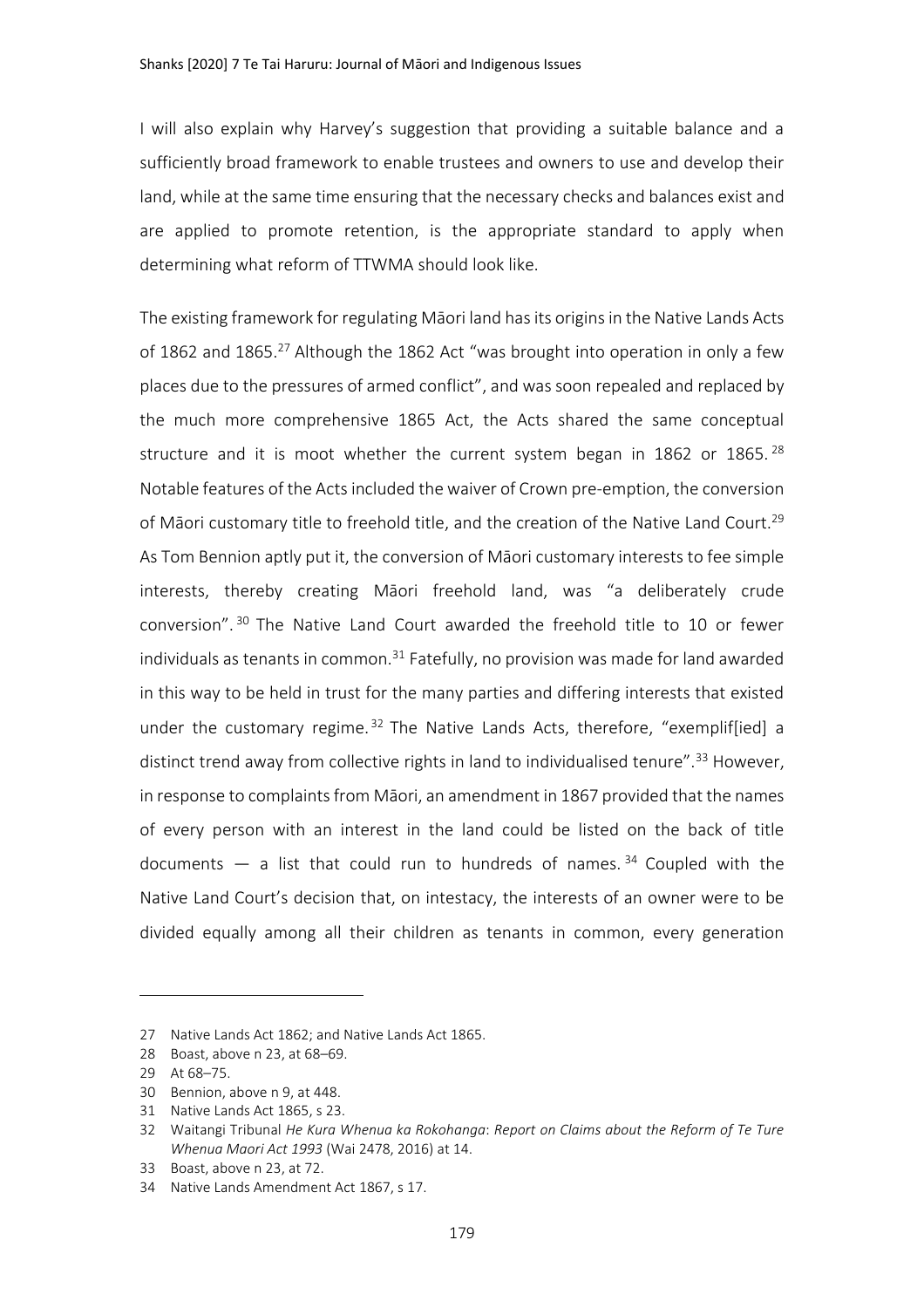"saw continually enlarging bodies of owners in what were often shrinking blocks of land". $35$ 

The whole subsequent evolution of Māori land legislation is in many ways a postscript to the problem of multiple individualised ownership (as distinct from the collective nature of the original customary interest). As Richard Boast has observed, "earlier governments may have seen this an impediment to land alienation and later ones as an impediment to land utilisation, but the root cause is the same".<sup>36</sup> The Native Land Act 1909 consolidated the complex legislative jungle that had grown up after 1862 into one comprehensive and relatively intelligible enactment.<sup>37</sup> It was recodified in 1931, 1953 and, most recently, in 1993 with TTWMA. 38 The 1953 Act finally made provision for Māori land to be held in trust<sup>39</sup> but, following the publication of two key reports highlighting multiple ownership as a barrier to utilisation and Māori economic advancement, a major amendment was passed in 1967.<sup>40</sup> While the provisions relating to court-established trusts were significantly improved and expanded, the amendment proved hugely unpopular because it significantly reduced the MLC's protective powers to review and confirm alienations.<sup>41</sup> The Court, it was said, was "not there to help the owner keep [their] land; its sole job for the Māori owner [wa]s to see that [they got] a fair price".<sup>42</sup> However, the last major statutory recasting of Māori land law before the enactment of TTWMA recognised Māori aspirations by strengthening the restrictions on alienation.<sup>43</sup> It also amended the functions of the Department of Māori Affairs to include "the retention of Māori land in the hands of its owners, and its use or administration by them or for their benefit" in giving effect to the Act. <sup>44</sup> In these changes, "the government recognised 'the right of kin groups to remain proprietors of their land',

<sup>35</sup> Waitangi Tribunal, above n [32,](#page-5-0) at 15.

<sup>36</sup> Boast, above n [23,](#page-4-0) at 118.

<sup>37</sup> At 100.

<sup>38</sup> Native Land Act 1931; Maori Affairs Act 1953; and TTWMA.

<sup>39</sup> Maori Affairs Act 1953, ss 438 and 439.

<sup>40</sup> See Boast, above n [23,](#page-4-0) at 110–112.

<sup>41</sup> See Maori Affairs Amendment Act 1967, s 142. See generally pt 6.

<sup>42</sup> Waitangi Tribunal, above n [32,](#page-5-0) at 36.

<sup>43</sup> See Maori Affairs Amendment Act 1974, pt 7.

<sup>44</sup> Section 4(2)(a) (macron added).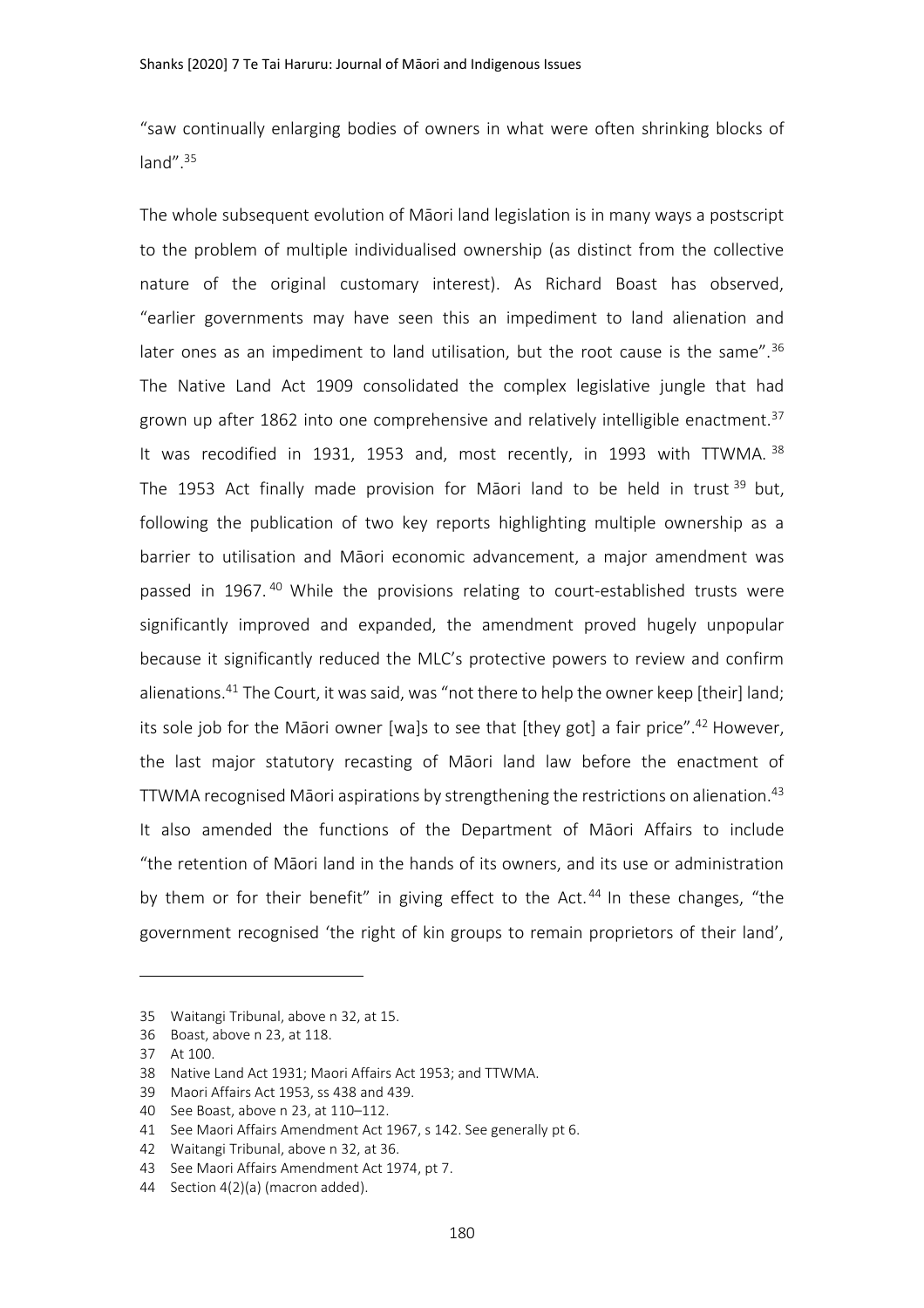though with ownership came 'the responsibility of ensuring the effective use of [that] land'".<sup>45</sup> Thus, a clear tension between the retention and utilisation of Māori land was born.

<span id="page-7-0"></span>In short, Māori land has been subject to major legislative and judicial intervention since at least 1865.<sup>46</sup> The impacts of multiple individualised ownership have not been to the benefit of hapū or Māori landowners generally, except in the rarest of cases. Individualisation of title and the ongoing fragmentation of ownership interests has made it difficult for Māori to both retain and effectively utilise their land. The difficulty for today is that the tension between retention and utilisation in Māori land law is a reality of Māori land ownership. This is why Harvey's suggestion that providing a suitable balance and a sufficiently broad framework to enable trustees and owners to use and develop their land, while at the same time ensuring that the necessary checks and balances exist and are applied to promote retention, is the appropriate standard to apply when determining what reform of TTWMA should look like.

# *III Māori Land Trusts*

Described as "a watershed moment based on broad consensus", the enactment of TTWMA marked a turning point in that Māori aspirations for our land were to some extent incorporated into Māori land law. $47$  For the first time in history, legislation was passed acknowledging that Māori land is a taonga tuku iho.<sup>48</sup> TTWMA also provides that:<sup>49</sup>

... it is the intention of Parliament that powers, duties, and discretions conferred by this Act shall be exercised, as far as possible, in a manner that facilitates and promotes the retention, use, development, and control of

<sup>45</sup> Waitangi Tribunal, above n [32,](#page-5-0) at 37.

<sup>46</sup> Monique van Alphen Fyfe "Not One More Acre: Opportunity and Compromise in Te Ture Whenua Māori Reform" (2016) February Māori LR 33 at 33.

<sup>47</sup> At 33.

<sup>48</sup> Bennion, above n [9,](#page-1-1) at 454.

<sup>49</sup> TTWMA, s 2(2) (macron added).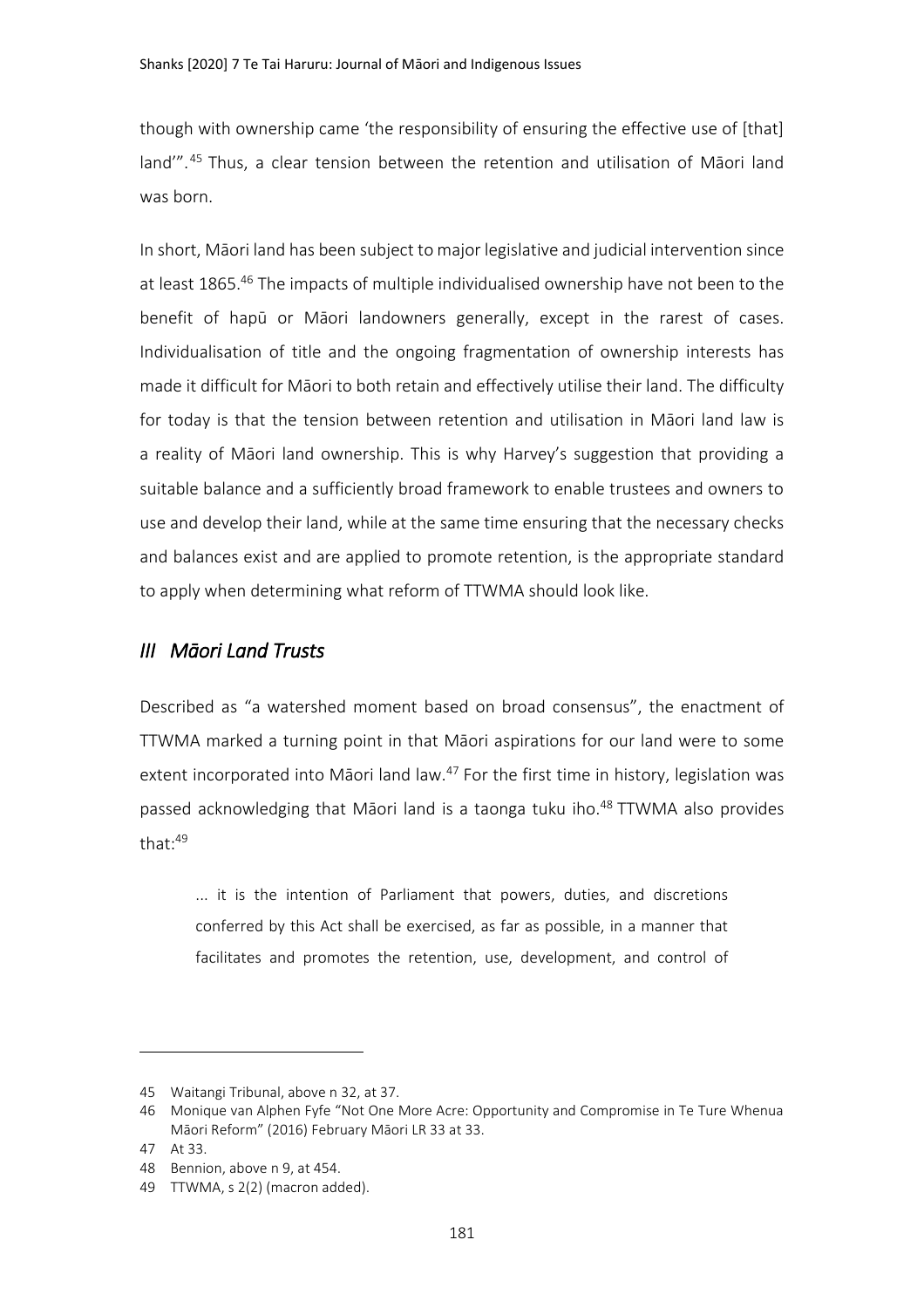Maori land as taonga tuku iho by Maori owners, their whānau, their hapū, and their descendants, and that protects wahi tapu.

As discussed, the practical legal mechanisms provided in the Act to enable the retention of Māori land on the one hand, and its use and development on the other, are a range of governance entities, and the trust has been the vehicle of choice for the great majority of Māori owners. In this Part, I will survey pt 12 of the Act, dedicated solely to Māori land trusts, and set out the key legislative mechanisms governing these entities.

### *A Part 12*

<span id="page-8-0"></span>Part 12 sets out extensive provisions for the formation, operation and termination of trusts constituted under the Act. It comprises 35 sections (ss 210–245) divided into four separate categories. The first category provides for the constitution of five types of trust in respect of Māori land.<sup>50</sup> The ahu whenua trust is the most common Māori land trust.  $51$  The MLC has exclusive jurisdiction to constitute these trusts under TTWMA; however, like trusts, they can be created by will or deed and given effect to by the Court.<sup>52</sup> Once the owners have elected nominee trustees and approved the terms of trust, the Court retains the discretion to appoint the trustees $53$ and confirm the trust order.<sup>54</sup>

The second category sets out the process for appointment and powers of trustees. The Act recognises three types of trustee: responsible; advisory; and custodian.<sup>55</sup> The land is typically vested in the responsible trustee who is responsible for carrying out the terms of the trust, the proper administration and management of the trust's business, preserving the assets of the trust, and collecting and distributing trust income.<sup>56</sup> Different functions and responsibilities apply where an advisory or

<sup>50</sup> See generally TTWMA, ss 212–217.

<sup>51</sup> *Māori Land Trusts: A Guide* (Department for Courts, Wellington, 2001) at 8.

<sup>52</sup> TTMWA, s 211.

<sup>53</sup> Section 222.

<sup>54</sup> Section 219.

<sup>55</sup> See generally ss 223–225.

<sup>56</sup> Section 223.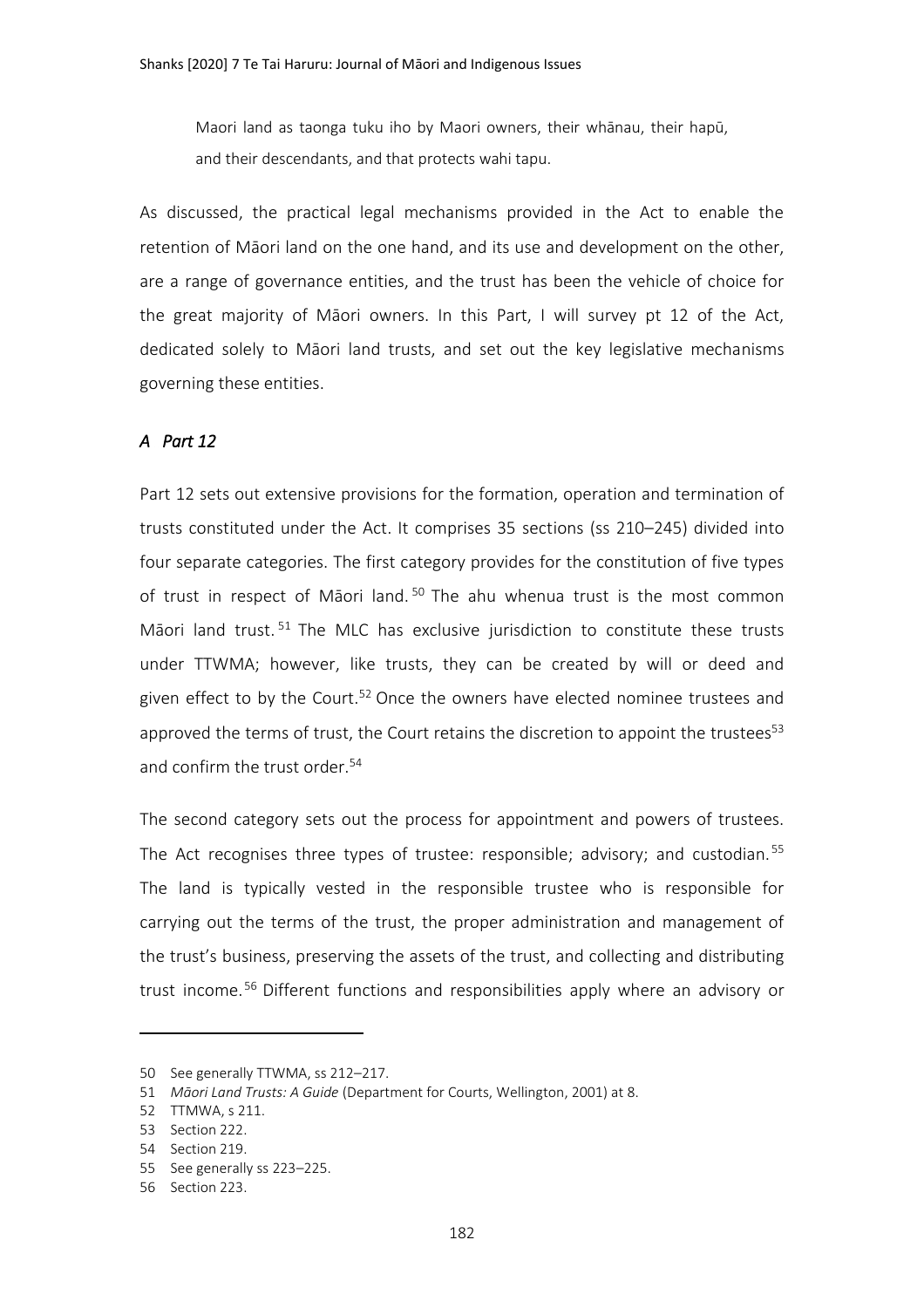custodian trustee is appointed, and the trust order can specify further duties.<sup>57</sup> Trustees are also required to administer the trust property in accordance with general trust law and the provisions of the Trustee Act 1956.<sup>58</sup> This includes acting with "the care, diligence, prudence, and good judgement that prudent business people would exercise in managing other peoples' affairs".<sup>59</sup>

The third category includes miscellaneous provisions relating to trusts constituted under the Act. Of significance is s 229, which provides that trustees may apply to the MLC for the approval of new ventures. The Court also has the power, in the trust order constituting any trust under pt 12, to make provision for the keeping of accounts pursuant to s 230, and to periodically review the terms, operation or other aspect of the trust on the application of the trustees, or a beneficiary of the trust, under s 231.

The fourth category contains provisions relating to trusts generally. These provisions apply to every trust constituted in respect of any Māori land.<sup>60</sup> Section 237 confirms that the MLC has and may exercise all the same powers and authorities as the High Court in respect of the trusts it has jurisdiction over. Section 238 permits the MLC to require trustees to report in writing or appear in person on any matter relating to the trust or the performance of their duties at any time, and to enforce the obligations of his or her trust (by way of injunction or otherwise) where appropriate. The MLC also has the authority to terminate the trust, vary the terms of the trust, add to or reduce the number of trustees, and replace one or more of the trustees on the application of the trustees or a beneficiary of the trust.  $61$  Finally, s 240 enables the MLC to make an order for the removal of a trustee if it is satisfied that the trustee has failed to carry out their duties satisfactorily.

<sup>57</sup> See ss 224–226.

<sup>58</sup> Law Commission *Review of the Law of Trusts* (NZLC R130, 2013) at [3.53].

<sup>59</sup> *Māori Land Trusts: A Guide*, above n [51,](#page-8-0) at 15.

<sup>60</sup> TTWMA, s 236.

<sup>61</sup> See ss 239–244.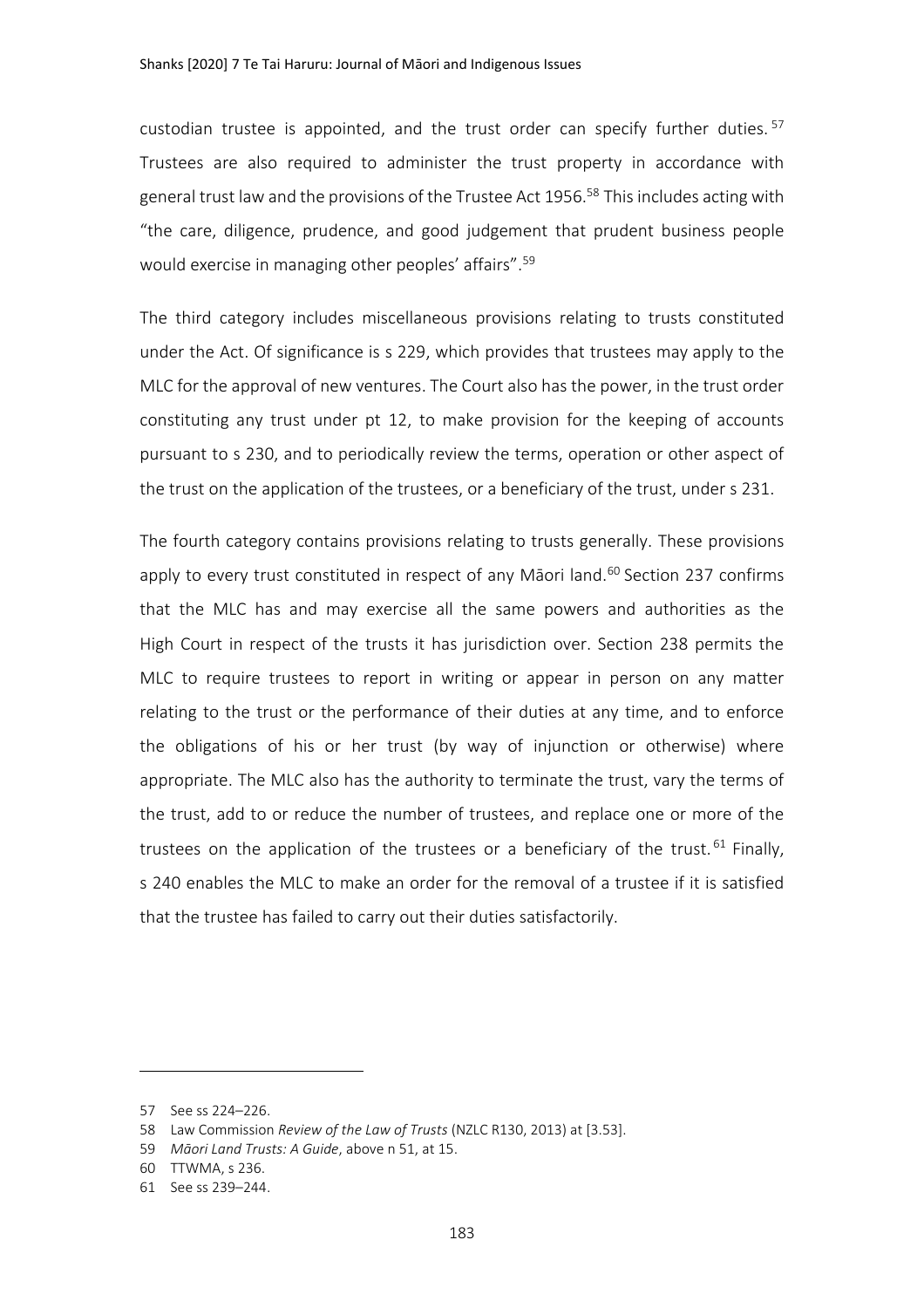#### *B Part 9*

Once a trust is constituted, the beneficial owners have decision-making abilities in relation to land utilisation under the Māori Assembled Owners regime.<sup>62</sup> For example, where a proposal involves an alienation by lease, the trustees are required to obtain the approval of a set percentage of the beneficial ownership depending on its duration.<sup>63</sup> A lease of between seven and 15 years requires a quorum of 30 per cent of the shareholding in the land, whereas a lease exceeding 42 years requires 50 per cent.<sup>64</sup> In practice, however, Harvey has observed that these thresholds would be impossible to achieve for many — if not most — Māori land trusts, as a result of the ongoing fragmentation of the freehold interest.<sup>65</sup>

# *IV* Hall v Opepe Farm Trust

In this Part, I will examine whether TTWMA provides an appropriate balance and a sufficiently broad framework to enable trustees and owners to use and develop their land, while at the same time ensuring that the necessary checks and balances exist and are applied to promote retention, through an analysis of the decision of the MLC in *Hall v Opepe Farm Trust*.

#### *A The Case*

In the context of the removal of trustees, *Hall v Opepe Farm Trust* has been described as "an example *par excellence* of how, when things go wrong, they can do so disastrously".<sup>66</sup> It is, therefore, a sobering reminder of the fact that when things do go wrong, it is the MLC to which landowners turn to for help. This is important to bear in mind when considering what have been described as "the often intrusive supervisory powers of the Māori Land Court".<sup>67</sup>

<sup>62</sup> Section 169(2).

<sup>63</sup> See s 179. See also Maori Assembled Owners Regulations 1995, reg 45(4).

<sup>64</sup> Maori Assembled Owners Regulations, reg 34.

<sup>65</sup> See Harvey, above [n 11,](#page-1-2) at 164.

<sup>66</sup> At 130 (emphasis in original).

<sup>67</sup> Michael Sharp "Maori land development" [2013] NZLJ 342 at 343 (macron added).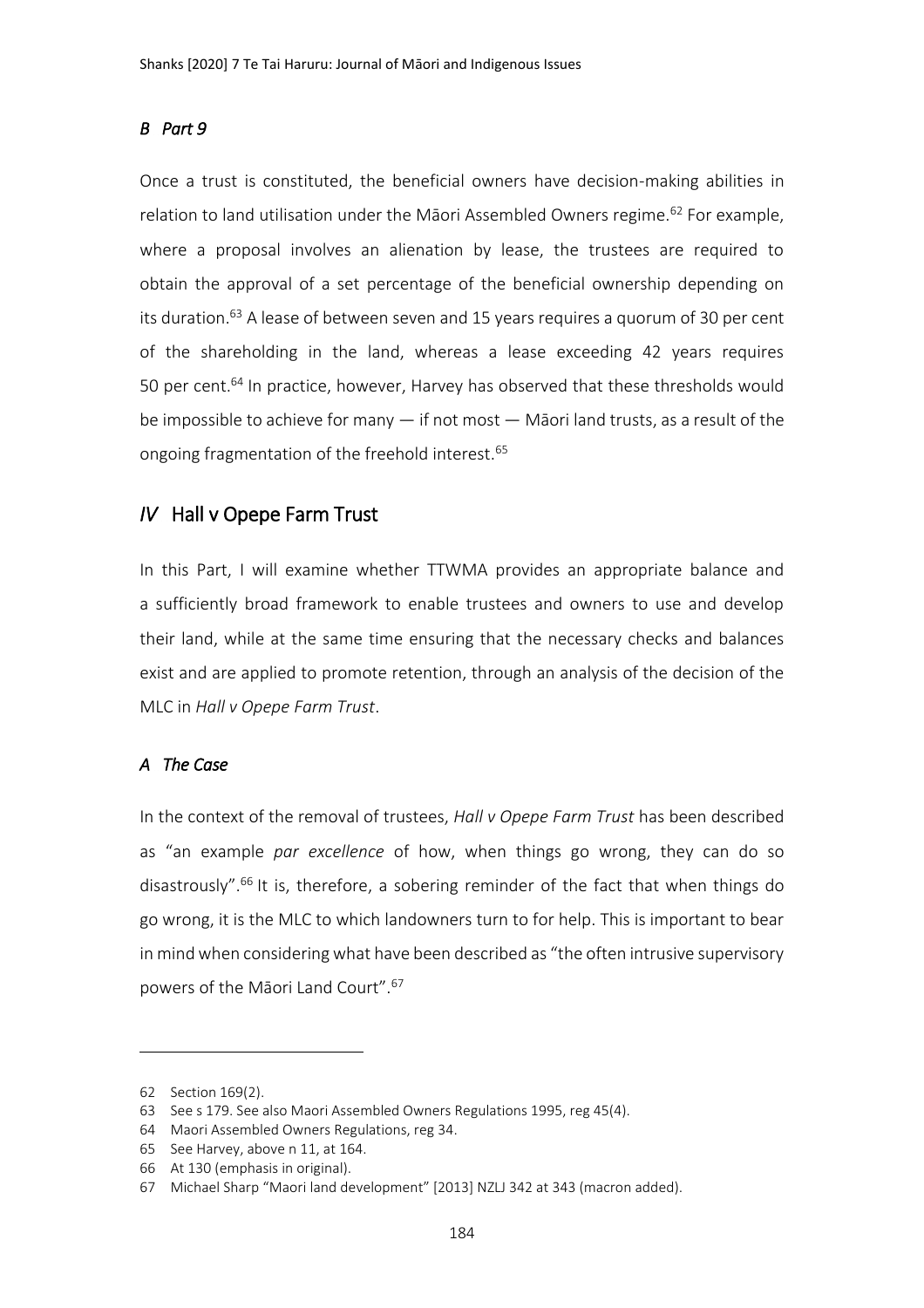#### 1 Facts

Opepe Farm Trust (OFT) is an ahu whenua trust constituted in respect of a block of Māori freehold land — Tauhara Middle 4A 2B 2C — which had 4,534 beneficial owners at the time these proceedings were commenced.<sup>68</sup> The land was initially vested in the Perpetual Trustees Estate and Agency Company of New Zealand Ltd as custodian trustee, and eight men were appointed as responsible trustees. Three of these men remained as responsible trustees when the respondents, Emily Rameka and Putiputi Biel, were appointed as responsible trustees on 29 November 2001.

On 23 November 2001, the then custodian trustee of OFT, Opepe Administration Services Limited, entered into a partnership agreement for the acquisition of a mussel farm and a mussel processing factory. On the application of the trustees, Judge Savage gave directions under s 229 that this activity was within the power of OFT. More than \$1,500,000 of trust funds was paid into the mussel farm venture in 2003 alone, and the trustees authorised further funds in excess of \$2,000,000 to be invested over the next several years without receiving any returns. In mid-2008, a majority of the trustees — which included the respondents — voted in favour of finding an equity partner and selling down some farms in Abel Tasman Seafoods Ltd to continue with the investment. As a result, by the time these proceedings were commenced, OFT had lost over \$3,000,000 in this failed venture.

Acting by majority, the three male trustees also authorised OFT to lend \$1,000,000 of trust funds to Te Whenua Venture Holdings Limited (TWVHL) on an unsecured basis. When TWVHL failed to repay the loan in July 2006, the transaction was converted into an investment in the company. TWVHL's principal asset was a block of land near Turangi township which the company planned to develop. Loans of \$10,000,000 borrowed by TWVHL for the development were guaranteed in part by OFT and the male trustees personally. When the respondents learned of the investment in July, they expressed concerns, and eventually filed proceedings against the three male trustees in the High Court in December 2008. The matter was ultimately settled with

<sup>68</sup> *Hall v Opepe Farm Trust*, above n [22,](#page-4-1) at [10].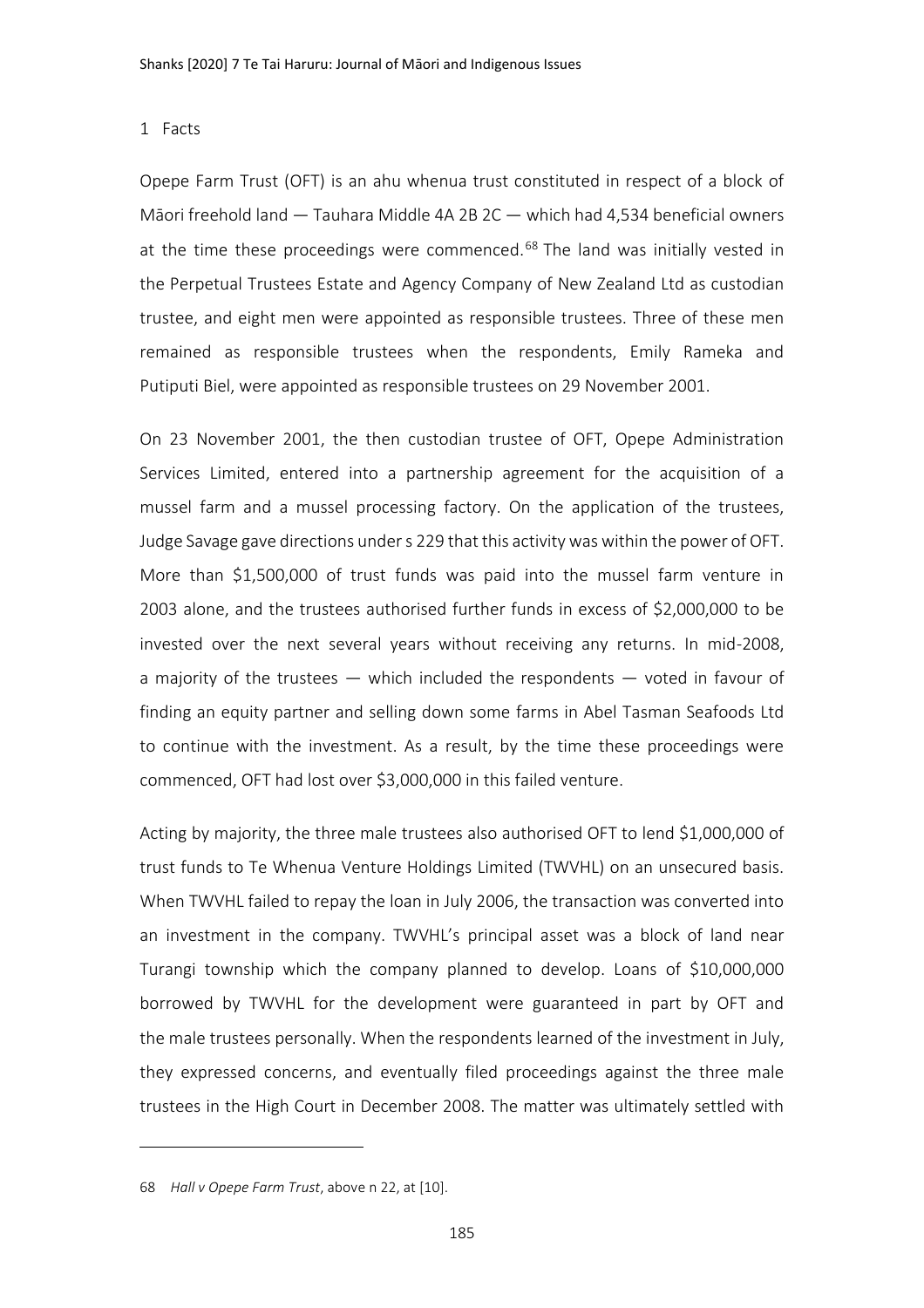an agreement to work together, though it generated \$140,000 in legal costs. The trustees were also advised of the risk the investment posed to OFT by the trust solicitors, and to seek directions from the MLC, but failed to do so. Consequently, at the time the development failed, OFT had so far suffered losses as follows: \$1,000,000 as the principal sum of the loan; \$140,000 in legal fees; and liable in part for a debt of over \$4,500,000.<sup>69</sup>

In November 2006, OFT also borrowed \$4,000,000 against its only freehold asset to invest in Hikuwai Hapū Land Trust (HHLT) for the purchase of Tauhara North land. The land was sold to HHLT and Tauhara Middle 15 Trust (TMT), OFT's joint investor on this project. The trustees did not enter into a written partnership agreement with TMT for the purchase of the land to protect OFT's position, nor did they seek professional advice on the venture. Mrs Rameka was a trustee of HHLT when the transaction was negotiated, and Mrs Biel became a trustee of HHLT in April 2007.

On application by Temuera Hall to the MLC, Judge Carter granted an injunction restraining the trustees from incurring any further liability or altering the trust's legal obligations with any outside party other than in the normal course of the operation of its trading business in June 2009. Mr Hall then sought an order for the removal of the trustees under s 240.

#### 2 Procedural History

 $\overline{a}$ 

Following a substantive hearing of the MLC under s 238, which concluded with Judge Harvey adjourning the application to a chambers conference with counsel, the three male trustees resigned. The respondents were then removed as trustees of OFT by an order of Judge Harvey under s 240 for failing to carry out their duties as trustees satisfactorily in relation to: the mussel farm venture; the development project; and the Tauhara North purchase.<sup>70</sup> His Honour's decision to remove the respondents

<sup>69</sup> *Dorchester Finance Ltd v Ngahuia Ltd* HC Auckland CIV-2009-404-2529, 8 February 2010 at [141]–  $[142]$ .

<sup>70</sup> *Hall v Opepe Farm Trust*, above n [22,](#page-4-1) at [231].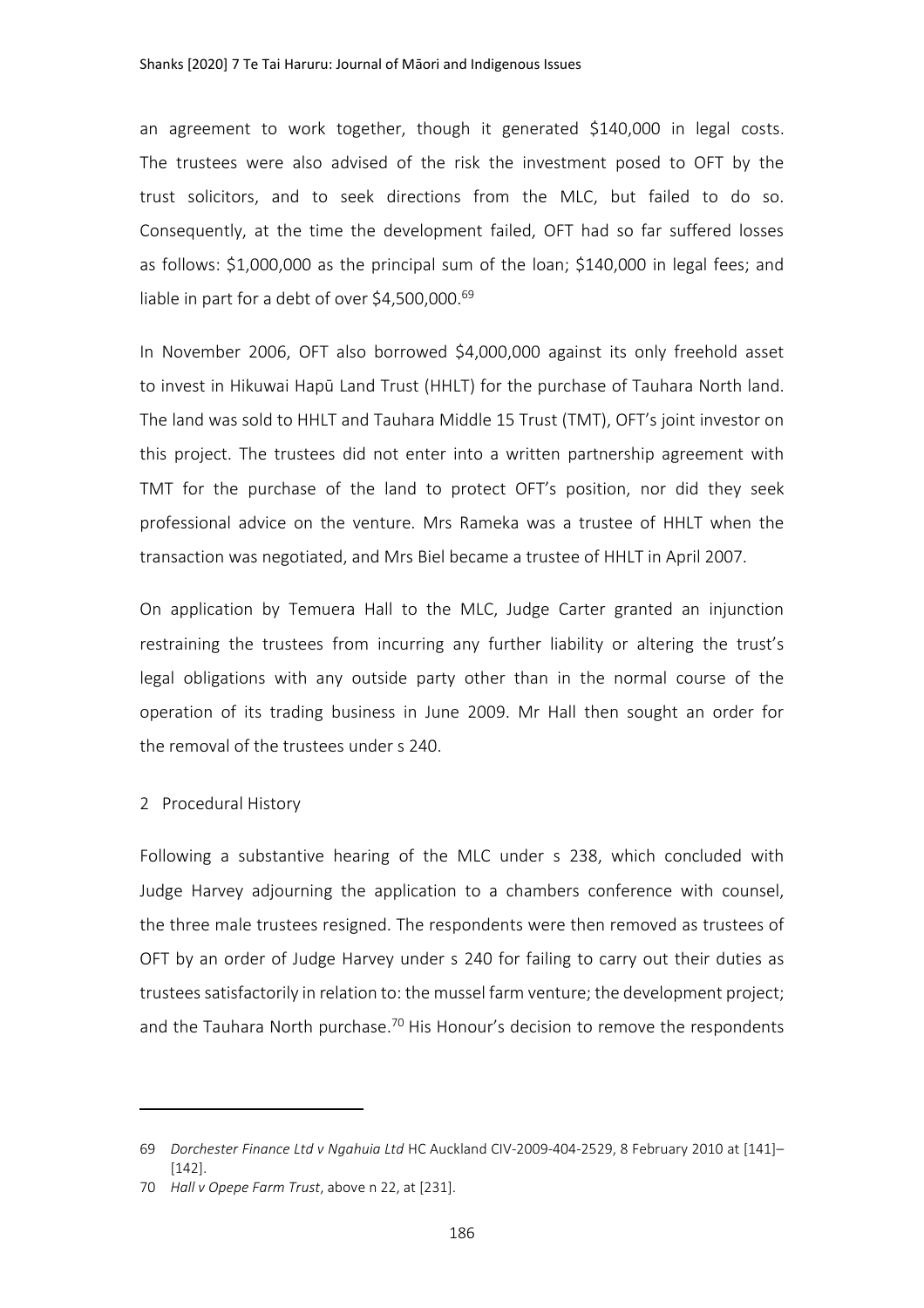as trustees of OFT was upheld on appeal to both the Māori Appellate Court<sup>71</sup> and the Court of Appeal.<sup>72</sup>

#### 3 Issues

The principal issue for determination in this case was whether the respondents should be removed as trustees of OFT. This turned on whether Judge Harvey was satisfied that the respondents had failed to carry out their duties satisfactorily with respect to the mussel farm investment, the TWVHL project and the Tauhara North purchase.

#### 4 Decision

In relation to the mussel farm investment, Judge Harvey was satisfied that the respondents' conduct constituted a breach of their duties that was sufficiently serious to warrant their removal. His Honour concluded that the respondents had failed in their duties of prudency and of protecting the assets of the trust, having lost millions of dollars of trust funds over a period of eight years. This assessment was based primarily on: the respondents' failure to express and record their opposition to the ongoing investment of funds into the venture, as envisaged by the Act; the scale of the sums involved; and the lengthy period of inaction during which the appellants neglected to seek directions from the Court.<sup>73</sup>

As regards the TWVHL project, Judge Harvey took the view that the respondents' conduct constituted a serious breach of their duties. While noting that they had not shared in the three male trustees' reckless breach of the trust order, his Honour determined that, upon learning of and expressing concerns about the investment, the respondents had a duty to preserve the assets of OFT and to seek directions from the Court. Judge Harvey concluded that the respondents must be held to account for ignoring the advice of the trust solicitors and thereby failing to seek directions at the

<sup>71</sup> *Biel v Hall – Opepe Farm Trust* [2011] Māori Appellate Court MB 535 (2011 APPEAL 535) at [136]–[139].

<sup>72</sup> *Rameka v Hall* [2013] NZCA 203.

<sup>73</sup> See TTWMA, s 227(6).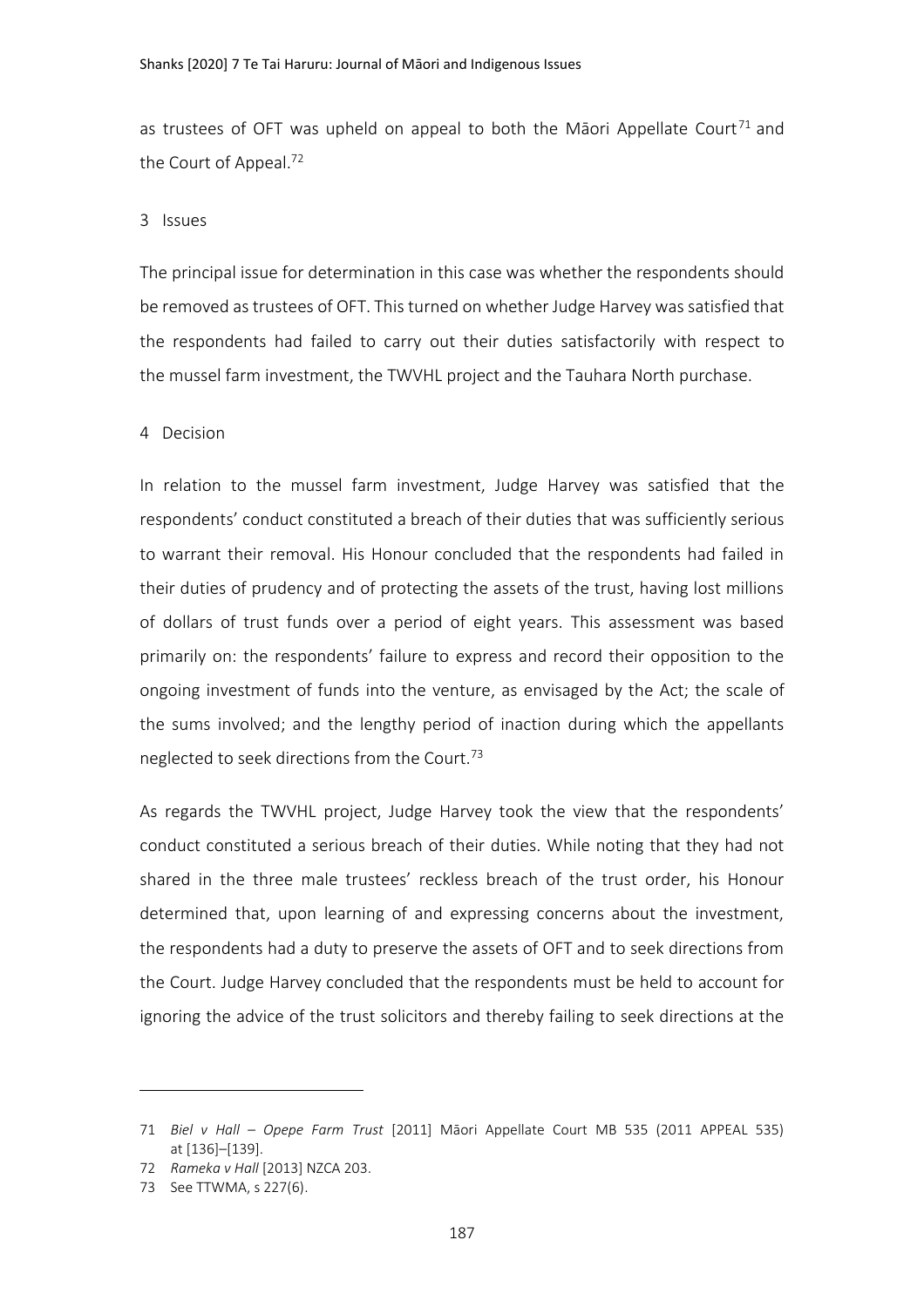earliest reasonable opportunity. His Honour considered that, had they done so, the \$140,000 incurred in legal costs could have been reduced, if not wholly avoided.

With respect to the Tauhara North purchase, Judge Harvey was satisfied the respondents' conduct constituted a breach of their duties sufficiently serious to warrant their removal. His Honour concluded that the respondents had acted imprudently in failing to execute a written partnership agreement with OFT's joint investor when the purchase was settled and to seek professional advice on the venture. His Honour also found that Mrs Rameka was conflicted in relation to the purchase.

Taking into account these breaches of trust, the expenditure of substantial amounts on what was potentially needless High Court litigation, and the impact of the breaches on the financial state of OFT, Judge Harvey made an order for the removal of the respondents as trustees of OFT. Through an analysis of this decision, I will now examine whether TTWMA provides an appropriate balance and a sufficiently broad framework to enable trustees and owners to use and develop their land, while at the same time ensuring that the necessary checks and balances exist and are applied to promote retention.

#### *B Balancing Retention and Utilisation in TTWMA*

When it comes to balancing retention with the risks that utilisation and development could pose to it in Māori land trust matters, TTWMA prioritises retention. This is primarily due to the extent of the supervisory role played by the MLC in the administration of Māori land trusts. As Judge Harvey's decision in *Hall v Opepe Farm Trust* illustrates, the Court has significant discretionary powers to safeguard the retention of Māori land in the event of disaster or mishap. The effect of these powers is not to undermine owner autonomy (including the autonomy of trustees of Māori land once appointed) in decision-making, but rather to assist owner-driven utilisation in a way that ensures the necessary checks and balances exist, and are applied to give effect to the overwhelmingly supported imperative of retention. This means that the Court has extensive supervisory powers over the conduct of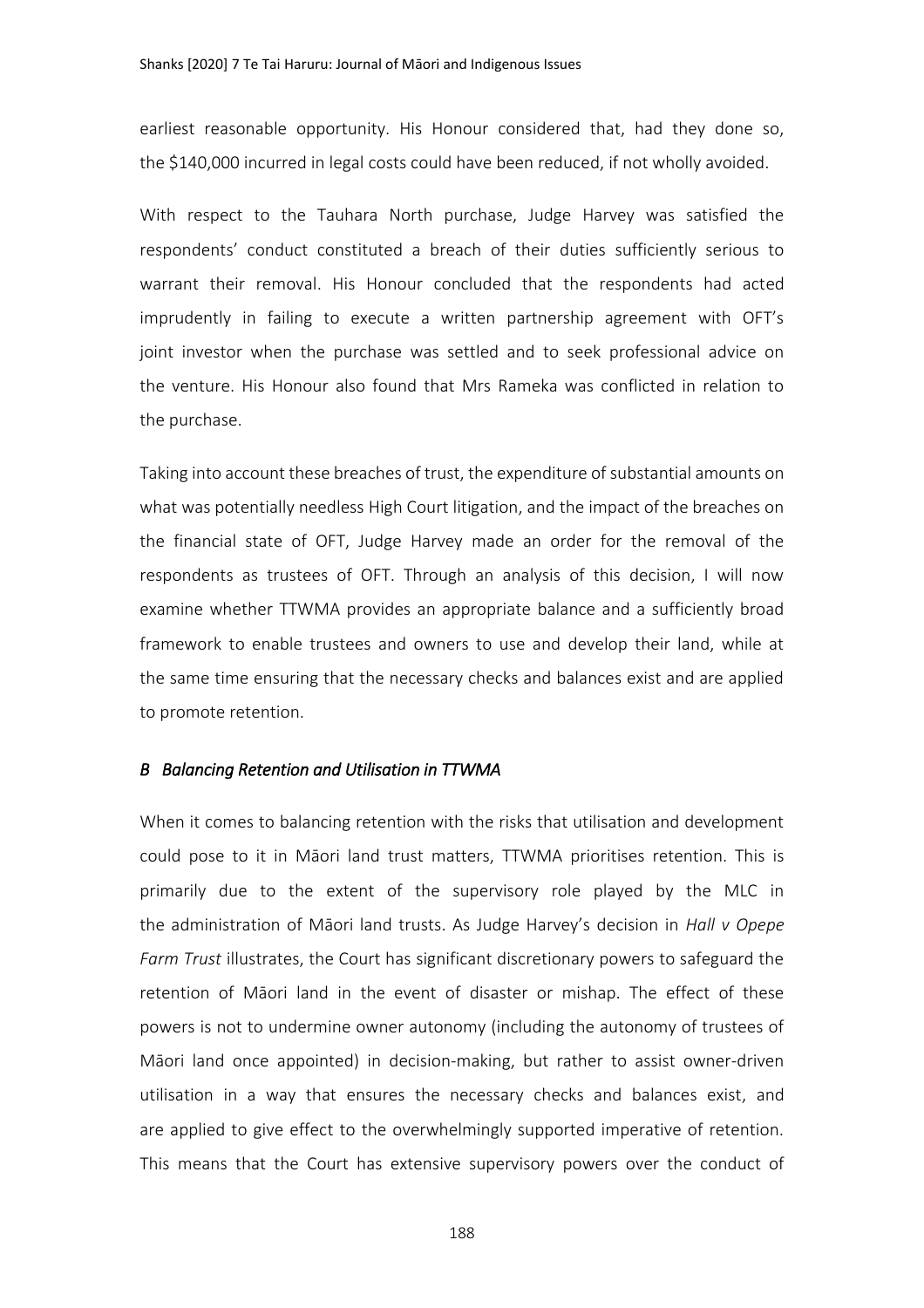trusts or trustees where its discretion is required by the Act, including the power to initiate a review of a trust's activities of its own motion whenever it considers it necessary to promote retention and to make an order for the removal of a trustee whenever their conduct is deemed to pose a threat to retention.

First, s 237 gives the MLC "the most extensive supervisory powers" over the administration of Māori land trusts where its involvement is required by the Act to promote retention.<sup>74</sup> This is because s 237 is complemented by a raft of discretionary powers vested in the MLC which are not likewise vested in the High Court. The special designation of Māori land as a taonga tuku iho means it is necessarily subject to many restrictions on utilisation not placed on other freehold land to promote retention. As Harvey contends:<sup>75</sup>

The role of the Māori Land Court in its supervisory jurisdiction is therefore quite distinct. It is important to trustees and beneficiaries alike, given the circumstances of Māori land tenure, the impacts of individualisation and the large percentage of disengaged owners.

Some examples of the supervisory powers exercised in this case include the power to approve an extension of the activities of a trust (s 229), to call on trustees to report on the administration of a trust (s 238), and to make an order for the removal of trustees (s 240).

Secondly, s 238 effectively enables the Court, of its own motion, to initiate a review of a trust's activities whenever it considers it necessary, based on evidence provided by an owner, trustee or other interested party, to promote retention. Seeing as the Court is not permitted to initiate a review of the terms, operation or other aspect of the trust of its own motion under s 231, s 238 is key in providing owners with an avenue for the accountability of their trustees. This is because s 238 enables the jurisdiction of the Court to be invoked at any time, the advantage of which is that concerned owners can access the Court with relative ease, often on an urgent basis, where issues

<sup>74</sup> *Proprietors of Mangakino Township v Maori Land Court* CA65/99, 16 June 1999 at 9–10.

<sup>75</sup> Harvey, above n [11,](#page-1-2) at 111.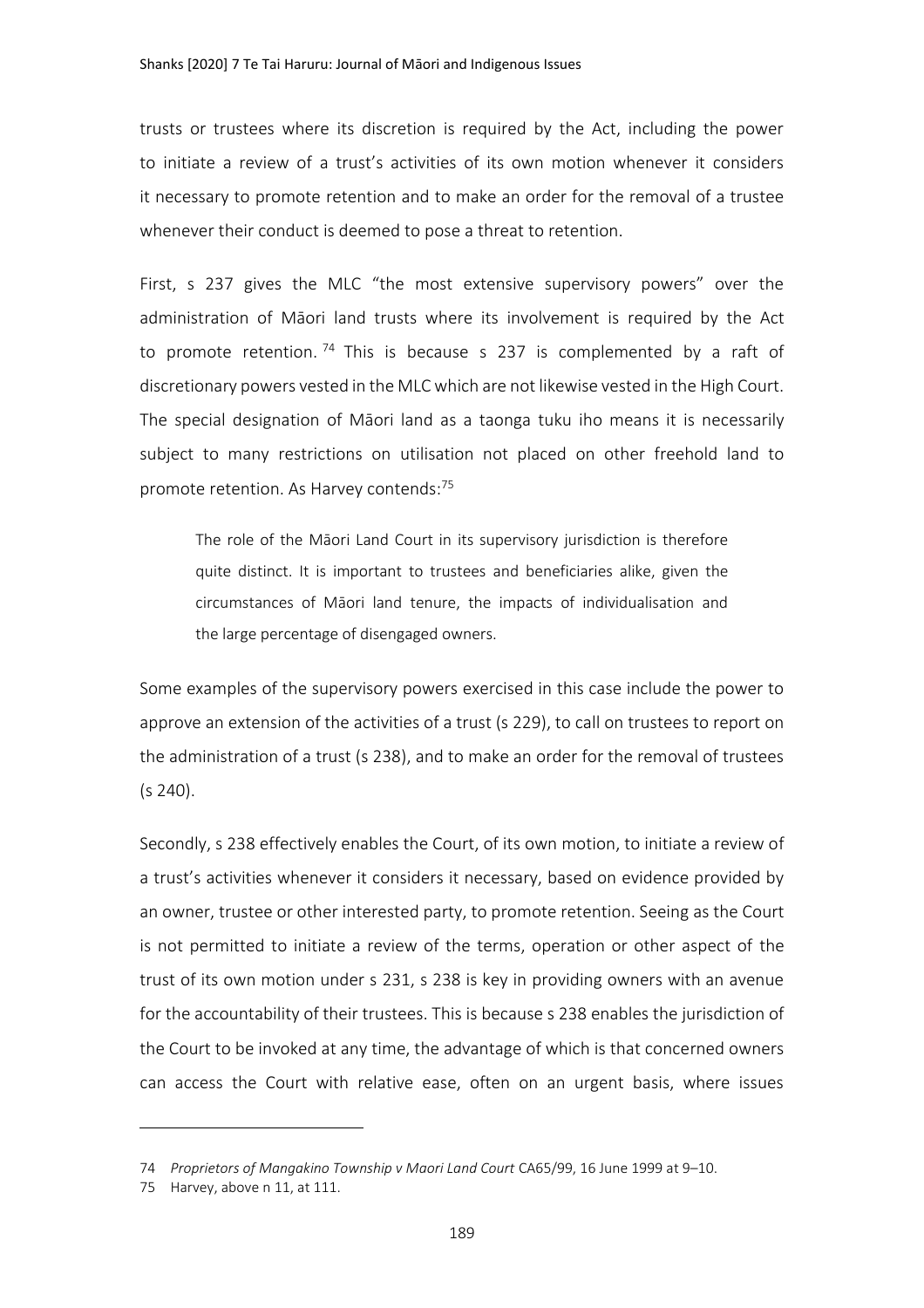regarding the trust's operation or trustees' conduct have arisen.<sup>76</sup> In this case, s 238 was applied in directions to all five trustees to provide answers to questions regarding the financial position and investment activities of OFT. This underscores the utility for owners of having ready access to an independent and inexpensive judicial forum, exercising a discretion that is protective of the retention of Māori land, for the determination of issues that can and often do arise in the use and development of Māori land.

Finally, s 240 permits the Court to make an order for the removal of a trustee whenever their conduct is deemed to pose a threat to retention. As the decision in this case illustrates, the removal of trustees involves a two stage inquiry. The first stage is for the Court to consider whether the trustee has failed to carry out their duties satisfactorily. Problematically, what constitutes satisfactory conduct is not dealt with in TTWMA, so the Court is effectively at liberty to set the standard against which a trustee's performance is to be assessed. In *Hall v Opepe Farm Trust*, Judge Harvey, citing an appellate authority, resolved that it required consideration of the impact of the trustee's actions on the beneficiaries and any apprehension of risk to the trust assets, namely the land itself.<sup>77</sup> This means it is not every unsatisfactory act or omission which should lead to removal, but those that pose a threat to retention. As regards the mussel farm investment, the TWVHL project and the Tauhara North purchase, each involved a clear and present apprehension of risk to the trust assets as a result of the inaction of the respondents, so findings of unsatisfactory conduct were readily available.

The second stage is for the Court to exercise a discretion to decide whether removal of the trustee is warranted. TTWMA does not contain any specific criteria for the exercise of this discretion outside the general objectives the Court is directed to seek in s 17. These include ascertaining and giving effect to the wishes of the owners, and promoting practical solutions to problems arising in the use or management of

<sup>76</sup> At 188.

<sup>77</sup> *Hall v Opepe Farm Trust*, above n [22,](#page-4-1) at [158]–[160].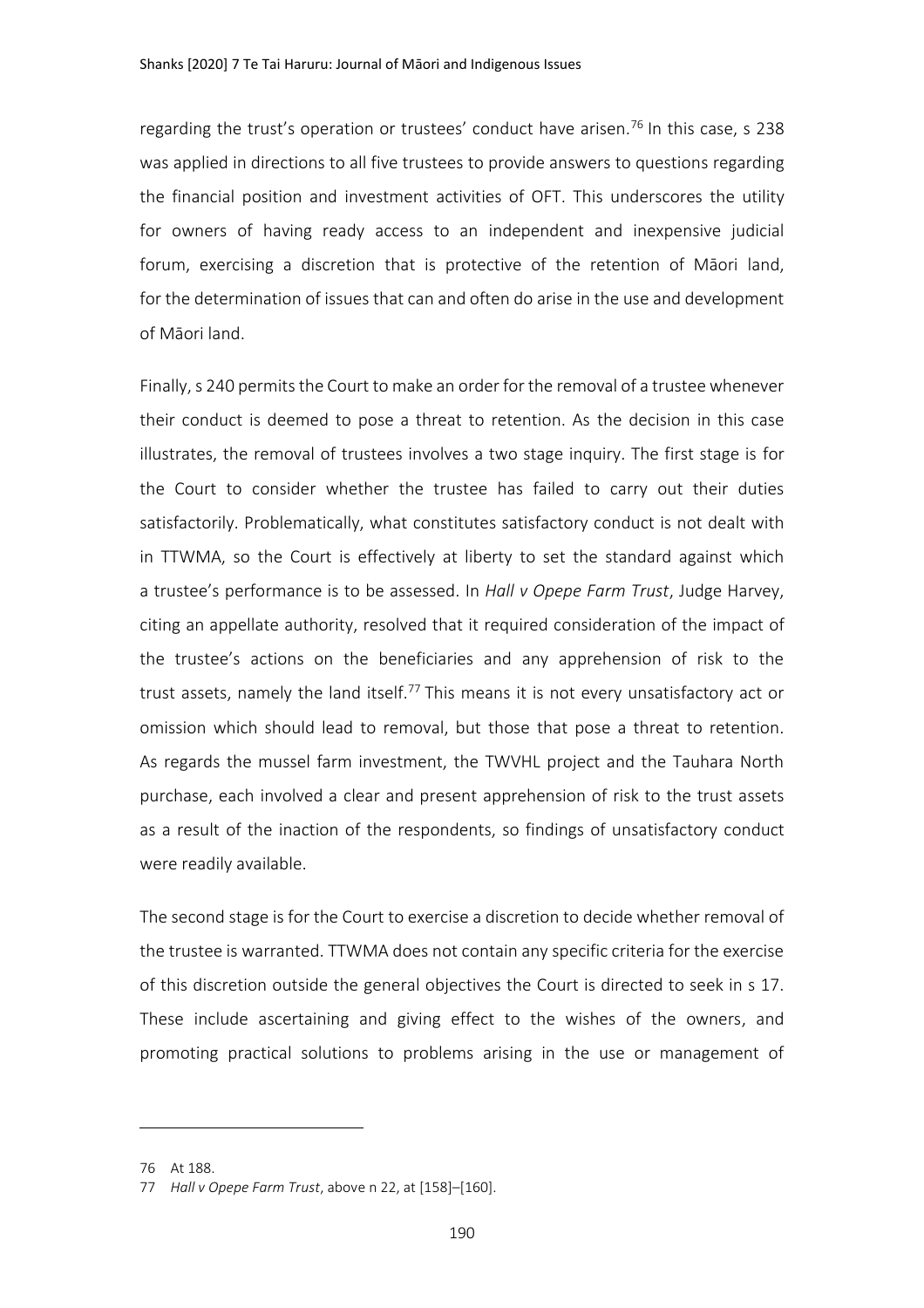the land.<sup>78</sup> However, in this case, Judge Harvey exercised his discretion to remove the respondents as trustees of OFT without consulting the owners. Clearly then, where a trustee's conduct is deemed to pose a threat to retention, the power to remove them from office is available to the Court irrespective of the owners' wishes. Judge Harvey also took the view that the owners' desire to see the return of the Tauhara North land for cultural and historic reasons could not "override the trustees' principal duties of protecting the existing assets of the trust and their duty to act prudently".<sup>79</sup> So, when it comes to balancing the dual and sometimes conflicting objectives of retention and utilisation in Māori land trust matters, TTWMA prioritises promoting retention through the exercise of the extensive supervisory powers vested in the MLC.

However, as the Waitangi Tribunal has observed, "the court's powers are extensive on an ex post facto basis, after trustee decisions are made".<sup>80</sup> Sections 237, 238 and 240 do not enable the Court to unpick trustee decisions. Rather, they empower the Court to hold trustees to account for the decisions they make regarding the utilisation and development of Māori land to promote the retention of that land in the hands of its owners, their whānau and their hapū. This is where the accessibility of the MLC becomes important, since an inaccessible remedy is no remedy at all. $81$  The fee to file an application in the Court for most trust matters is \$60, which can be waived on application.<sup>82</sup> While counsel are permitted, they are not required. Furthermore, as Judge Harvey's decision in this case shows, where an owner seeks an injunction, it is also possible for the Court to order a review, replacement or removal of the trustees since, unlike the procedure for Māori incorporations, there are no quorum requirements or voting thresholds for concerned owners to trigger the MLC's

<sup>78</sup> TTWMA, s 17(2).

<sup>79</sup> *Hall v Opepe Farm Trust*, above n [22,](#page-4-1) at [105].

<sup>80</sup> Waitangi Tribunal, above n [32,](#page-5-0) at 227.

<sup>81</sup> Harvey, above n [11,](#page-1-2) at 111.

<sup>82</sup> Ministry of Justice "Māori Land Court Application Fees and Forms" (11 January 2020) <www.maorilandcourt.govt.nz>.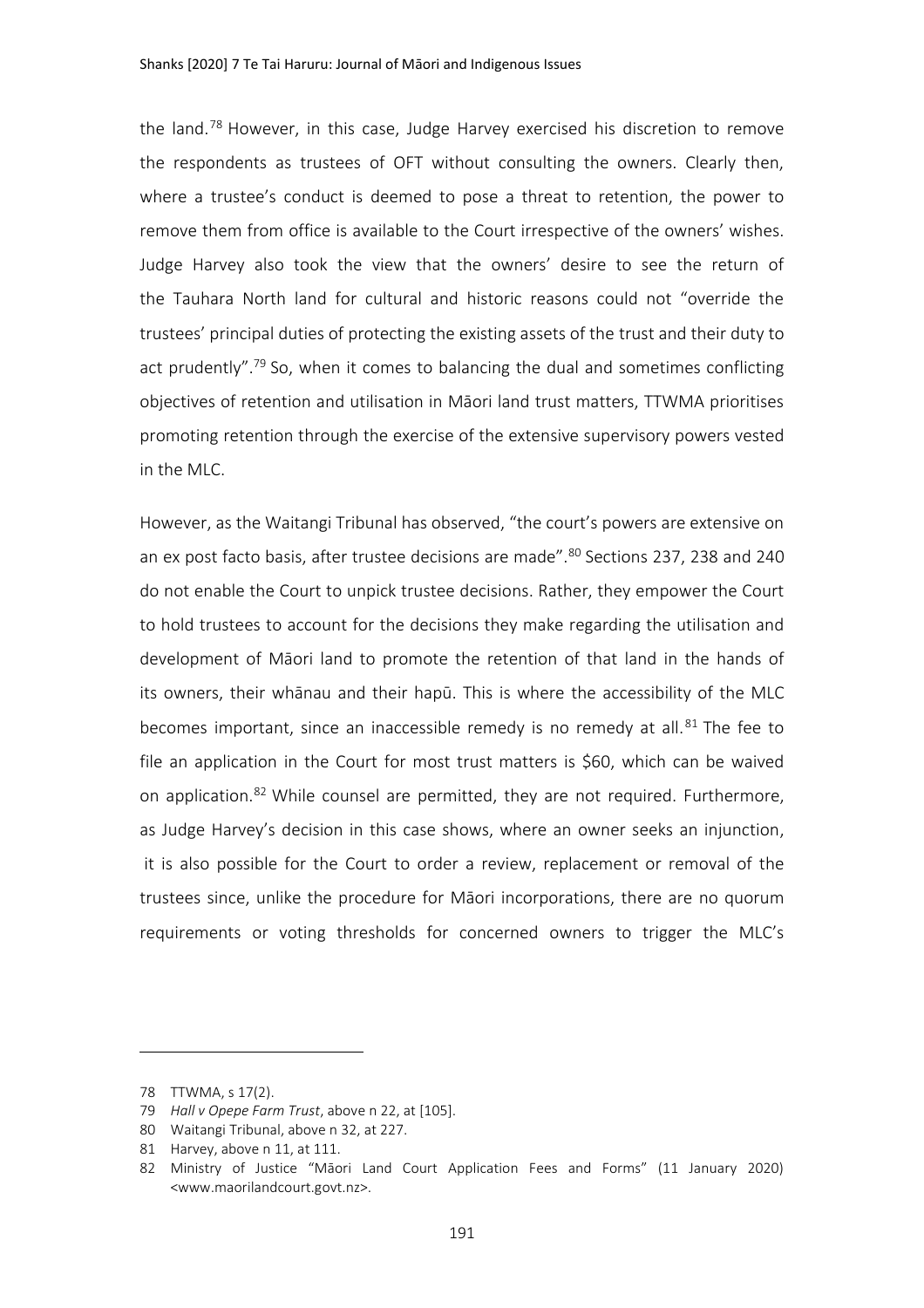jurisdiction.<sup>83</sup> While it could be said that this approach provides an appropriate balance and a sufficiently broad framework to enable trustees and owners to use and develop their land, because owners are free to engage with their land without the MLC directing the form of that utilisation, Te Puni Kōkiri has reported that reliance on this level of discretion creates uncertainty for owners and trustees in the development of aspirations for their land and in the implementation of actions to achieve those aspirations. $84$  The question then arises as to whether this is the ideal approach or whether another might be more appropriate when it comes to balancing retention with the risks that utilisation and development could pose to it in Māori land trust matters.

# *V Reform Proposals*

Since TTWMA was enacted in 1993, numerous reports prepared by the Crown and related agencies like the Law Commission, as well as Māori landowner groups, such as the Federation of Māori Authorities, have highlighted areas for improvement and reform. 85 While some of these concerns were addressed in an important amendment to the Act in 2002, a number of the more substantial changes were dropped at the Select Committee stage and criticism has continued.<sup>86</sup> Unsurprisingly, issues that have clearly emerged in debate and discussions between Māori, and between Māori and the Crown, in the trust context include how to balance retention with the risks of utilisation and development, how to balance owner autonomy with the protective mechanisms necessary to ensure retention, and whether the MLC's extensive supervisory powers are still needed or appropriate.<sup>87</sup> In this Part, I will consider how the proposed reforms would alter the balance between

<sup>83</sup> See TTWMA, s 280(3). Where a shareholder seeks an investigation by the Court, 10 per cent of the shareholding must support the application, or a special resolution endorsing the application must be passed.

<sup>84</sup> Whaimutu Dewes, Tony Walzl and Doug Martin *Ko Nga Tumanako o Nga Tangata Whai Whenua Maori: Owners Aspirations Regarding the Utilisation of Māori Land* (Te Puni Kōkiri, April 2011) at 49.

<sup>85</sup> See Harvey, above [n 11,](#page-1-2) at 157.

<sup>86</sup> See generally Waitangi Tribunal, above [n 32,](#page-5-0) at [3.3.2].

<sup>87</sup> At 89.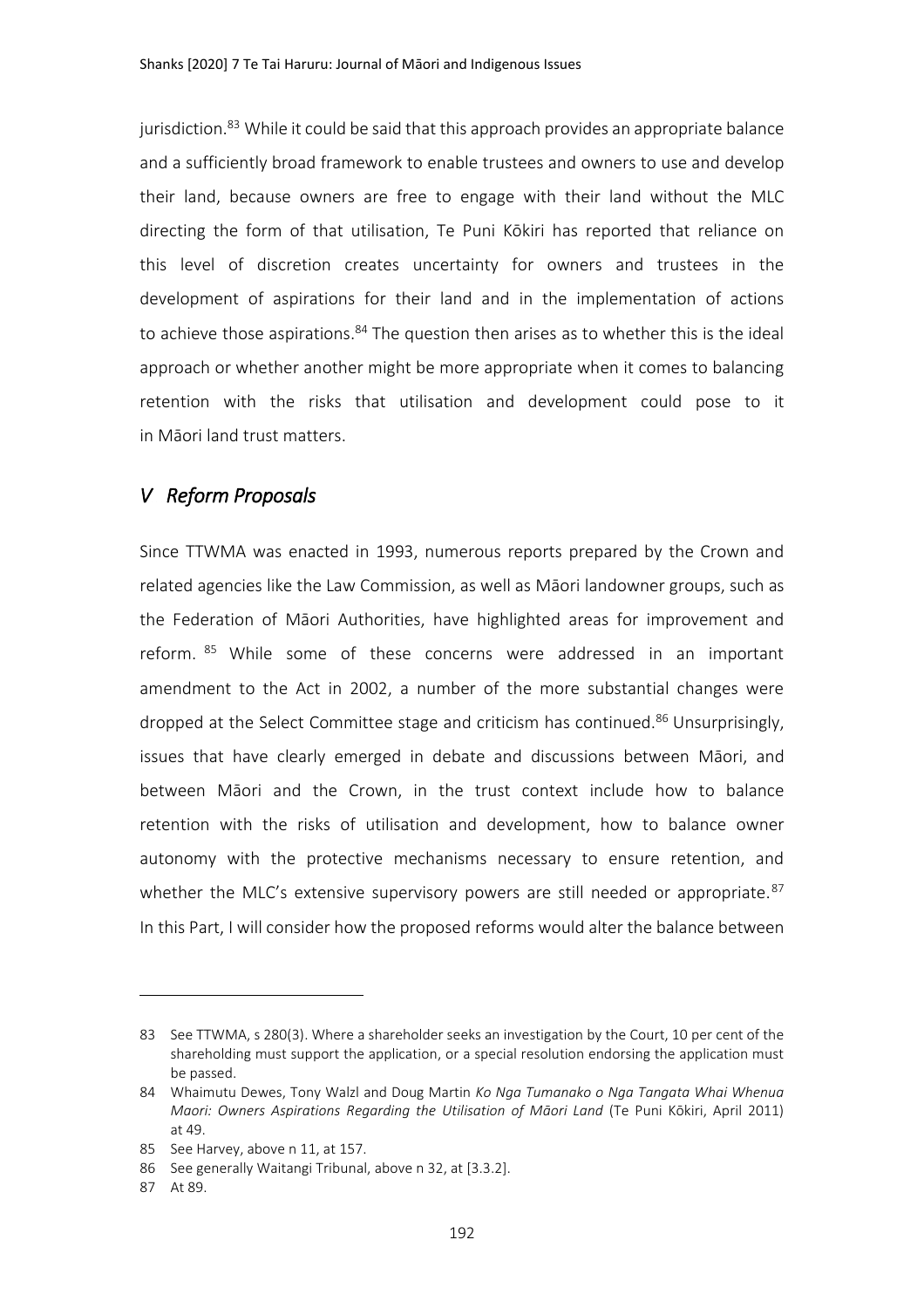the dual, and sometimes conflicting, objectives of retention and utilisation in Māori land trust matters by assessing how they would have impacted the decision-making process of Judge Harvey in *Hall v Opepe Farm Trust*, had they been in force at the time the case was decided.

#### *A The 2016 Bill*

The 2016 Bill is a replacement Bill. A complete re-write of the current law was chosen over piecemeal amendment on the recommendation of an independent review panel tasked with reviewing the Act in 2012.<sup>88</sup> The Panel considered that the changes necessary to give effect to the purpose of the reform required new legislation.<sup>89</sup> It was of the view that:<sup>90</sup>

<span id="page-19-0"></span>The structure of Te Ture Whenua Maori Act, with a primary focus on the Māori Land Court and its jurisdiction, does not lend itself well to a new framework in which we consider the focus should very clearly be on Māori land protection and utilisation and empowerment of Māori landowners and their decision-making.

Because the main thrust of the Panel's recommendations was to remove a perceived barrier to utilisation, which the involvement of the MLC was assumed to carry with it, the 2016 Bill severely reduces the role of the Court in relation to Māori land trusts. 91

In general, the reform proposes to replace the protections afforded to Māori landowners by the impartial oversight of the MLC, when it comes to decisions regarding the use and development of Māori land, with a participating owners' regime designed to empower greater final decision-making by owners. The role of the Court is reduced from examining the merits of management decisions to one of

<sup>88</sup> See Matanuku Mahuika and others *Report: Te Ture Whenua Maori Act 1993 Review Panel* (Te Puni Kōkiri, Wellington, 2014) at 31.

<sup>89</sup> At 31.

<sup>90</sup> At 31.

<sup>91</sup> Waitangi Tribunal, above n [32,](#page-5-0) at 228.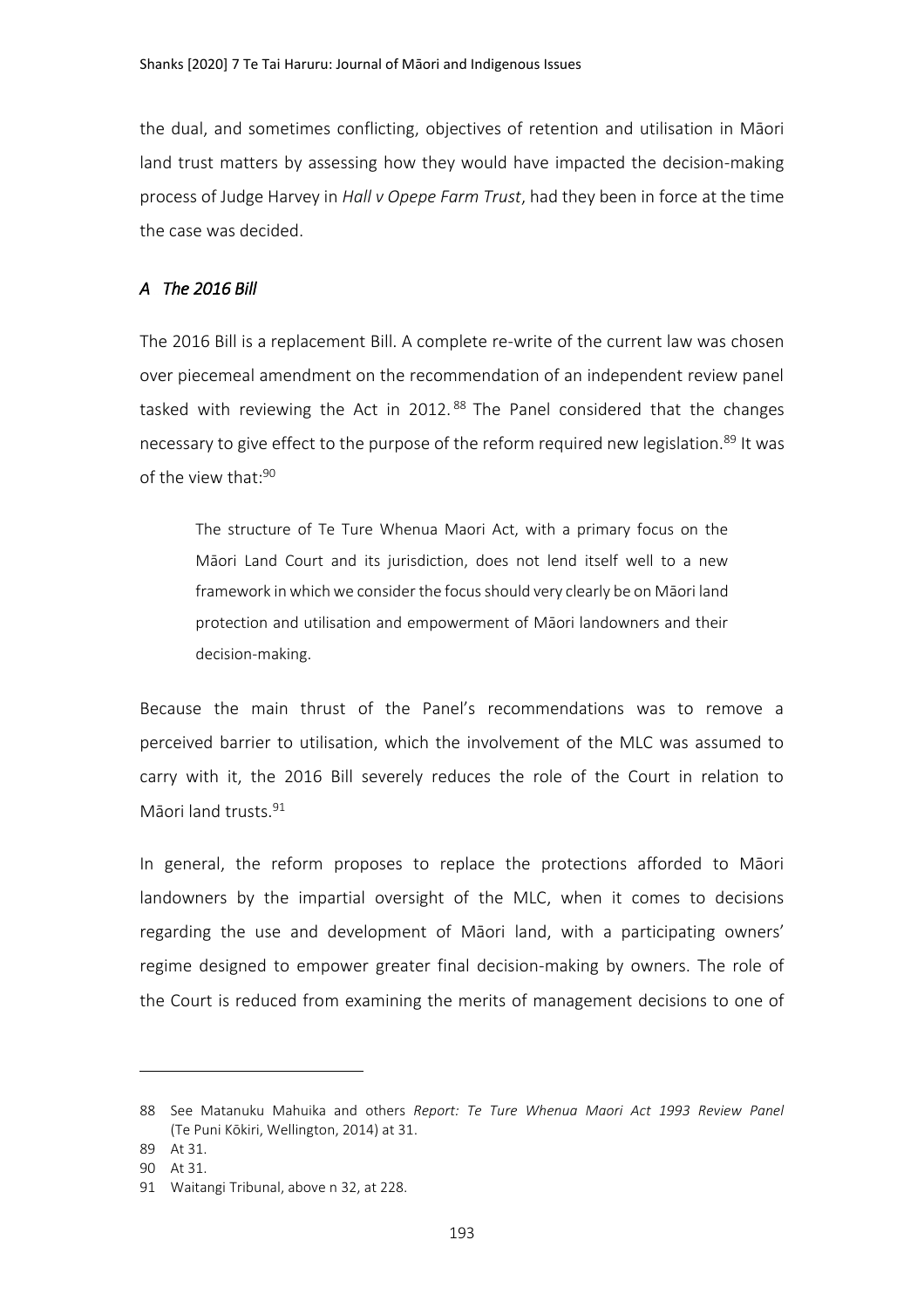primarily procedural checks. <sup>92</sup> While this approach seems to provide a more appropriate balance, and a sufficiently broad framework to enable trustees and owners to use and develop their land, it comes at the price of increased compliance requirements to ensure the necessary checks and balances still exist and are applied to promote retention. In the context of Māori land trusts, this means the 2016 Bill is more complex, access to the Court is curtailed and there is a lengthier process for the removal of trustees.

#### 1 The 2016 Bill is more complex

The 2016 Bill does away with all the management entities available under TTWMA except for the whānau trust. Instead, it provides for owners to appoint a governance body to manage the land on their behalf. <sup>93</sup> Owners are given the choice of a Māori incorporation, a private trust, a new or existing rangatopu, an existing statutory body, or a representative entity.  $94$  The 2016 Bill also contains some 175 provisions that Māori owners and trustees must navigate to use and develop our land.<sup>95</sup> By contrast, there are 97 provisions, including the regulations governing the powers of assembled beneficial owners, that owners and trustees must engage with under the current Act. The 2016 Bill's provisions are also extremely convoluted and require constant cross-referencing between various clauses in the body of the legislation and in the schedules. As Te Paroa Lands Trust maintained in their submission on the 2016 Bill, the proposed reform "imposes all kinds of cumbersome processes that are worse than those under the current Act".<sup>96</sup>

As an ahu whenua trust, OFT would have continued to exist as a governance body in the form of a private trust.  $97$  The trustees together would have become the governance body and each individual trustee would have become a kaitiaki. 98

<sup>92</sup> van Alphen Fyfe, above n [46,](#page-7-0) at 37.

<sup>93</sup> Te Ture Whenua Māori Bill 2016 (126-2), cl 154(1).

<sup>94</sup> Clause 158(1).

<sup>95</sup> See pts 5 and 6. See also schs 1–4.

<sup>96</sup> Te Paroa Lands Trust "Submission to the Māori Affairs Committee on Te Ture Whenua Māori Bill 2016" at [9].

<sup>97</sup> Te Ture Whenua Māori Bill (126-2), sch 1 cl 12(1)(a).

<sup>98</sup> Schedule 1 cls 12(1)(b) and 13(3)(a). See cl 154(2).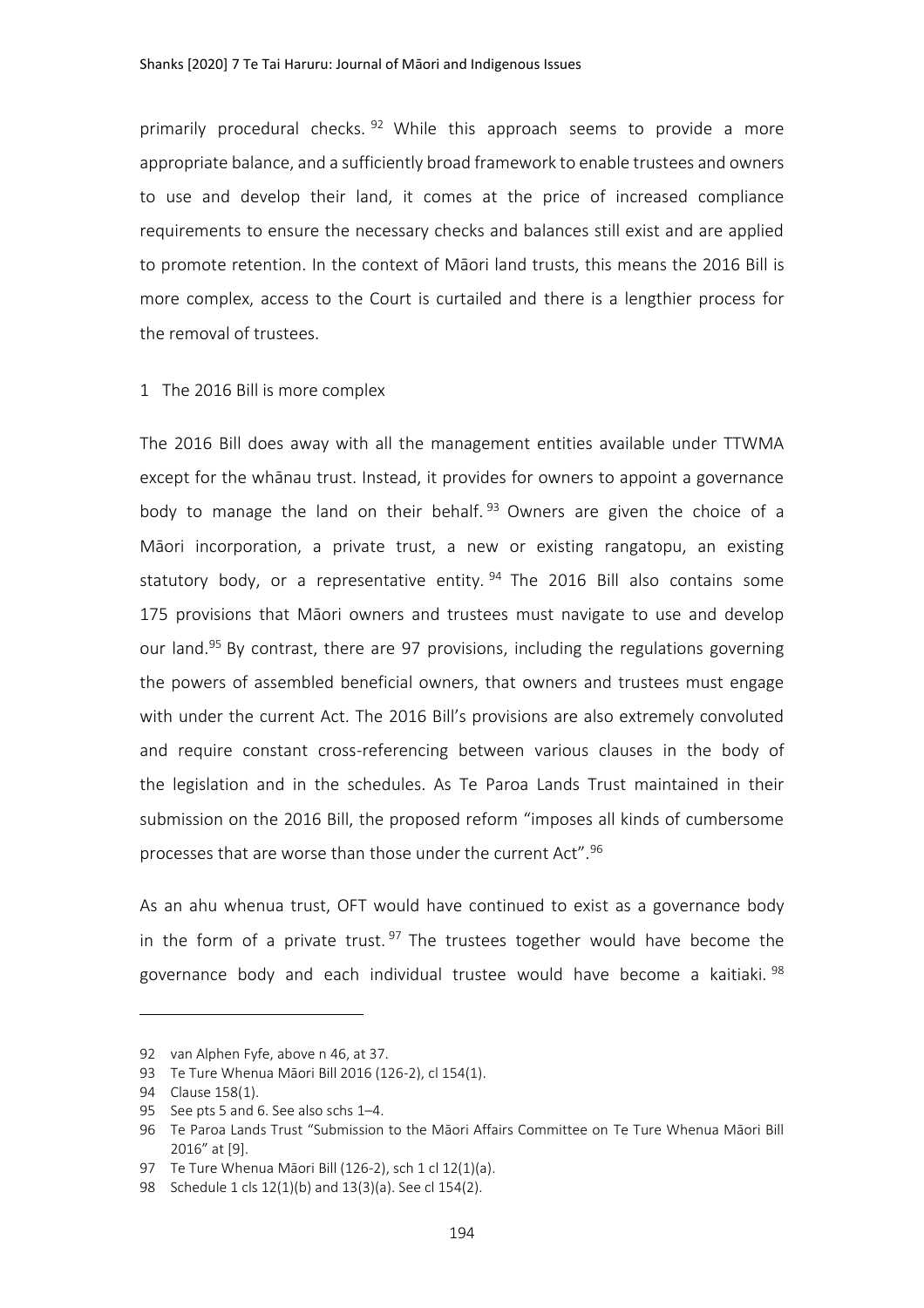These new terms and transitional provisions are confusing and unnecessary, and would undoubtedly only have made it more difficult for the owners of OFT to use and develop their land. <sup>99</sup> The vast increase in law would also only have made it more difficult for the owners of OFT to use and develop their land. Far from empowering greater final decision-making by the owners of OFT, the added complexity arising from the need to craft new protective mechanisms to replace the impartial oversight of the Court in Māori land trust matters would only have made the business of OFT more difficult to run. It would have also almost certainly required both the trustees and owners of OFT to seek legal advice to explain this complicated framework. This would have added to the cost of running the business of OFT as well as resolving the dispute regarding the removal of the trustees. The current trust framework for the management of Māori land is, therefore, far simpler than what is proposed under the 2016 Bill and involves less cost to owners. Accordingly, the question could be asked: what would have been the benefits for OFT under such a regime?

#### 2 Access to the Court is curtailed

The answer seems to be in the power conferred on the Court to make an order permanently disqualifying a person from being appointed, or continuing in an appointment, as a trustee.<sup>100</sup> However, access to the Court in the case of a conflict or dispute is significantly curtailed by the imposition of new thresholds to trigger the jurisdiction of the MLC. While the Court retains the power to initiate a review of a trust's activities of its own motion under cl 216, it can only do so on the application of the governance body, or at least 15 owners who together hold at least five per cent of the beneficial interest in the land.<sup>101</sup>

Assuming the trustees would not have been willing to initiate a review of their own decisions, Mr Hall's application would have needed the support of at least

<sup>99</sup> See Harvey, above [n 11,](#page-1-2) at 192–195.

<sup>100</sup> See Te Ture Whenua Māori Bill (126-2), cl 220.

<sup>101</sup> Clause 216(4)(a).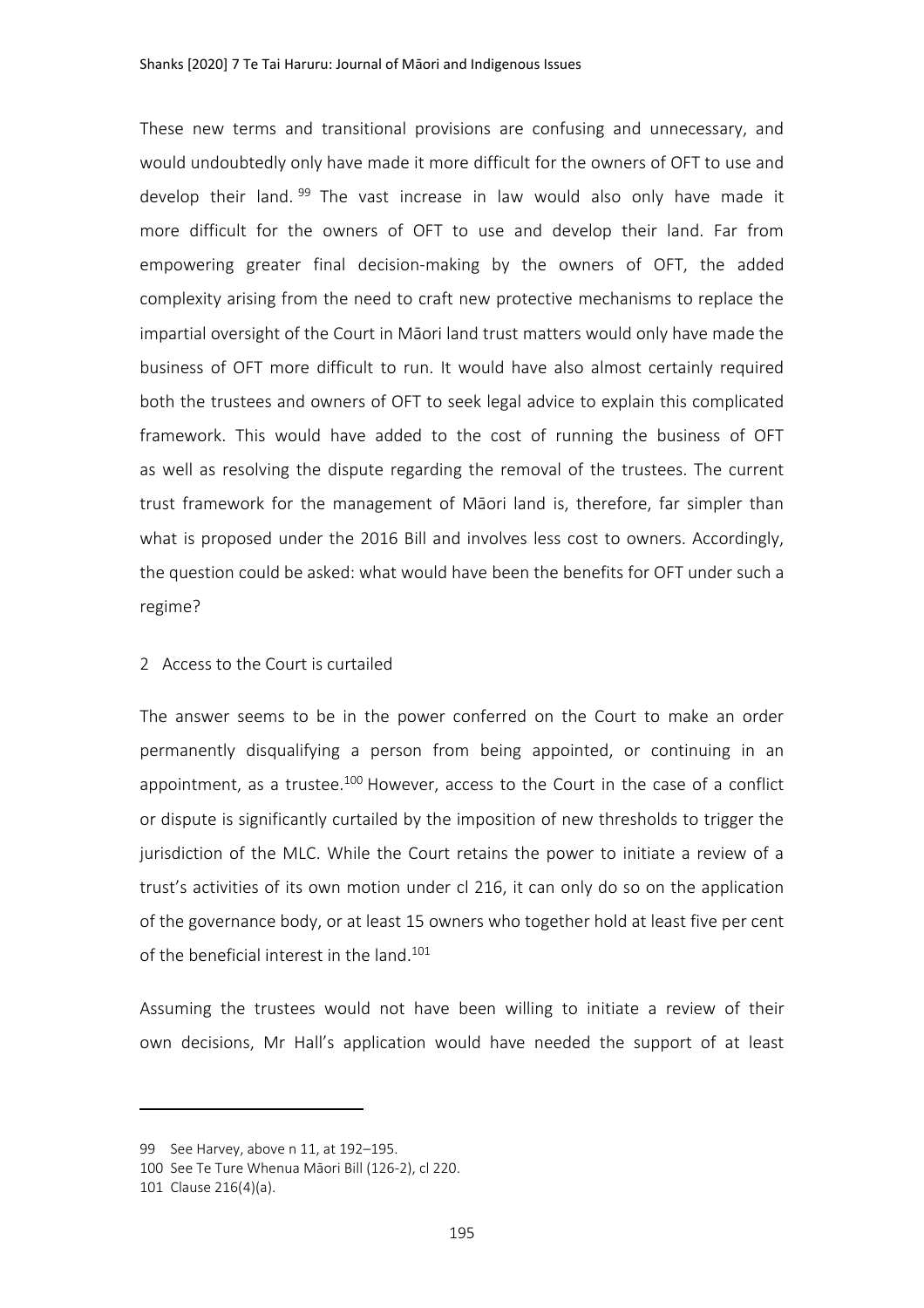14 other owners, who, together with him, held at least five per cent of the beneficial interest in the land, to trigger the jurisdiction of the MLC. As with the thresholds under the Māori Assembled Owners' regime, this threshold would have almost certainly been impossible to achieve due to the ongoing fragmentation of the freehold interest and, therefore, would have made it impossible for the owners to seek accountability. Through the imposition of these new thresholds, the trustees of OFT would have essentially been immune to the owners' concerns. So long as the correct decisionmaking procedures were followed, the Court would have been powerless to provide a remedy. As Harvey has observed, "the application and enforcement of rigid statutory thresholds under the [2016] Bill leaves little practical room for exceptions, which [is] counterproductive to one of the central aims of the reform" — namely, owner empowerment.<sup>102</sup> The 2016 Bill also fails to ensure that the necessary checks and balances exist, and are applied to promote the retention of Māori land. Despite having squandered millions of dollars of trust funds, Mrs Rameka, Mrs Biel and the three male trustees would likely still be in office because the threshold required to trigger the MLC's jurisdiction would probably not have been met.

#### 3 A lengthier process for the removal of trustees

If the threshold required to trigger the MLC's jurisdiction is somehow met, there is likely to be a lengthier process for the removal of trustees under the 2016 Bill. First, a judge can convene a conference "to give the parties to a proceeding before the [C]ourt an opportunity to negotiate a settlement of a claim or any issue".<sup>103</sup> The judge is permitted to assist the parties in their negotiations, but cannot then preside at the hearing of the proceeding (if any) "unless all parties taking part in the conference consent … or the only matter for resolution at the hearing is a question of law".<sup>104</sup>

Judge Harvey could have convened a judicial settlement conference in *Hall v Opepe Farm Trust*. With his help, the parties could have negotiated a settlement of

<sup>102</sup> Harvey, above n [11,](#page-1-2) at 254.

<sup>103</sup> Te Ture Whenua Māori Bill (126-2), cl 425.

<sup>104</sup> Clause 425(3).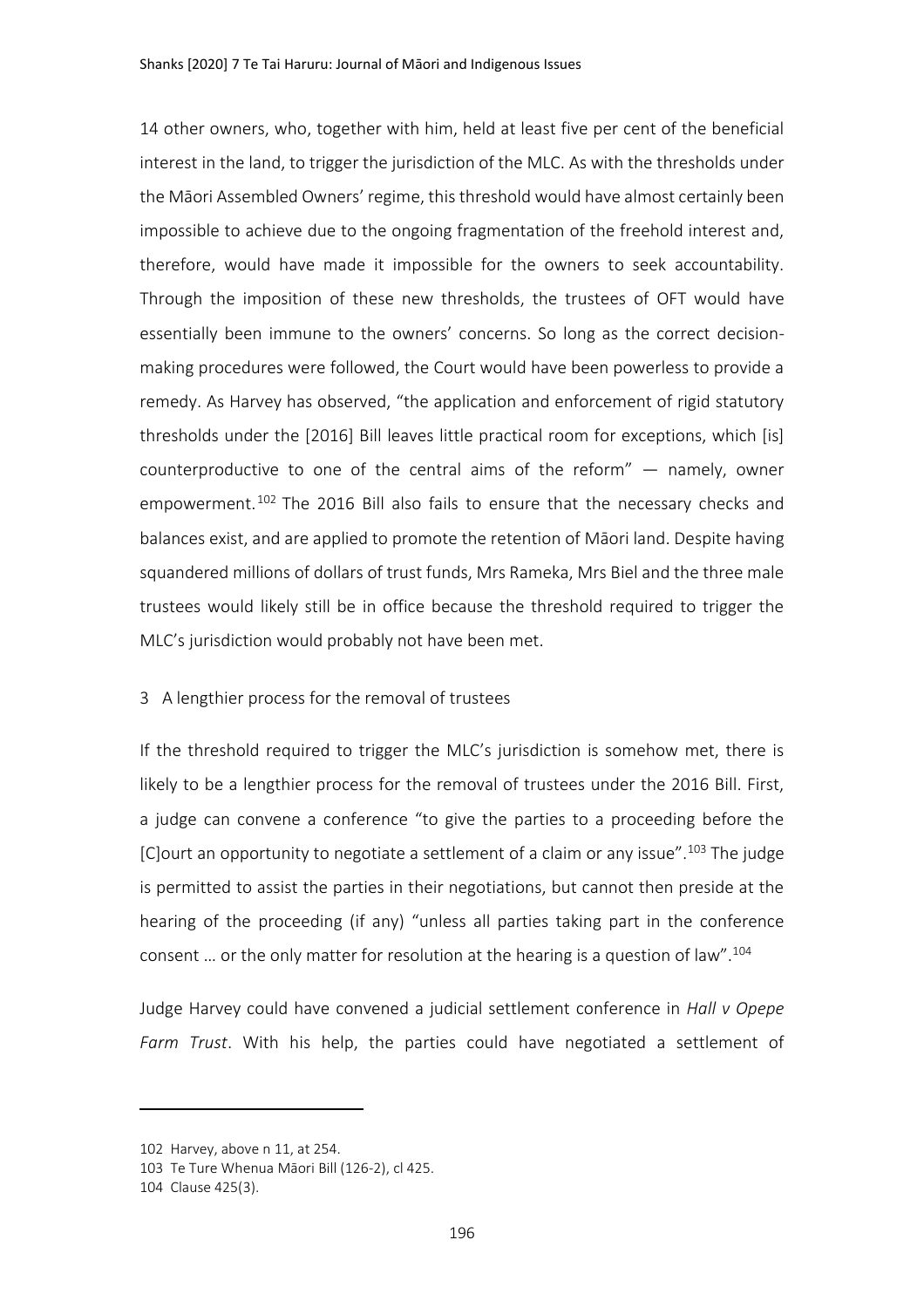Mr Hall's application for the removal of the trustees and avoided the cost of potentially needless litigation. However, if the issue proceeded to court, Judge Harvey would not have been able to preside over the hearing unless all parties who took part in the conference consented or the only matter for resolution at the hearing was a question of law. While this gives effect to owner autonomy by providing greater alternative dispute resolution options for owners, it could have caused OFT undue delay or prejudice if the uptake on settlement conferences was high. As the lawyers at McCaw Lewis have pointed out, "there are only 12 Māori Land Court judges who have increasing demanding workloads in the Waitangi Tribunal, Environment Court and Pacific Courts".<sup>105</sup>

<span id="page-23-0"></span>Secondly, a judge can refer an application to a dispute resolution process. If satisfied there is an issue in dispute that the parties should attempt to resolve themselves, a judge is required to adjourn the matter to allow any dispute resolution process set out in the governance agreement to be carried out, or to refer the dispute to the Chief Executive to initiate a dispute resolution process in accordance with pt 9.<sup>106</sup> The parties are then required to agree on and nominate one or more kaitakawaenga (person to provide dispute resolution services) for appointment within 20 working days.  $107$  If the parties fail to nominate a kaitakawaenga or other suitable person, the Chief Executive is required to appoint one.<sup>108</sup> The parties must then elect to give the appointed kaitakawaenga the power to make written recommendations or a binding decision on the dispute.  $109$  If this process is unsuccessful, the matter would then proceed to the MLC for determination.<sup>110</sup>

Judge Harvey could have referred Mr Hall's application for the removal of the trustees to a dispute resolution process in *Hall v Opepe Farm Trust*. If satisfied that removal of

<sup>105</sup> McCaw Lewis Lawyers "Submission to the Māori Affairs Committee on Te Ture Whenua Maori (Succession, Dispute Resolution and Other Related Matters) Bill 2019" at [20].

<sup>106</sup> Te Ture Whenua Māori Bill (126-2), cl 216(4).

<sup>107</sup> Clause 332.

<sup>108</sup> Clause 332.

<sup>109</sup> Clause 335.

<sup>110</sup> Clause 337.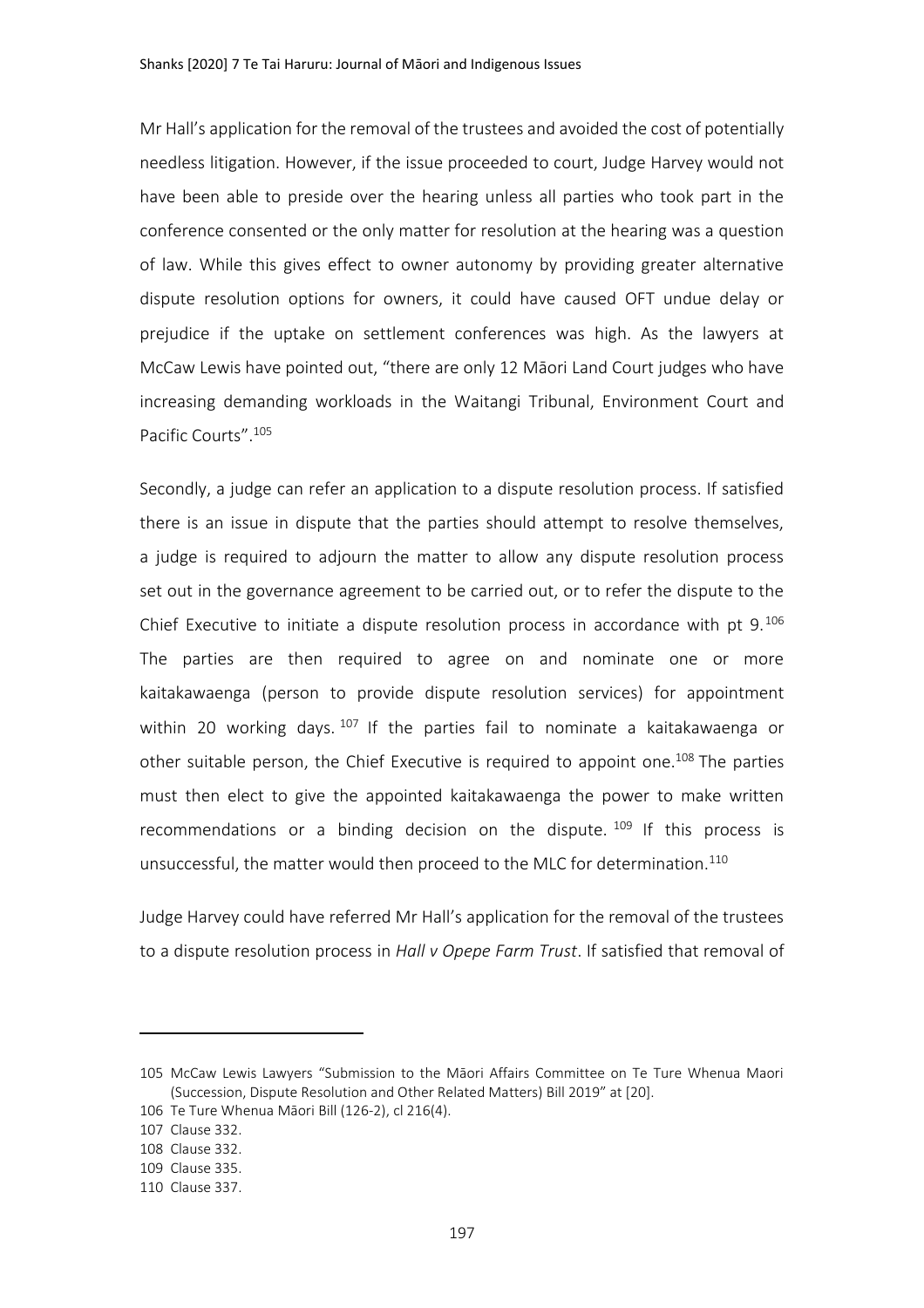the trustees was an issue the parties should attempt to resolve themselves, his Honour would have been required to adjourn the matter and refer the dispute to the Chief Executive to initiate a dispute resolution process. This in itself could have been lengthy and convoluted. <sup>111</sup> As the Arbitrators' and Mediators' Institute have noted, "the dispute resolution process inserted into the [2016] Bill creates a strictured model which may hinder rather than encourage effective dispute resolution for Māori".<sup>112</sup> For example, if Mr Hall and the trustees had irreconcilable differences, or alternative dispute resolution was not their preferred course of action, being forced into such a process would simply have caused them undue cost, stress and delay in having to take a longer route to access the Court. Although providing greater alternative dispute resolution options for owners gives effect to owner autonomy, forcing Mr Hall and the trustees into such a process without their consent is the antithesis of the rangatiratanga and choice that the 2016 Bill was intended to embody.

Finally, a judge can make an order for the disqualification of trustees. If satisfied that a trustee has persistently failed to comply with any of their duties arising under any enactment, rule of law, rule of court, or court order, a judge can make an order disqualifying a person from being appointed, or continuing in an appointment, as a trustee.<sup>113</sup> Such an order can disqualify a person permanently or for a period specified in the order.  $114$  However, the MLC may only disqualify a person permanently or for a period longer than 10 years in the most serious cases.<sup>115</sup>

Judge Harvey could have made an order disqualifying the respondents from continuing in appointment as trustees of OFT if his Honour was satisfied that they had persistently failed to comply with any of their statutory duties. As with s 240, this would have involved a two stage inquiry. The first stage would have been for the Court to consider whether the respondents had persistently failed to carry out one of their

<sup>111</sup> See generally cls 330–337.

<sup>112</sup> Arbitrators' and Mediators' Institute of New Zealand "Submission to the Māori Affairs Committee on Te Ture Whenua Māori Bill 2016" at 2.

<sup>113</sup> Te Ture Whenua Māori Bill (126-2), cl 220(1)(b)(i).

<sup>114</sup> Clause 220(2).

<sup>115</sup> Clause 220(3).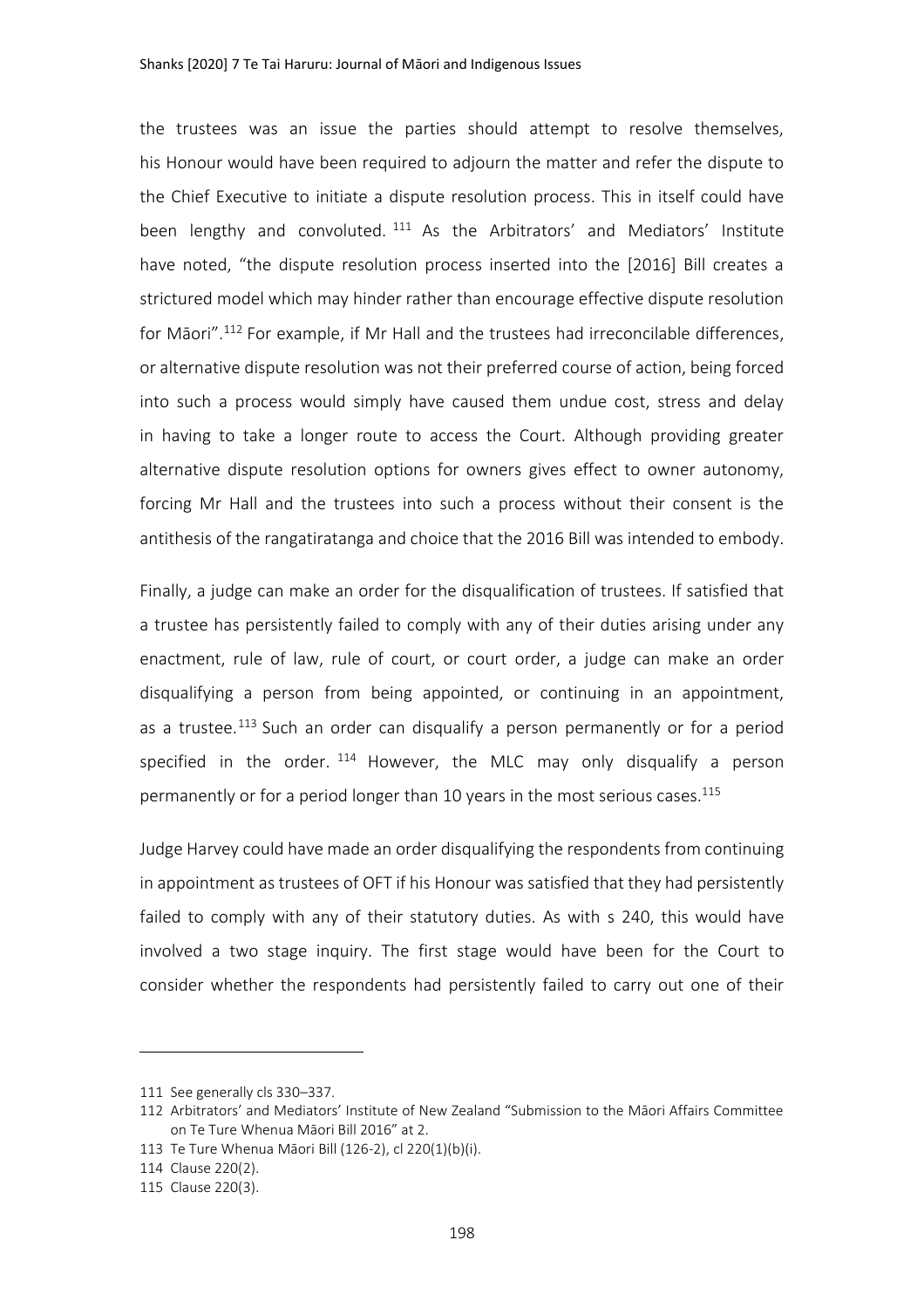statutory duties. While this seems to remove the discretion currently conferred on the Court to set the standard against which a trustee's performance is to be assessed, what constitutes a persistent failure is likewise not defined in the 2016 Bill. This means that the Court would have still effectively been at liberty to set the standard against which the respondents' performance was to be assessed. As the mussel farm investment, the TWVHL project and the Tauhara North purchase each involved a clear breach of the respondents' duty to act prudently, it is likely that Judge Harvey would have found that the respondents had persistently failed to carry out one of their statutory duties.

The second stage of the inquiry would have remained for the Court to exercise a discretion to decide whether removal of the trustee was warranted. Like TTWMA, the 2016 Bill does not contain any specific criteria for the exercise of this broad discretionary power outside the general principles the MLC is required to recognise in seeking to achieve the purpose of the reform. $116$  These include that: owners have the right to decide how their land is used and to take advantage of opportunities to develop their land; tikanga is central to matters involving Māori land; and disputes should be managed in a way that maintains or enhances the relationships among the owners, and members of their whānau and their hapū.<sup>117</sup> But there is still nothing in the 2016 Bill that would have prevented Judge Harvey from exercising his discretion to remove the respondents as trustees of OFT without consulting the owners. The Court would have retained the power to remove trustees from office irrespective of the owners' wishes. Again, this is the antithesis of the rangatiratanga and choice that the 2016 Bill was intended to embody. However, the principle that tikanga is central to matters involving Māori land could have altered the Court's view in relation to the Tauhara North purchase by giving more weight to the owners' desire to see the return of the land for cultural and historic reasons.

<sup>116</sup> Clause 4.

<sup>117</sup> Clause 3(4).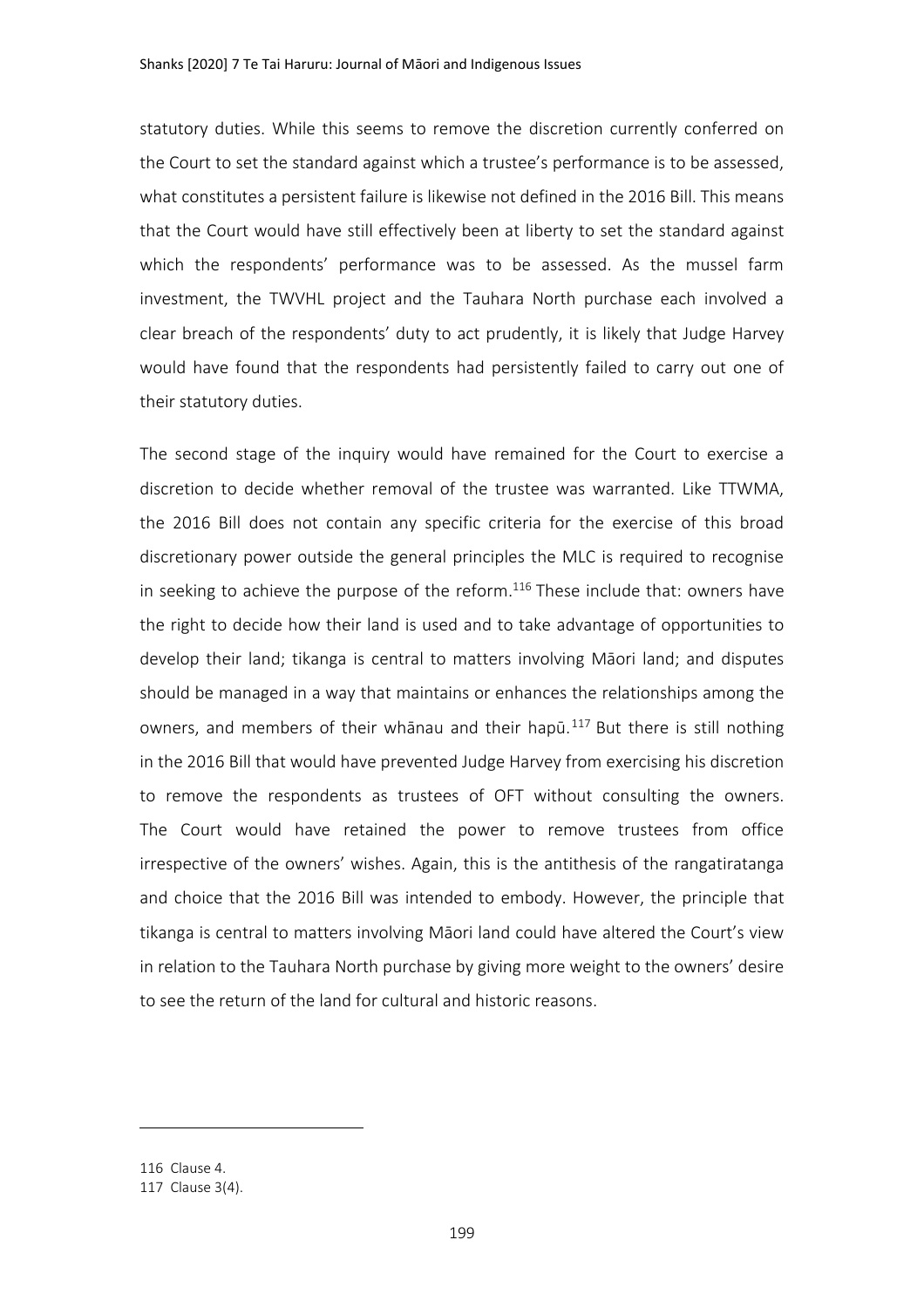#### *B The 2019 Bill*

Having considered how the 2016 Bill would alter the balance between the dual and sometimes conflicting objectives of retention and utilisation in Māori land trust matters, I will now turn to do the same with the 2019 Bill by assessing how the proposed amendments would have impacted the decision-making process of Judge Harvey in *Hall v Opepe Farm Trust*. As its title suggests, the 2019 Bill is an amendment Bill. An amendment to the existing law was chosen over a complete re-write because the Labour-led Government is of the view that TTWMA "continues to provide a sound legislative framework for Māori land tenure, supporting owners of Māori land to retain, as well as develop and utilise, their land".<sup>118</sup> However, it also believes the Act "would benefit from some practical and technical changes that support the Māori Land Court and strengthen the legislative framework".<sup>119</sup> The 2019 Bill is, therefore, narrower in scope than the 2016 Bill.

In general, the 2019 Bill proposes small changes to the law governing succession, dispute resolution and other related matters to reduce the complexity and compliance requirements owners encounter when they engage with the MLC about their land.<sup>120</sup> The idea is that streamlining access to the Court will better balance owner autonomy with the protective mechanisms necessary to ensure retention, by making it easier for Māori to engage with and resolve disputes about their whenua. In the context of Māori land trusts, this means a MLC Registrar can determine applications for simple and uncontested trust matters, there are more dispute resolution options for owners and there are updated grounds for the removal of trustees.

<sup>118</sup> Te Ture Whenua Maori (Succession, Dispute Resolution, and Related Matters) Amendment Bill (179-1) (explanatory note) at 1.

<sup>119</sup> At 1.

<sup>120</sup> At 1.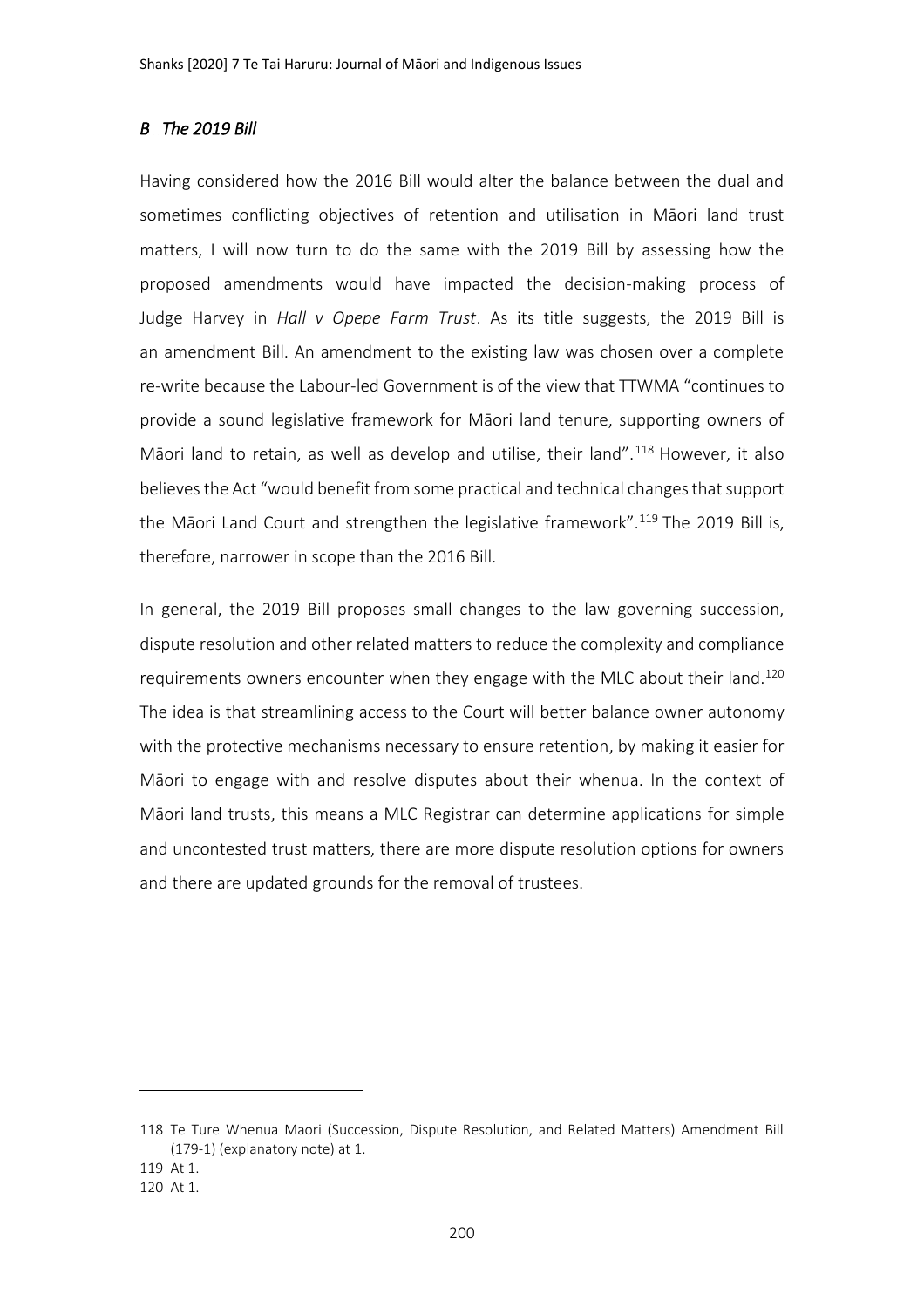1 A MLC Registrar can determine applications for simple and uncontested trust matters

The new s 235A permits a Registrar to determine an application for a simple and uncontested trust matter unless the applicant requests otherwise.<sup>121</sup> A simple and uncontested trust matter is explained in subs 9 as meaning one that the Registrar is satisfied is *simple*, such as the appointment of a trustee to a whānau trust or having a whānau trust constituted to hold only the applicant's beneficial interests or shares, and *uncontested* because the application has been notified or consulted on as required by the rules of the Court and no one has objected.

Mr Hall's application in *Hall v Opepe Farm Trust* could have been determined by a Registrar under the proposed amendment. It is unlikely, based on the above examples, that a Registrar would have been satisfied that Mr Hall's application was a simple and uncontested trust matter because s 240 involves a question of law and the respondents clearly objected to their removal (all the way up to the Court of Appeal, in fact). Nevertheless, this mechanism would have made it easier for the owners and trustees of OFT to use, develop and resolve disputes about their land by reducing the amount of time they would have had to spend in court. However, allowing a Registrar to determine Mr Hall's application could have created uncertainty, and perhaps even prejudice, for the owners of OFT. This is because the definition of simple is too vague.<sup>122</sup> Although the new s 235A(9)(a) includes a list of examples of simple trust matters for reference, it provides no specific criteria against which a Registrar is to assess whether a trust matter is in fact simple. This could mean that something as straightforward as a reduction in the number of trustees of a trust  $-$  for example, where a trustee has died or filed a written resignation — could be passed over to the Court, or that a complex application for the approval of a new venture could be dealt with by a Registrar. As the facts in *Hall v Opepe Farm Trust* illustrate, often what appears to be simple is not, especially where Māori land is concerned.

<sup>121</sup> Te Ture Whenua Maori (Succession, Dispute Resolution, and Related Matters) Amendment Bill 2019 (179-2), cl 41.

<sup>122</sup> McCaw Lewis Lawyers, above n [105,](#page-23-0) at [36].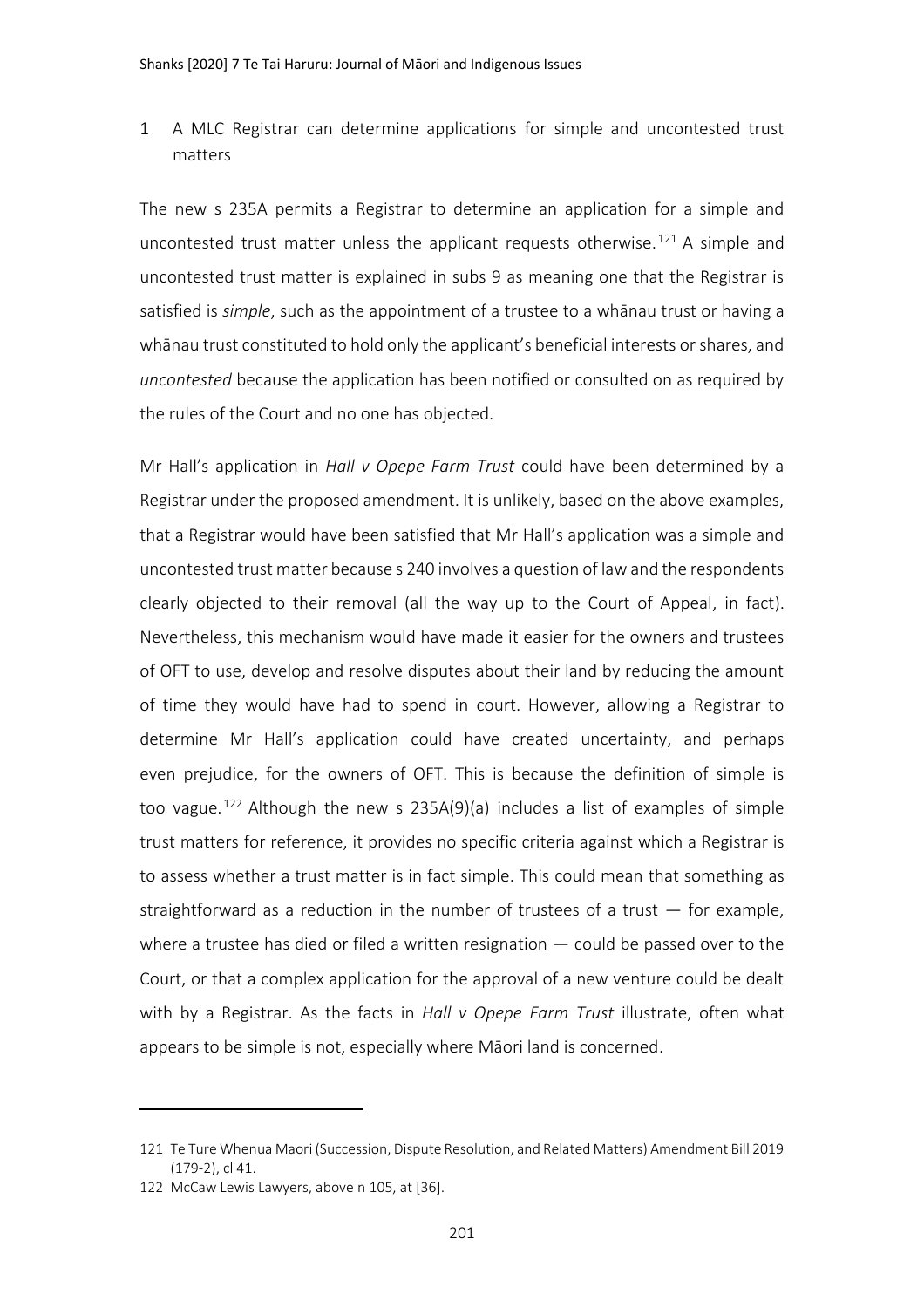#### 2 More dispute resolution options for landowners

Similar to what was proposed in the 2016 Bill, the new s 40A enables a judge to convene a conference "to give the parties to a proceeding before the [C]ourt an opportunity to negotiate the settlement of a claim or an issue".  $123$  The judge is permitted to assist the parties in their negotiations, but cannot then preside at the hearing of the proceeding (if any) "unless all parties taking part in the conference consent ... or the only matter for resolution at the hearing is a question of law".<sup>124</sup>

Judge Harvey could have convened a judicial settlement conference in *Hall v Opepe Farm Trust*. Again, with his Honour's help, Mr Hall and the trustees could have negotiated a settlement of Mr Hall's application for the removal of the trustees and avoided the cost of potentially needless litigation. However, had the negotiations failed and the matter proceeded to a hearing, his Honour would not have been able to preside over the hearing unless all parties who took part in the conference consented or the only matter for resolution at the hearing was a question of law. As discussed, although this gives effect to owner autonomy by providing greater alternative dispute resolution options for owners, it could also have caused OFT undue delay or prejudice if the uptake on judicial settlement conferences was high because there are only 12 MLC judges who have increasingly demanding workloads.

Parties would also have the option to attempt to resolve any dispute about Māori land trust matters themselves under the new pt  $3A.125$  The new s  $98L(2)$  provides that either party to a dispute may apply to have the issue referred to a mediator before proceedings are initiated in court. If court proceedings have already been initiated, the new s 98L(1) permits a judge to refer any issue to a mediator at their own initiative or on the request of any party to the proceedings. However, the new s 98J makes it clear that mediation is always voluntary. It overrides the rest of the new pt 3A and provides that: an issue may only be referred to mediation if all the parties agree to

<sup>123</sup> Te Ture Whenua Maori (Succession, Dispute Resolution, and Related Matters) Amendment Bill (179-2), cl 15.

<sup>124</sup> Clause 15.

<sup>125</sup> Clause 19.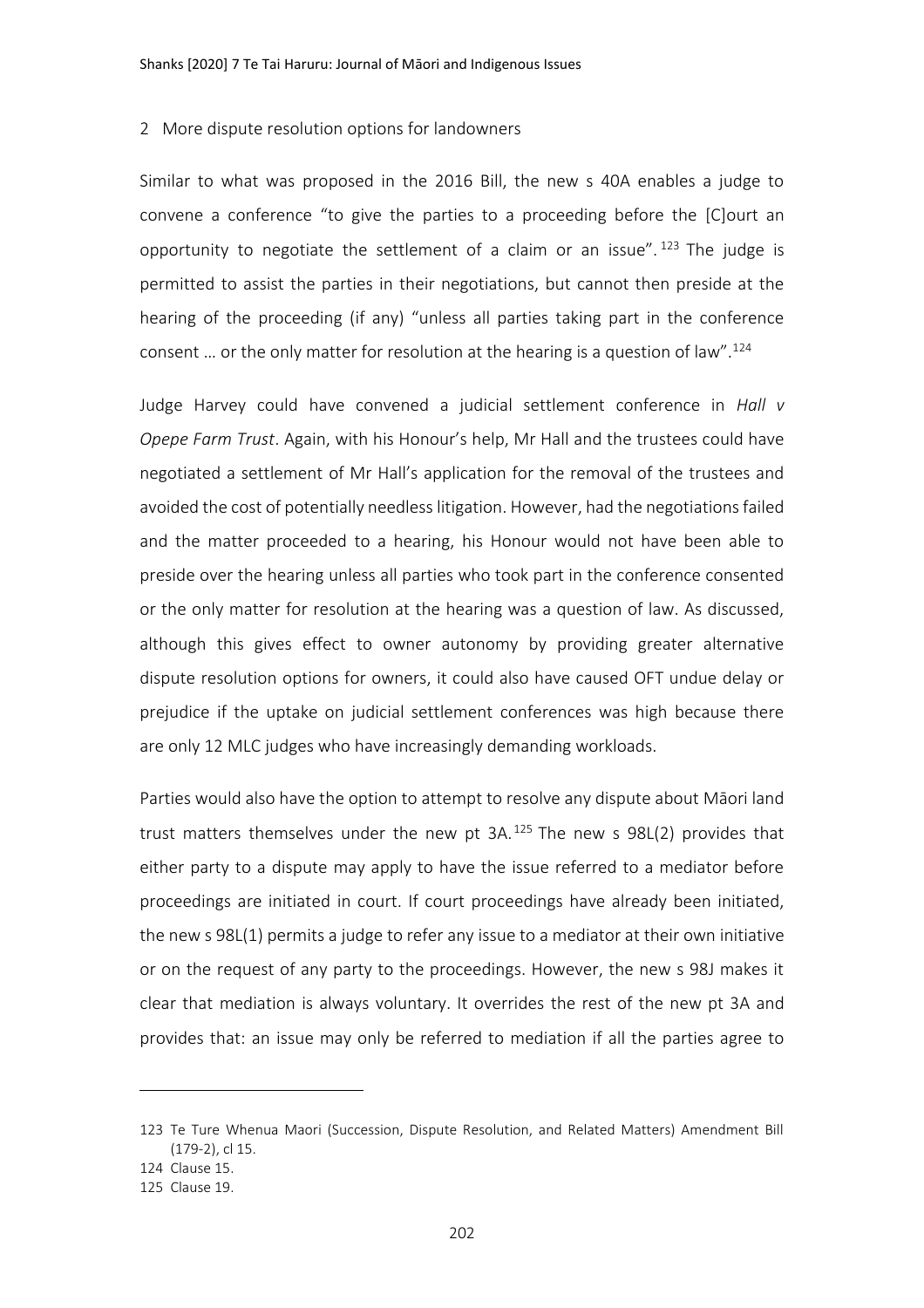mediation; and an issue may only be mediated while all the parties still agree to mediation.

Mr Hall and the trustees would have been able to attempt to resolve the dispute themselves under the new pt 3A. Either party could have applied to have the matter referred to a mediator before proceedings were initiated. Judge Harvey would also have been able to refer any issue arising from the matter to a mediator at his Honour's own initiative, or on the request of either party, once proceedings had begun if both parties agreed to mediation. The dispute resolution process proposed in the 2019 Bill, therefore, gives full effect to owner autonomy by providing greater alternative dispute resolution options for owners with no risk of added cost, stress or undue delay because "the policy intent is that the dispute resolution process would be free", as well as completely voluntary.<sup>126</sup>

#### 3 Updated grounds for the removal of trustees

The 2019 Bill updates the current grounds for the removal of a trustee with more specific grounds. These include where "the trustee has lost the capacity to perform the functions of a trustee" or where "the removal is desirable for the proper execution of the trust".<sup>127</sup> Where it is the latter, the judge must also be satisfied that the trustee: has repeatedly refused or failed to act as trustee; has become an undischarged bankrupt; is a corporate trustee subject to an insolvency event; or is no longer suitable to hold office because of their conduct or circumstances.<sup>128</sup> The new s 240(3) provides several examples of conduct or circumstances that may render a person no longer suitable to hold office as trustee, including where they are convicted of an offence involving dishonesty, and where they are prohibited from taking part in

<sup>126</sup> Te Ture Whenua Maori (Succession, Dispute Resolution, and Related Matters) Amendment Bill (179-2) (select committee report) at 4.

<sup>127</sup> Te Ture Whenua Maori (Succession, Dispute Resolution, and Related Matters) Amendment Bill (179-2), cl 42(2).

<sup>128</sup> Clause 42(2).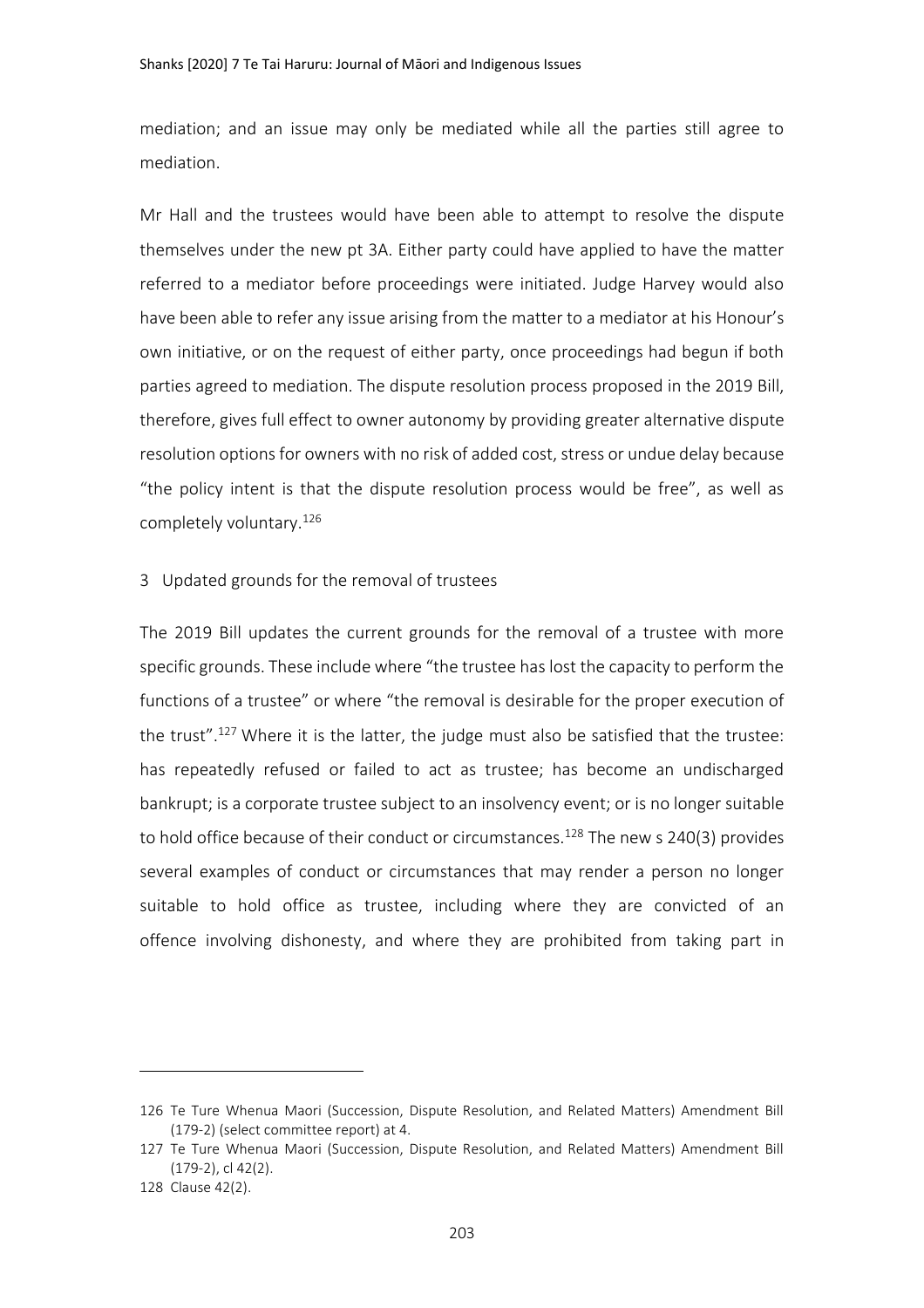the management of a company or other body under the Companies Act 1993, the Financial Markets Conduct Act 2013 or the Takeovers Act 1993.<sup>129</sup>

Though the reform proposes to update the grounds for the removal of trustees, Mr Hall's application for the removal of the trustees of OFT would be dealt with in very nearly, if not exactly, the same way under the 2019 Bill. Judge Harvey could have made an order removing the respondents as trustees of OFT if satisfied that their removal was desirable for the proper execution of the trust and that they had repeatedly failed to act as trustees.<sup>130</sup> This would have involved a three stage inquiry. The first stage would have been whether the respondents had repeatedly failed to act as trustees. Again, while this seems to remove the discretion currently conferred on the MLC to set the standard against which a trustee's performance is to be assessed, the judge is left to determine what constitutes a repeated failure. So, the Court would still effectively have been at liberty to set the standard against which the respondents' performance was to be assessed. As the mussel farm investment, the TWVHL project and the Tauhara North purchase each involved a clear breach of the respondents' duty to act prudently, it is likely that Judge Harvey would have found that the respondents had repeatedly failed to act as trustees.

The second stage would have been whether the respondents' removal was desirable for the proper execution of the trust. Taking into account the respondents' repeated breaches of trust, the expenditure of substantial amounts on what was potentially needless High Court litigation, and the impact of their breaches on OFT'sfinancial state, it is likely Judge Harvey would have found that the respondents' conduct was of a sufficient extent and nature to prevent the proper execution of the trust and, therefore, that their removal would have been desirable.

The third stage would have remained for the MLC to exercise a discretion to decide whether removal of the trustee was warranted. Like the 2016 Bill, the 2019 Bill does not include specific criteria for the exercise of this discretion. Again, though

<sup>129</sup> Clause 42(3).

<sup>130</sup> Clause 42(2).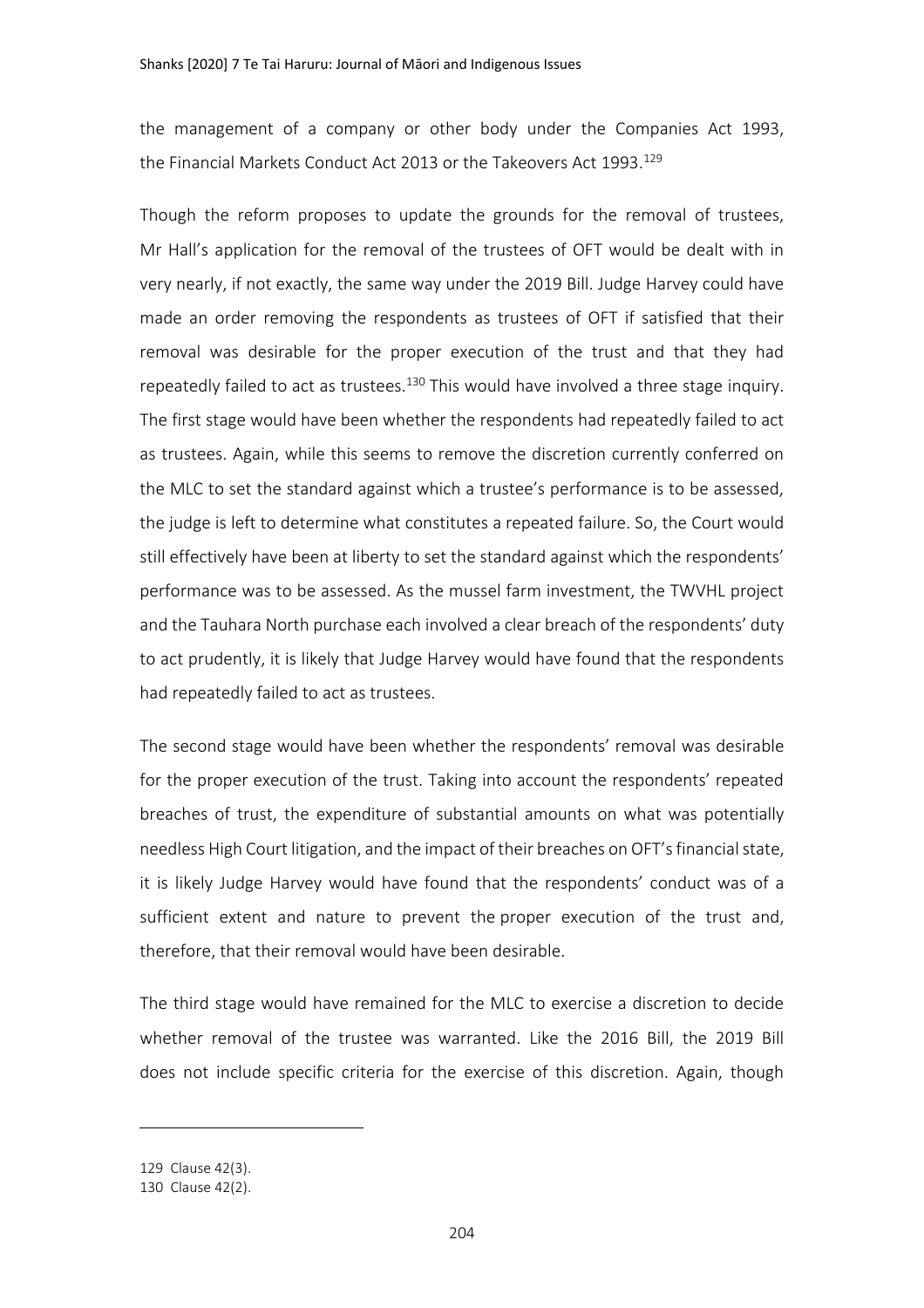the general objectives the Court is directed to seek in s 17 include ascertaining and giving effect to the wishes of the owners, and promoting practical solutions to problems arising in the use or management of the land, there is still nothing in the 2019 Bill that would have prevented Judge Harvey from exercising his discretion to remove the respondents as trustees of OFT without consulting the owners. Clearly then, while the 2019 Bill proposes to update the grounds for the removal of trustees, it would have made little practical difference to the decision-making process of Judge Harvey in *Hall v Opepe Farm Trust*.

# *VI What Reform of TTWMA Should Look Like*

TTWMA is heavily reliant on the exercise of judicial discretion when it comes to balancing retention with the risks that utilisation and development could pose to it in Māori land trust matters. As Judge Harvey's decision in *Hall v Opepe Farm Trust*  illustrates, the MLC has a final discretion over a range of decisions regarding the utilisation of Māori land, and priority is given to promoting retention. While this might be the appropriate trade-off for recognising Māori land as taonga tuku iho which ought to be retained and developed for the benefit of its owners, their whānau and their hapū, it creates uncertainty for owners of Māori land in decision-making, particularly regarding the use and management of our lands. Reform of the laws relating to Māori land trusts must prioritise this issue.

As discussed, the need for reform of TTWMA is not in dispute. Change is clearly desired. The question concerns the extent of reform needed to better balance owner autonomy with the protective mechanisms necessary to ensure retention. In this Part, I will suggest what reform of TTWMA should look like to satisfy the standard of providing an appropriate balance and a sufficiently broad framework to enable trustees and owners to use and develop their land, while at the same time ensuring that the necessary checks and balances exist and are applied to promote retention. I will also comment on how my suggestions might have affected the decision-making process of Judge Harvey in *Hall v Opepe Farm Trust*. In light of my earlier analysis, I argue that the law should resolve the tension between retention and utilisation by amending the current Act to improve owner involvement in trust matters.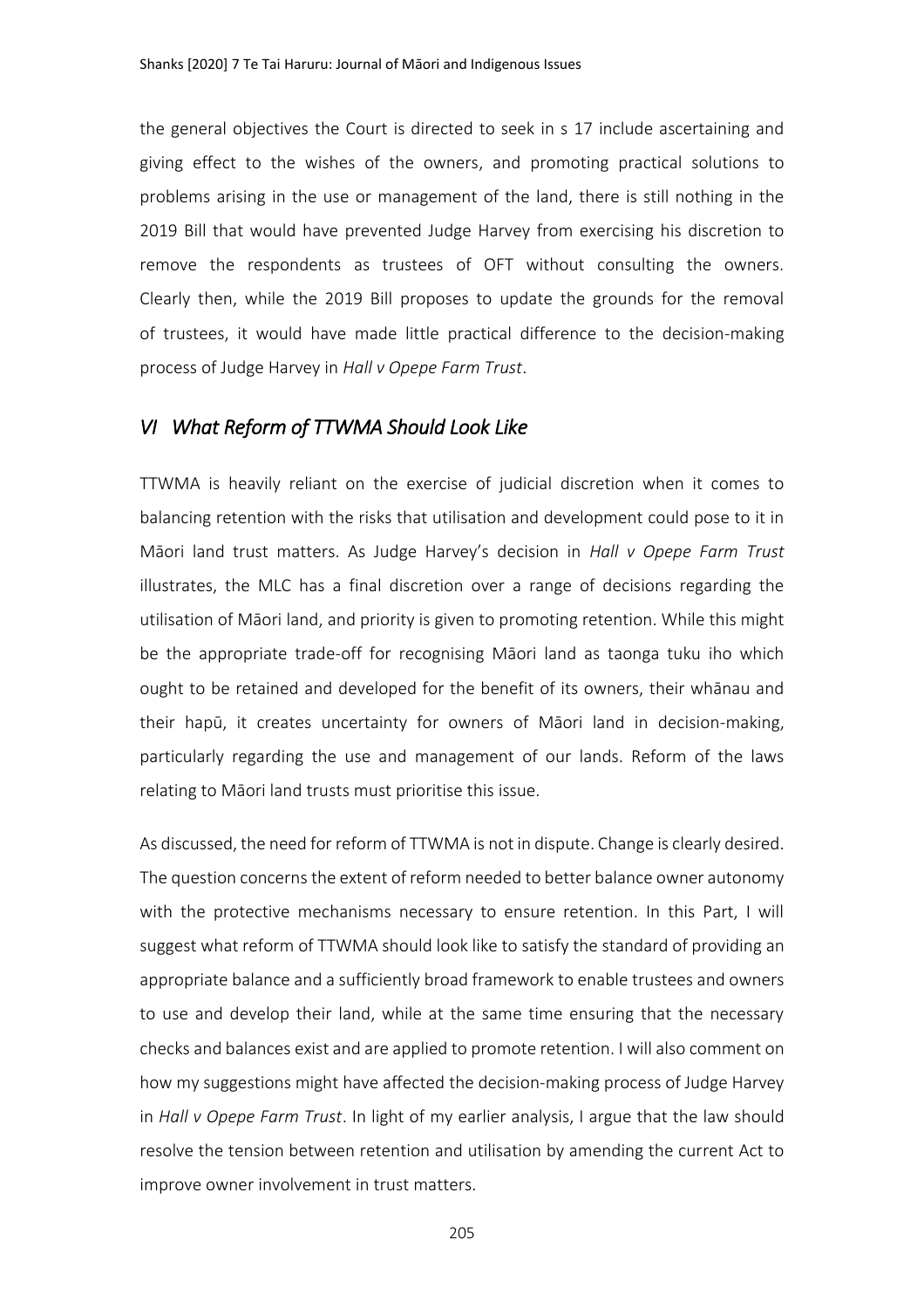#### *A Amendment to the Current Act*

The reform should be an amendment to the current Act rather than a complete rewrite of the law. The replacement of TTWMA with an entirely new law is not necessary to remove the uncertainties implicit in the MLC's various areas of discretionary review and supervision when it comes to balancing retention with the risks that utilisation and development could pose to it in Māori land trust matters. The appropriate balance between owner autonomy and the protective mechanisms necessary to ensure retention can, with key changes, be achieved under the existing framework. As Judge Harvey's decision in *Hall v Opepe Farm Trust* illustrates, the Court's powers are extensive on an ex post facto basis, after trustee decisions are made. Trustees do, in fact, make the decisions when it comes to the use and development of Māori land, with the Court invariably confirming their decisions in the absence of improper process, conflict of interest or other illegality.  $131$  This is apparent from the number of trusts successfully realising their different aspirations under the current regime. As Craig Coxhead has observed:<sup>132</sup>

We have land trusts worth in excess of \$200 million, trusts involved in papakāinga housing projects, orchards, and farms, along with owners who seek to utilise their land by preserving the native forest growing there through rāhui arrangements. These are all success stories where Māori landowners have been able to balance the twin aims of the Te Ture Whenua Māori Act retention and utilisation.

Coxhead also notes that most land utilisation initiatives in the trust context do not require court approval or oversight. He says: "In the main, owners are free to go about caring for and utilising their land as they wish."<sup>133</sup> The Court is only required to be involved where a utilisation proposal involves the disposition of interests in Māori land, or on application by the trustees themselves or any beneficiary of the trust.<sup>134</sup>

<sup>131</sup> See Harvey, above [n 11,](#page-1-2) at 179.

<sup>132</sup> Craig Coxhead "Māori Land: Unlocking the potential" (2013) May Māori LR 1 at 1. Coxhead was appointed as a Judge of the Māori Land Court on 25 January 2008.

<sup>133</sup> At 1.

<sup>134</sup> See TTWMA, pt 8.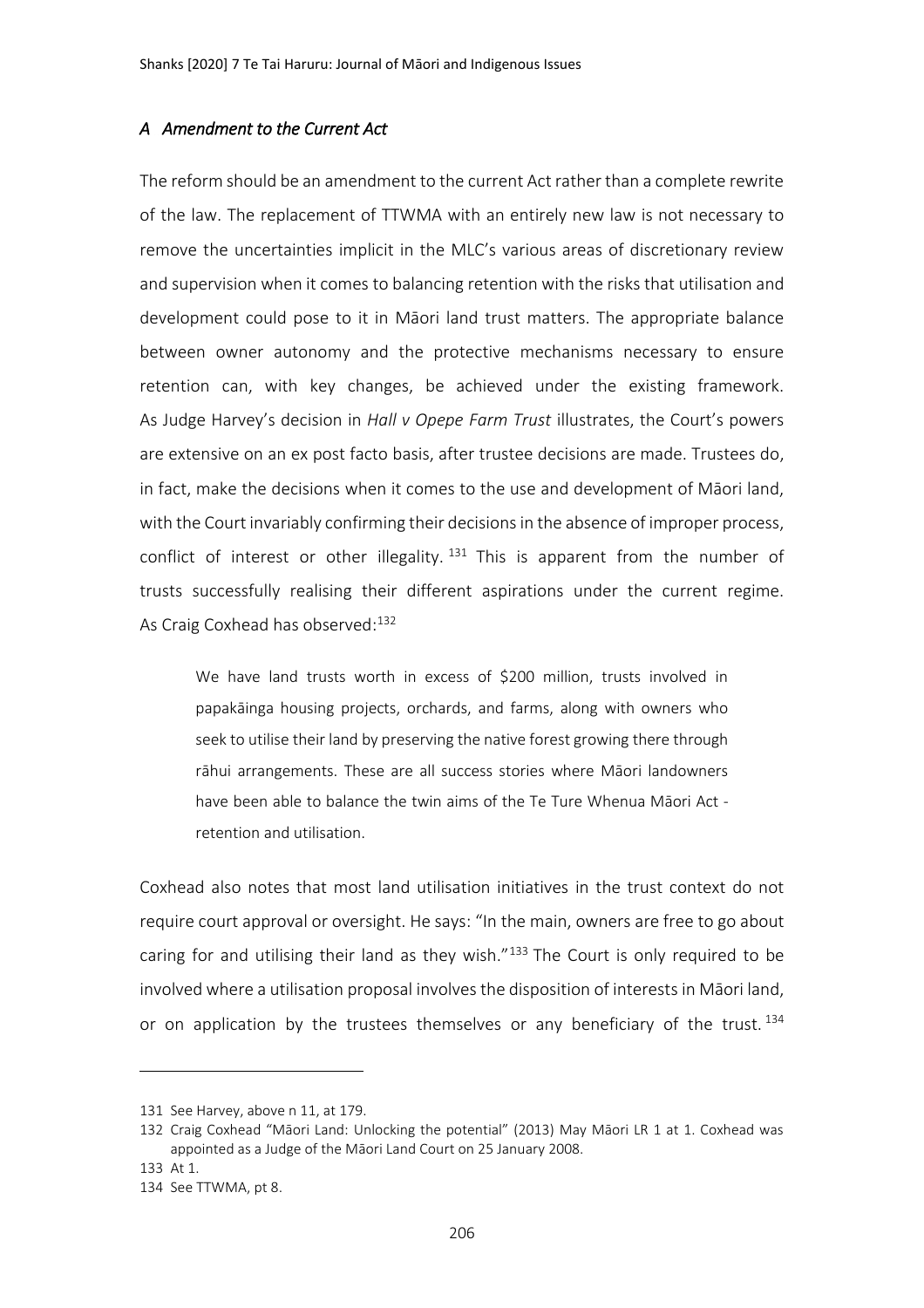In respect of the latter, it is usually to protect the owners' interests in the event of disaster or mishap. Only then does the Court have extensive supervisory powers to promote retention.

The view that the structure of the current legislation does not lend itself well to "Māori land protection and utilisation and empowerment of Māori landowners and their decision-making", which informed the decision to completely repeal and replace TTWMA with the 2016 Bill, was, therefore, seriously misguided.<sup>135</sup> Perhaps this explains why the 2016 Bill goes too far in seeking to reduce the role of the MLC in the administration of Māori land trusts. Not only is the 2016 Bill overly complicated as a result of the need to craft new protective mechanisms to replace the impartial oversight of the Court, but it completely fails both to provide an appropriate balance and a sufficiently broad framework to enable trustees and owners to use and develop their land, and to ensure that the necessary checks and balances exist and are applied to promote retention. The ability of owners to, first, access the Court and, secondly, obtain a suitable remedy, is made more difficult by the imposition of new thresholds to trigger the Court's jurisdiction, and a lengthier process for the removal of trustees. Far from removing the uncertainties implicit in the Court's various areas of discretionary review and supervision, the 2016 Bill creates new uncertainties for owners in the development of aspirations for our land and in the implementation of actions to achieve those aspirations. As Harvey has observed, the current law is much "simpler and consequently more accessible for owners and their advisers to engage with as they manage their lands".<sup>136</sup>

An amendment to the existing law is, therefore, all that is required to better balance owner autonomy with the protective mechanisms necessary to promote retention. The 2019 Bill is a good starting point for providing an appropriate balance, and a sufficiently broad framework to enable trustees and owners to use and develop their land while at the same time ensuring that the necessary checks and balances exist and are applied to promote retention. In this section, I will suggest some

<sup>135</sup> Mahuika and others, above n [88,](#page-19-0) at 31.

<sup>136</sup> Harvey, above n [11,](#page-1-2) at 189.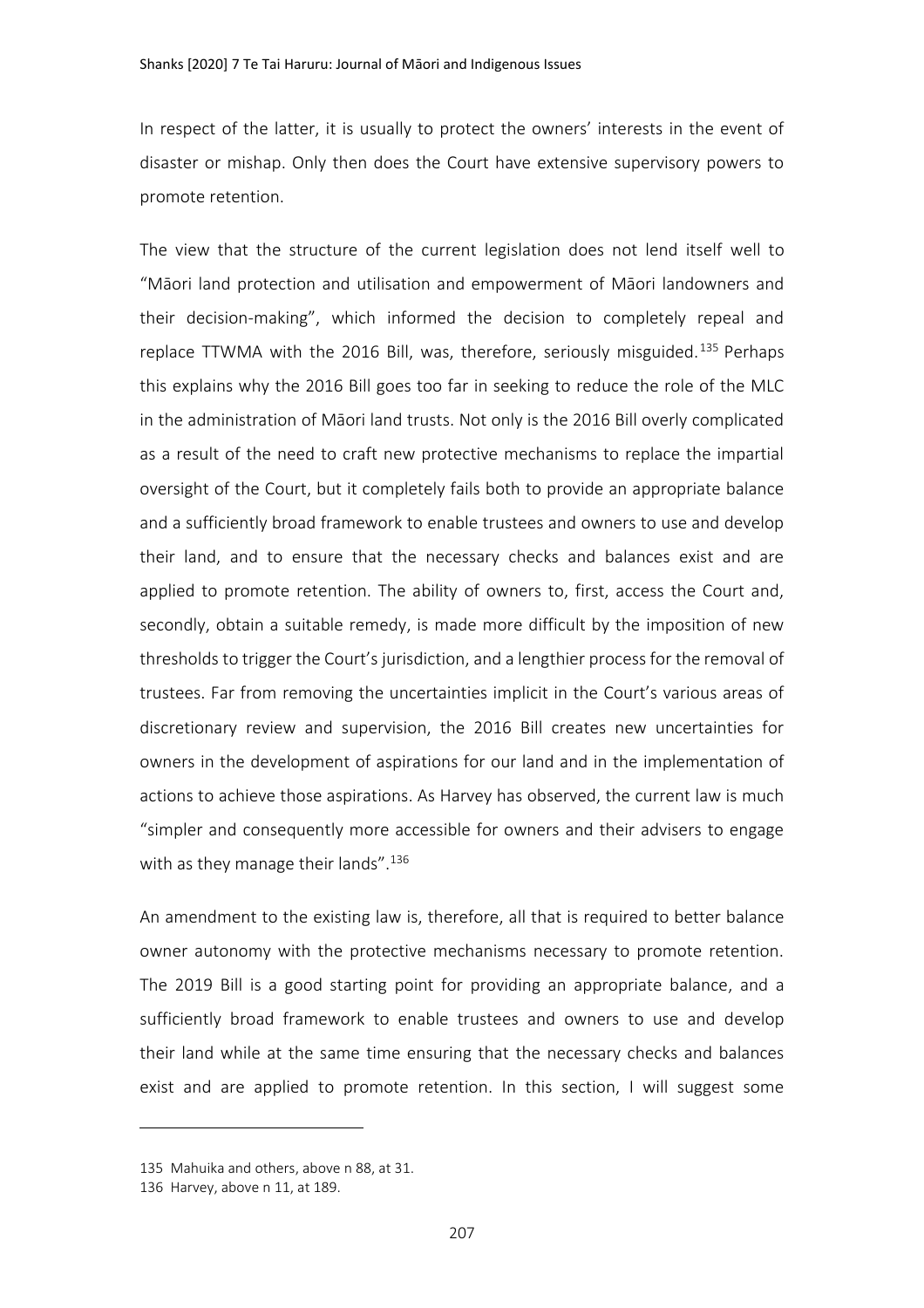adjustments and additions to the proposed amendments that would help to remove the uncertainties implicit in the Court's various areas of discretionary review and supervision in Māori land trust matters. First, the 2019 Bill should contain specific criteria for the exercise of the broad discretionary power vested in the MLC in s 240. Secondly, the 2019 Bill should include more precise definitions of what is simple and uncontested in its proposal to allow a Registrar to determine simple and uncontested trust matters. Thirdly, the 2019 Bill should make provision for the employment of more MLC judges to ensure the effective operation of judicial settlement conferences. Fourthly, more thought should be given to allowing the MLC to compel parties to mediate in certain circumstances, as well as the type of mediation process to be adopted. Finally, the 2019 Bill should require all Māori land trusts to hold a general meeting of owners at least once every 12 months.

#### 1 Specific criteria for the exercise of the broad discretionary power in s 240

The 2019 Bill should contain specific criteria for the exercise of the broad discretionary power vested in the MLC in s 240. When it comes to ensuring the necessary checks and balances exist and are applied to promote retention, several different protective mechanisms can be used. As the Waitangi Tribunal has observed: "One is to have an impartial decision-maker exercising a discretion protective of all owners in a balanced manner having regard to the purpose of the legislation." <sup>137</sup> This is the mechanism used by the current legislation. While it has the potential to create uncertainty for owners in the development of aspirations for our land and in the implementation of actions to achieve those aspirations, it is preferable to "setting thresholds with all their complexity, both as to quorum requirements and as to voting", which is the mechanism used in the 2016 Bill.<sup>138</sup> Restricting access to the MLC is the antithesis of giving effect to owner autonomy, which presumably includes the decision of whether to seek the assistance of the Court.<sup>139</sup> As discussed, one of the key advantages of the current law regarding Māori land trusts is that there are no quorum

<sup>137</sup> Waitangi Tribunal, above n [32,](#page-5-0) at 224.

<sup>138</sup> At 224.

<sup>139</sup> Harvey, above n [11,](#page-1-2) at 206.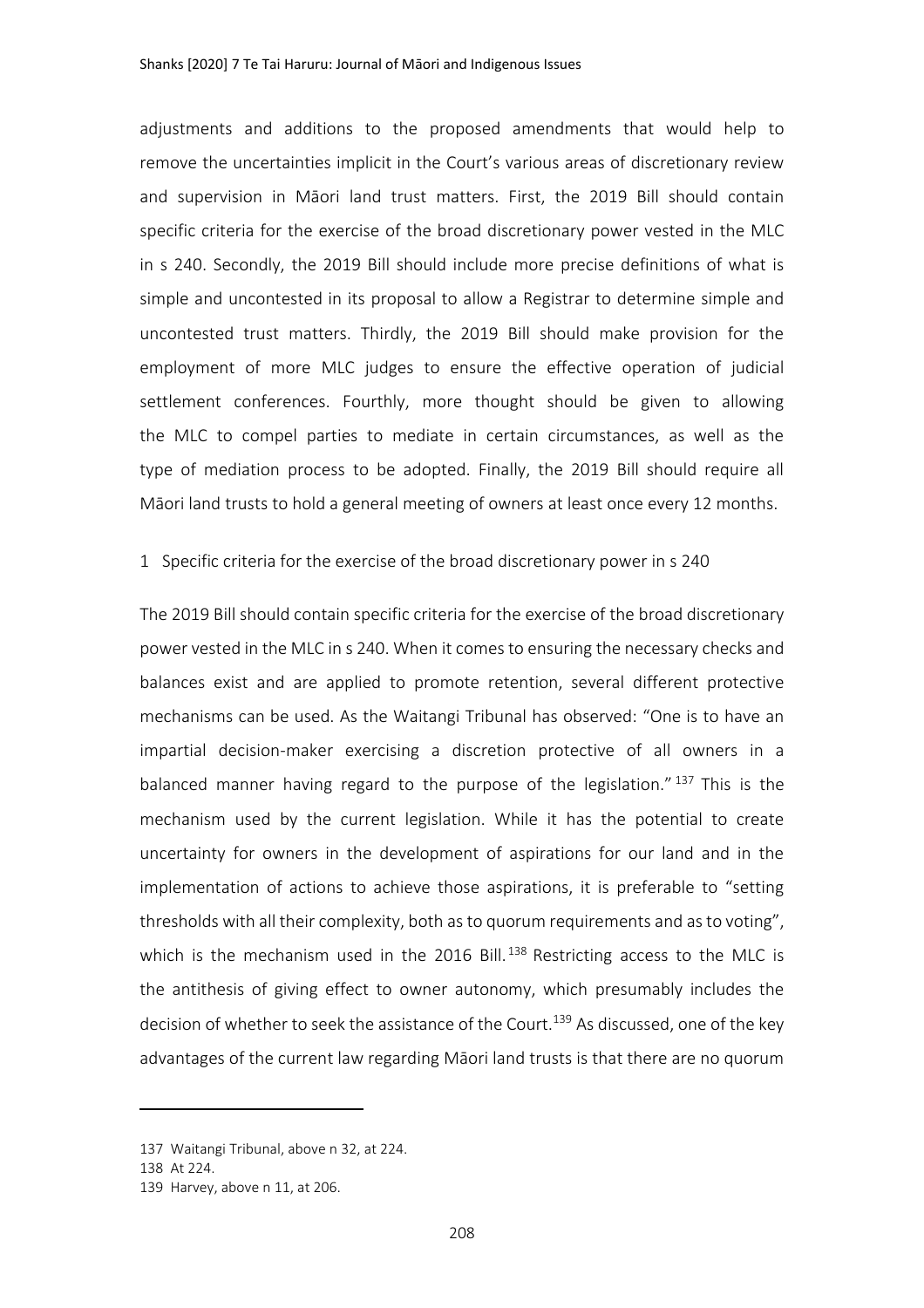requirements or thresholds for concerned owners to seek accountability. While this degree of protection and accessibility comes at the expense of a level of uncertainty in decision-making, it can — and should — be removed by amending TTWMA to include specific criteria for the exercise of the broad discretionary powers vested in the MLC.

This seems to be what the 2019 Bill is trying to do in updating the grounds for the removal of trustees. However, as discussed, the proposed amendment would make little practical difference to the decision-making process of Judge Harvey in *Hall v Opepe Farm Trust*. This is largely because the updated grounds are specific to private general law trusts which typically have professional trustees appointed. As the Judges of the MLC have observed:<sup>140</sup>

<span id="page-35-0"></span>Māori land trusts do not, for the most part, have professional trustees appointed – trustees are generally the Māori landowners themselves, appointed to be the representatives of the full land ownership.

The proposed amendment to s 240 is, therefore, largely out of step with the common circumstances of Māori land trusts and trustees. Māori land trustees are not removed because they have received professional sanctions under the Companies Act or similar legislation, but because they have failed to properly take account of their duties.<sup>141</sup>

The amendment to s 240 should be adjusted to require a vote of owners as to whether they desire the removal of the trustee. Though s 17 directs the Court to ascertain and give effect to the wishes of the owners in exercising its jurisdiction and powers under TTWMA, it is not *required* to do so. As Judge Harvey's decision in *Hall v Opepe Farm Trust* illustrates, where a trustee's conduct is so unacceptable and in breach of core trust duties, the MLC has the power to remove them from office irrespective of the owners' wishes. This broad discretionary power is retained in the 2019 Bill and should continue to be available to ensure the necessary checks and

<sup>140</sup> Māori Land Court Judges "Submission to the Māori Affairs Committee on Te Ture Whenua Maori (Succession, Dispute Resolution and Other Related Matters) Bill 2019" at [110].

<sup>141</sup> At [110]. See generally Te Ture Whenua Maori (Succession, Dispute Resolution, and Related Matters) Amendment Bill (179-2), cl 42(3).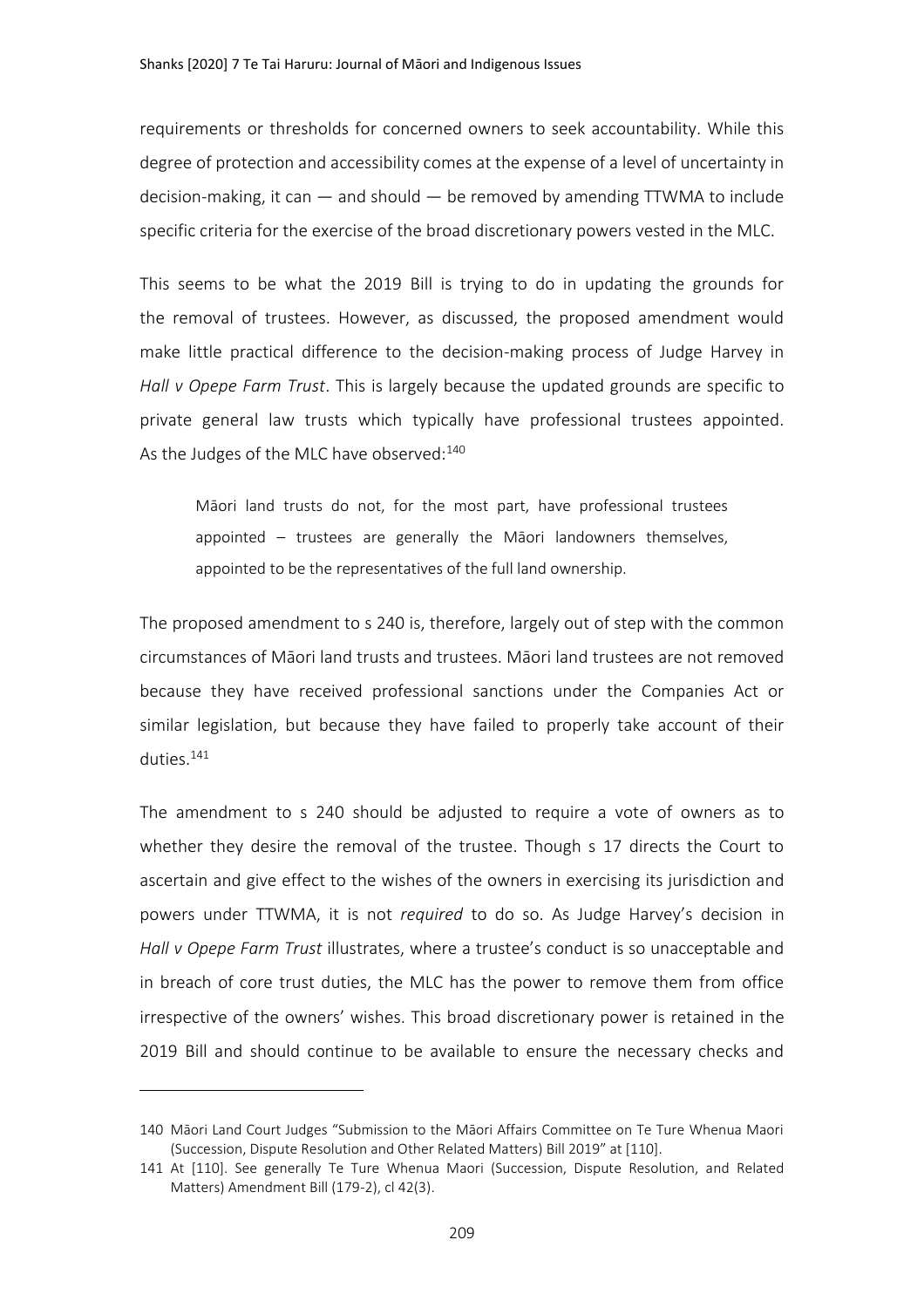balances exist and are applied to promote retention. However, the Court should be required to consult and take account of the owners' views as to whether they desire the removal of the trustee. This would achieve a better balance between owner autonomy and the protective mechanisms necessary to ensure retention by guaranteeing a level of owner involvement in the decision-making process. In Māori land trust matters, the owners' wishes are typically expressed by a vote at a meeting of owners.<sup>142</sup> To ensure this adjustment is not an additional administrative burden on the MLC, it should be up to the applicant seeking the removal of the trustee to: inform the owners of the reasons why they seek their removal; arrange for the vote to be held and certified; and pass the results on to the Court for consideration. Such a requirement would have prevented Judge Harvey from exercising his discretion to remove the respondents as trustees of OFT without consulting the owners in *Hall v Opepe Farm Trust*.

Further, s 240 should be amended to codify the three stage inquiry for the removal of trustees. This would promote more transparent and consistent decision-making by clearly outlining the steps involved in the exercise of the MLC's discretion. In addition to creating more certainty for owners in the development of aspirations for their land, and in the implementation of actions to achieve those aspirations, separating out the different steps would simplify the decision-making process for the judges themselves when determining an application under s 240. As the New Zealand Māori Law Society suggests: "The condition that removal is desirable for the proper execution of the trust should be a standalone factor."<sup>143</sup>

The New Zealand Māori Law Society also recommended that the MLC be given the power to remove a trustee from serving on any trust, not just the trust in question, if their conduct warrants it.  $144$  Granting the Court this power would prevent the recurrence of poor management decisions by individuals who sit on multiple Māori land trusts. The 2016 Bill's proposal to allow the Court to make an order disqualifying

<sup>142</sup> See *Clarke v Karaitiana* [2011] NZCA 154, [2011] NZAR 370.

<sup>143</sup> New Zealand Māori Law Society "Submission to the Māori Affairs Committee on Te Ture Whenua Maori (Succession, Dispute Resolution and Other Related Matters) Bill 2019" at 11.

<sup>144</sup> At 12.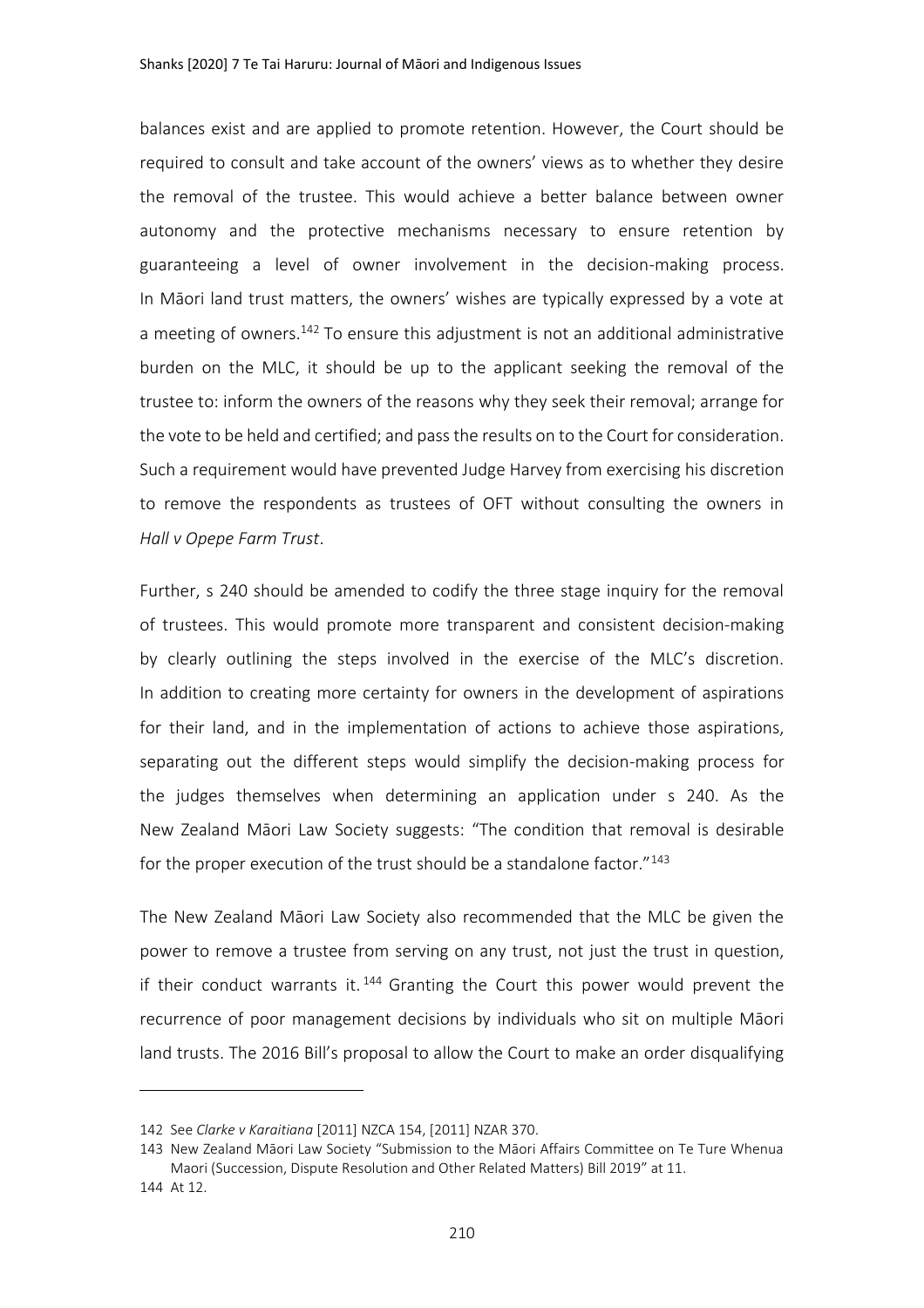a person from being appointed, or continuing in an appointment, as a trustee should, therefore, be included in the amendment to s 240. These adjustments and additions would have allowed Judge Harvey to remove Mrs Rameka and Mrs Biel as trustees of both OFT and HHLT if his Honour was satisfied that their conduct warranted it, in the circumstances, to prevent the recurrence of their imprudent management decisions.

#### 2 More precise definitions of what is simple and uncontested

The 2019 Bill should also include more precise definitions of what is simple and uncontested in its proposal to allow a Registrar to determine simple and uncontested trust matters. As discussed, allowing a Registrar to deal with simple and uncontested trust matters would have made it easier for the trustees and owners of OFT to use, develop and resolve disputes about their land, but it could have also created uncertainty, and perhaps even prejudice, for them. This potential for uncertainty and prejudice should be removed by adding more precise definitions of what is simple and uncontested in the proposed amendment, to clarify what matters a Registrar can deal with. Examples of definitions for what is simple suggested in submissions on the 2019 Bill include *easily understood or done, presenting no difficulty*<sup>145</sup> and *plain and uncomplicated in form*. <sup>146</sup> The list of examples provided in the new s 235A(9)(a) should also be expanded and refined. An application for the reduction of the number of trustees in a trust where the trustee has died or filed a written resignation should be included by way of example.

As regards what is uncontested, a more detailed process for notice should be included in the amendment so that all interested parties know how to keep track of trust applications that may affect their interests. Currently all applications go to a hearing, which is open and public. The date and time of these hearings are advertised in the National Pānui to allow interested people to attend those applications.<sup>147</sup> Such a

<sup>145</sup> McCaw Lewis Lawyers, above n [105,](#page-23-0) at [38].

<sup>146</sup> Māori Land Court Judges, above n [140,](#page-35-0) at [53].

<sup>147</sup> McCaw Lewis Lawyers, above n [105,](#page-23-0) at [41].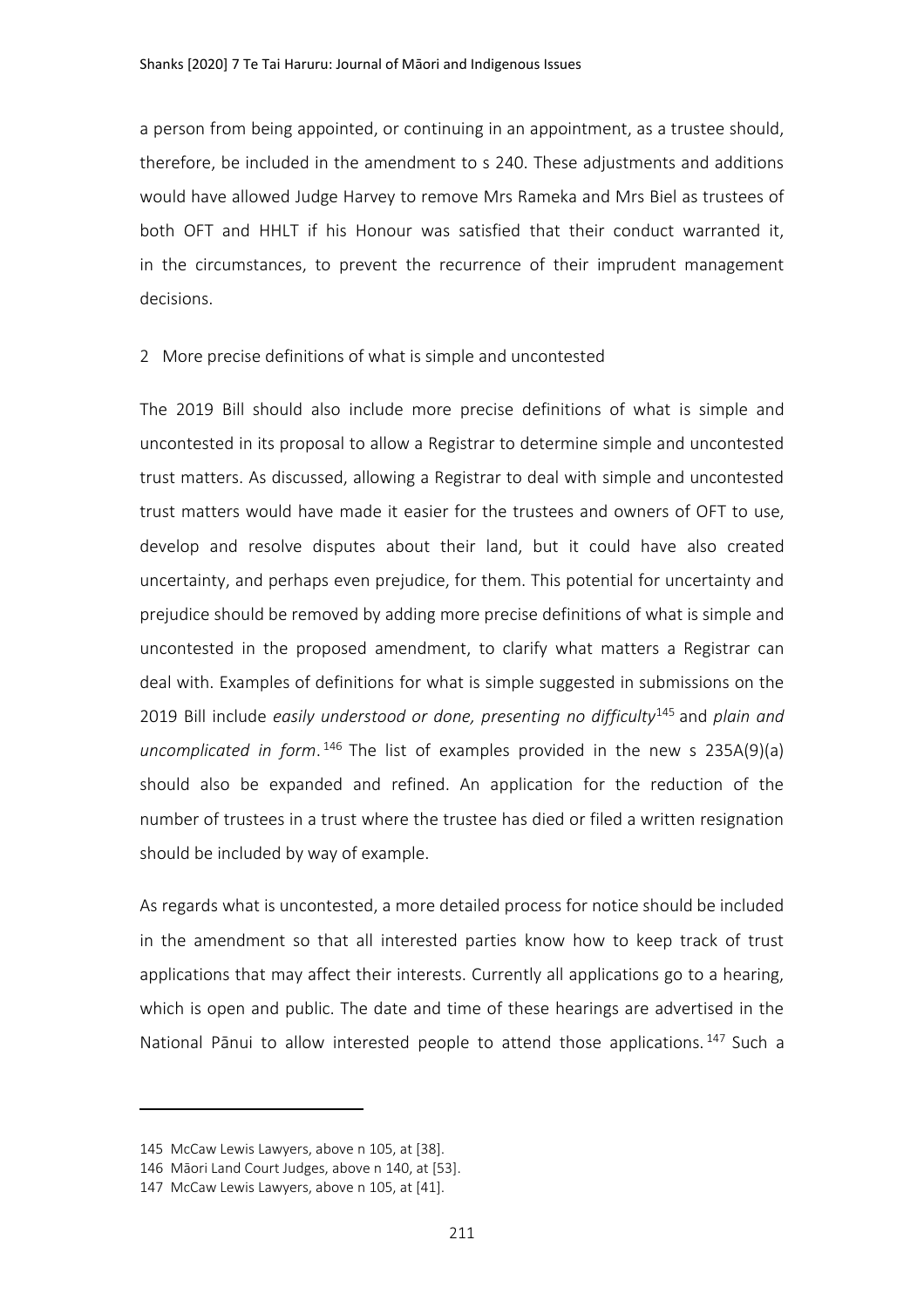process, therefore, could include advertising the application in the National Pānui, as Māori landowners are already familiar with this procedure. Where no objection is received after the passage of an appropriate length of time (to be specified in the amendment), the matter could then fairly be considered uncontested.

#### 3 More judges for the effective operation of judicial settlement conferences

The 2019 Bill should also make provision for the employment of more MLC judges to ensure the effective operation of judicial settlement conferences. As discussed, allowing the Court to convene conferences to give parties an opportunity to negotiate the settlement of a claim gives effect to owner autonomy by providing greater alternative dispute resolution options for owners. However, it also has the potential to cause owners undue delay, or perhaps even prejudice, if the uptake on settlement conferences is high. This is because there are only 12 MLC judges who have increasing demanding workloads in the Waitangi Tribunal, Environment Court and Pacific Courts. The 2019 Bill should, therefore, make additional provision for an increase in the number of MLC judges to ensure the amendment operates effectively if the uptake on judicial settlement conferences is high.<sup>148</sup> This addition would have provided Mr Hall and the trustees with the opportunity to negotiate a settlement of their dispute without the risk of undue delay or prejudice, potentially avoiding the cost of needless litigation.

#### 4 Compulsory mediation and the type of mediation process to be adopted

More thought should also be given to allowing the MLC to compel parties to mediate in certain circumstances. As discussed, the process proposed in the 2019 Bill gives full effect to owner autonomy by providing greater alternative dispute resolution options for owners with no risk of added cost, stress or undue delay, because it is intended to be free and completely voluntary. I am inclined, however, to question whether this is the best way to improve owner involvement in trust matters. An alternative amendment could be to include some statutory mechanism, rules or

<sup>148</sup> At [20].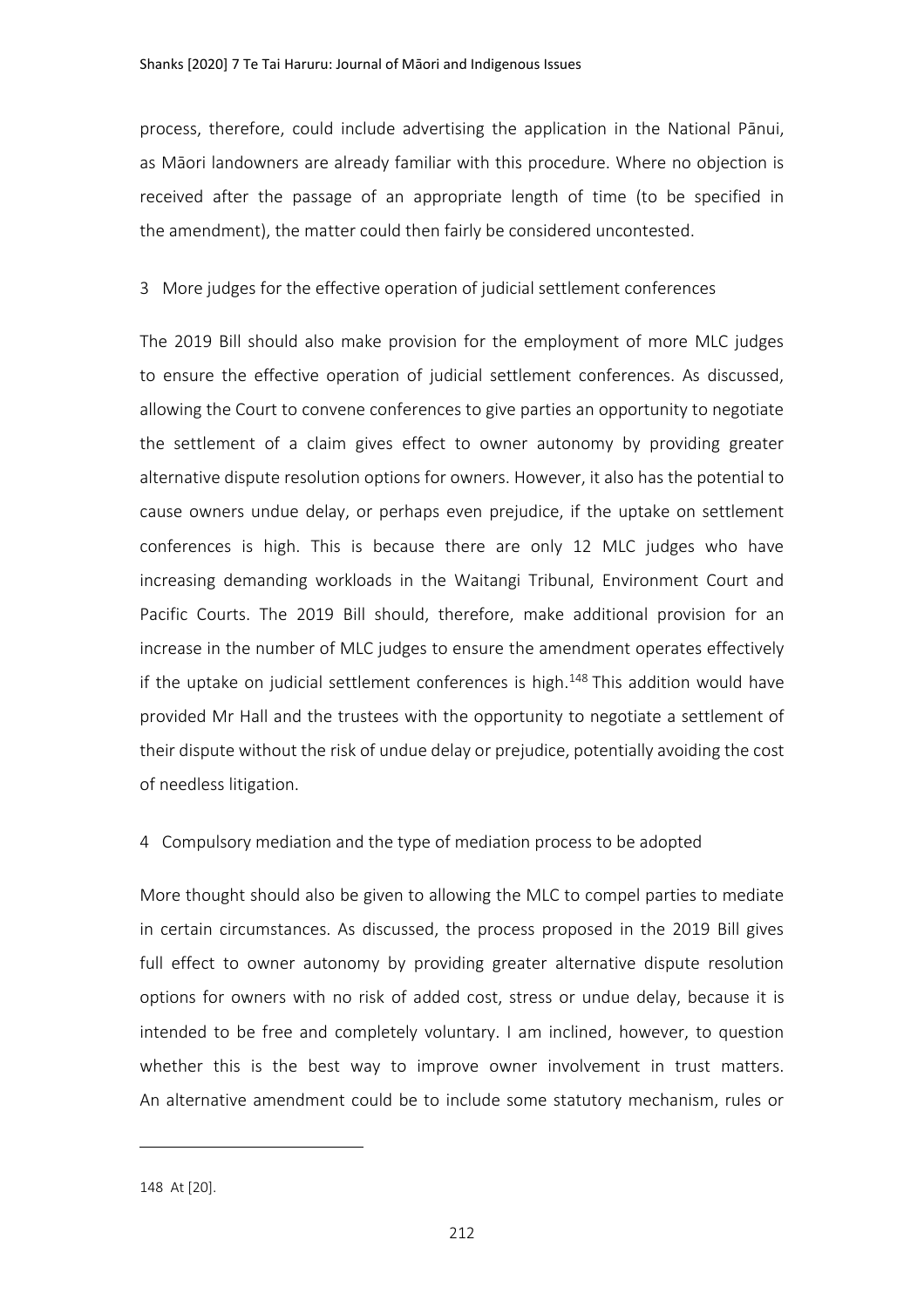<span id="page-39-0"></span>practice notes that sit behind the legislation to enable judges to compel parties to mediate in certain circumstances.<sup>149</sup> This would empower owners to achieve their own solutions rather than having to accept an outcome imposed on them by the Court. Although compulsion is argued to be the antithesis of rangatiratanga, there seem to be two schools of thought on this issue. Many submitters on the 2016 Bill expressed the view that compelling parties to mediate is wrong — that one of the principles of mediation is that it is voluntary.<sup>150</sup> While this may be true in the case of private general law mediation, it does not rule out the possibility that compulsion in certain circumstances is tika and appropriate.<sup>151</sup> Of course, on the one hand, there is the valid argument that forcing parties to mediate where irreconcilable differences exist, or where it is not their preferred course of action, is a waste of time and money. But, on the other hand, once a person is engaged in mediation with a skilled mediator and perhaps skilled counsel, the practical reality is that settlements ensue.<sup>152</sup>

More thought should also be given to the type of mediation process to be adopted under TTWMA. <sup>153</sup> There are several different mediation models across the world, including in New Zealand. The flexibility (structured or unstructured) provided in the new dispute resolution process to be inserted into the Act under cl 19 is a good starting point, but it has the potential to prejudice some landowners if mediation is run like a courtroom at one end of the country and more of a facilitative process at the other.<sup>154</sup> This potential for prejudice should be remedied through the addition of some practice notes, rules or guidelines regarding the type of mediation process to be adopted under the Act.  $155$  A specific change to the proposed amendment is not necessary as flexibility is a key tenet of successful mediation. <sup>156</sup> However, if the new pt 3A is going to be successful and grow the confidence of Māori to use it,

<sup>149</sup> See Aidan Warren "Te Ture Whenua Maori (Succession, Dispute Resolution, and Related Matters) Amendment Bill - hearing of evidence" (26 February 2020) Māori Affairs Committee <www.facebook.com/Maori.Affairs> at 5:20.

<sup>150</sup> Te Puni Kōkiri *Te Ture Whenua Māori Reform: Summary of Submissions* (September 2015) at [587].

<sup>151</sup> Warren, above n [149,](#page-39-0) at 6:10.

<sup>152</sup> At 6:35.

<sup>153</sup> See McCaw Lewis Lawyers, above [n 105,](#page-23-0) at [31].

<sup>154</sup> Warren, above n [149,](#page-39-0) at 11:30.

<sup>155</sup> See McCaw Lewis Lawyers, above [n 105,](#page-23-0) at [34].

<sup>156</sup> Warren, above n [149,](#page-39-0) at 12:25.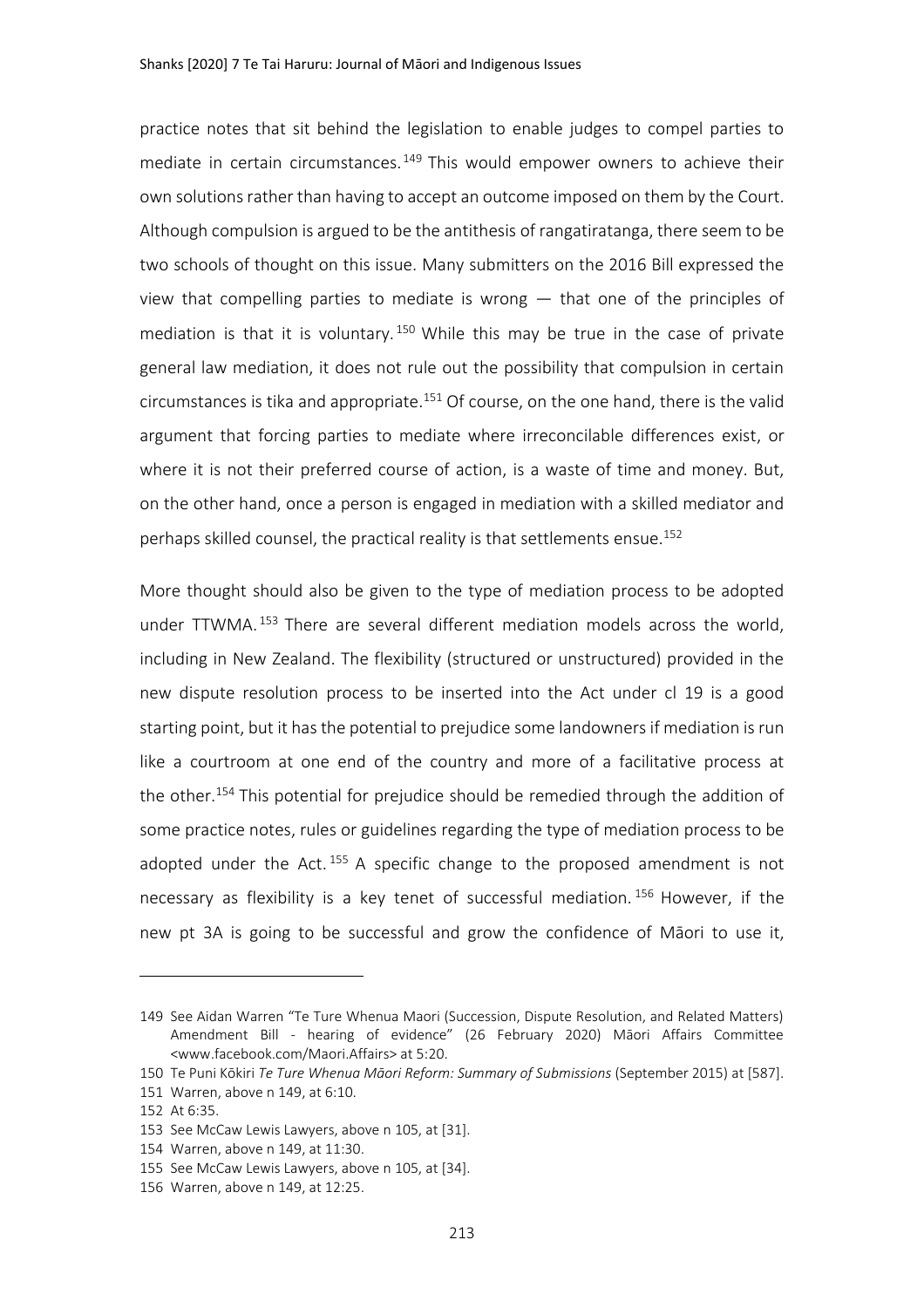more work must be done to ensure Māori can have confidence and trust in this process.<sup>157</sup>

5 General meetings of owners at least once every 12 months

The 2019 Bill should also require all Māori land trusts to hold a general meeting of owners at least once every 12 months. General meetings are the principal means by which owners receive information on the performance of the trust, including the opportunity to inspect accounts, question trustees, express support or no confidence in their governance, and generally provide feedback on any relevant trust matters.<sup>158</sup> They are, therefore, very important to owners since it is the only time they are actively involved in the management of their land. The proverb *ko te kai o te rangatira, he korero* (talk is the food of chiefs) conveys the value of collective korero or dialogue within Māori society. <sup>159</sup> Although the trust orders of many trusts, especially the larger ones, likely already include mandatory provisions about annual, biannual or triannual general meetings, it is not yet a *requirement* to do so. It is not entirely surprising then that many Māori landowners feel "left out, cut out or prevented from engaging in land affairs" as a result of the trust structure. <sup>160</sup> As Kīri Mamai Dell explains:<sup>161</sup>

Elected governance situates authority with a nominated power or a designated few. This body then becomes legally entitled to make choices and resolutions regarding land. This is a contrasting notion from customary and inclusive forms of governance management. Traditionally, affiliated tribal members were welcomed to voice their concerns.

Māori landowners still want to feel that they are a valued part of the land management process — that is, a function of the traditional process of collective korero.

<sup>157</sup> At 12:35.

<sup>158</sup> Harvey, above n [11,](#page-1-2) at 115.

<sup>159</sup> Kīri Mamai Dell "Te Hokinga ki te Ūkaipō: Disrupted Māori Management Theory – Harmonising Whānau Conflict in the Māori Land Trust" (PhD Thesis, University of Auckland, 2017) at 170.

<sup>160</sup> At 172.

<sup>161</sup> At 172–173.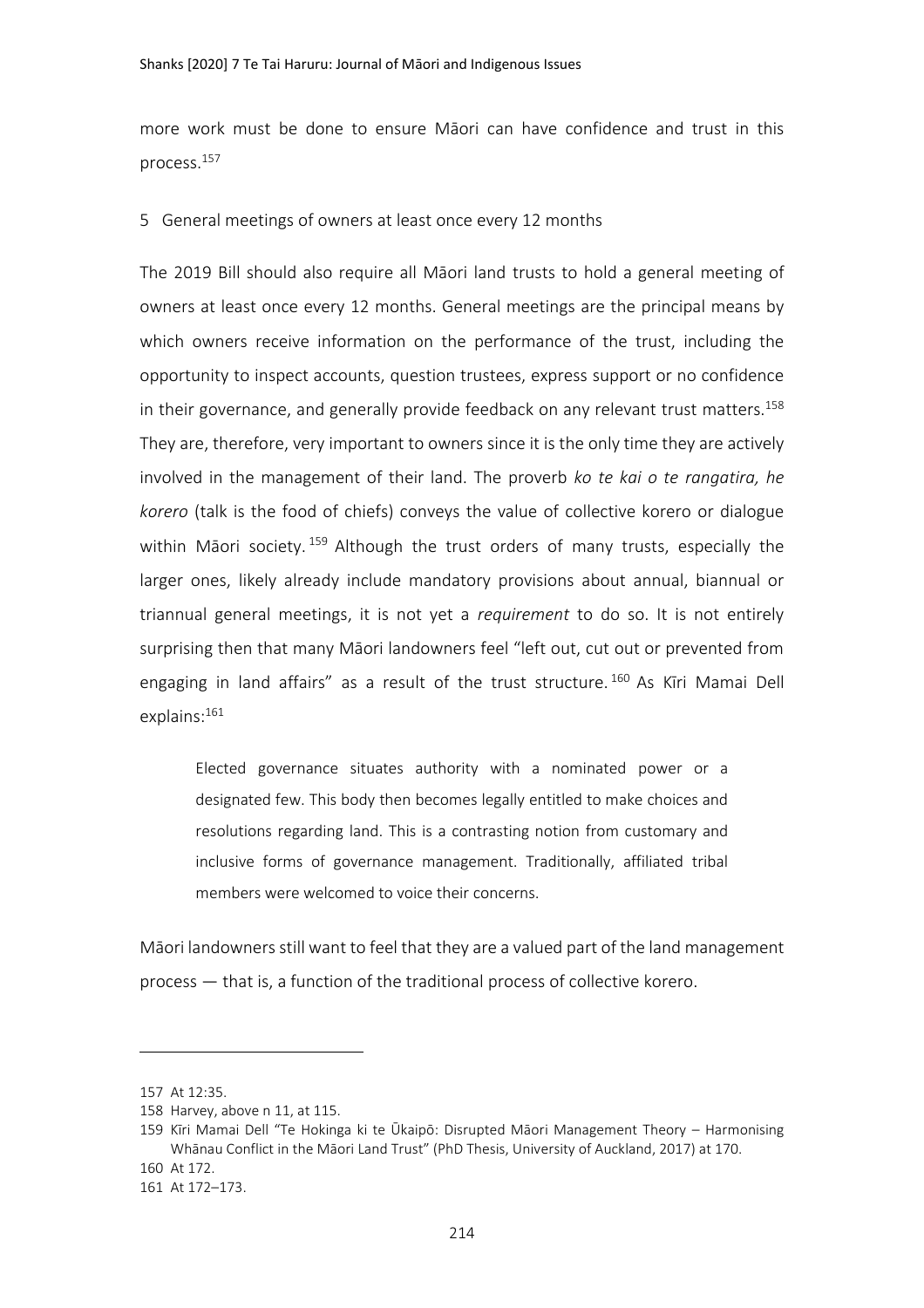Requiring trusts to hold a general meeting of owners at least once every 12 months will go some way toward ensuring improved owner involvement in trust matters. This reform could be achieved by requiring the MLC, in a trust order constituting any trust under pt 12, to make provision for general meetings of owners at least once every 12 months. It is important to note that this would only be a minimum threshold. Owners and trustees would still be empowered to decide when to hold general meetings, so long as it is at least once every 12 months. Some may prefer to hold general meetings biannually or once every three or four months. While this proposal would likely not have had much of an impact on Judge Harvey's decisionmaking process in *Hall v Opepe Farm Trust*, it could have raised owners' concerns and enabled the jurisdiction of the Court to be invoked much earlier.

#### *B Replacement of the Current Act*

If, in the alternative, National is re-elected in September and continues to progress its policy to repeal and replace TTWMA with an entirely new law, the above adjustments and additions could still be incorporated into the 2016 Bill to help remove the uncertainties implicit in the MLC's various areas of discretionary review and supervision. First, cl 220 could be amended to: require a vote of owners as to whether they desire the removal of the trustee; and to codify the two stage inquiry for the removal of trustees in the same way I have suggested for s 240. Secondly, a new clause could be inserted into the 2016 Bill permitting a MLC Registrar to determine an application for a simple and uncontested trust matter like that proposed in the 2019 Bill, but with more precise definitions of what is simple and uncontested, as I have suggested. It is worth noting, however, that the thresholds required to trigger the Court's jurisdiction would render these adjustments and additions nugatory for most trusts. As discussed, a remedy that cannot be accessed is no remedy at all. Thirdly, the 2016 Bill could similarly make provision for the employment of more MLC judges in cl 425 to ensure the effective operation of judicial settlement conferences. Fourthly, although the Court would have the power to compel parties to mediate in certain circumstances, more thought should likewise be given to the type of mediation process to be adopted under the 2016 Bill. Finally, a new clause

215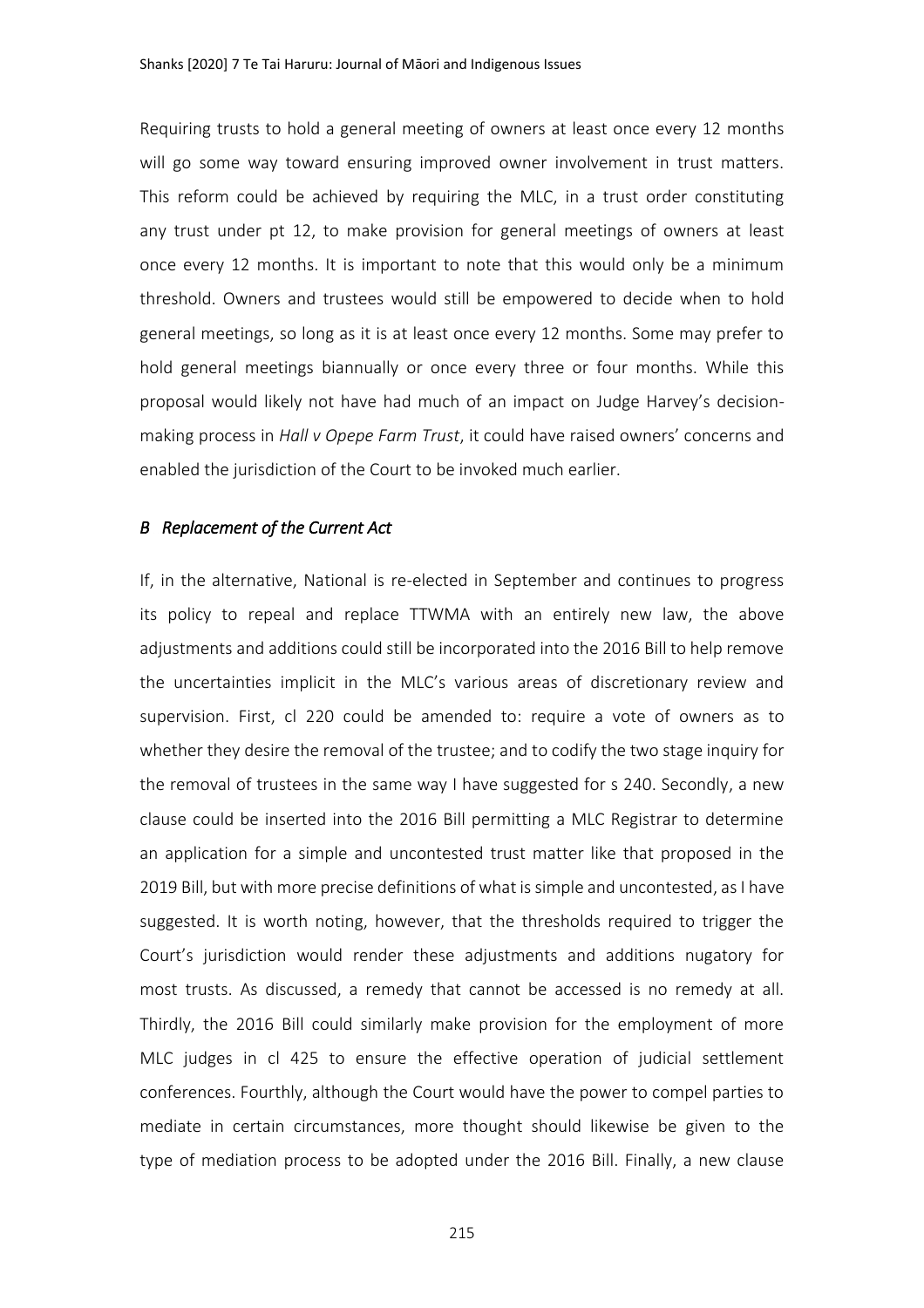could be inserted into the 2016 Bill requiring all Māori land trusts to hold a general meeting of owners at least once every 12 months, in the same way I have suggested for the 2019 Bill.

# *VII Conclusion*

When it comes to balancing retention with the risks that utilisation and development could pose to it in Māori land trust matters, TTWMA is heavily reliant on the exercise of judicial discretion. As Judge Harvey's decision in *Hall v Opepe Farm Trust* illustrates, the MLC has a final discretion over a range of decisions regarding the utilisation of Māori land, and priority is given to promoting retention. While I believe this is the appropriate trade-off for recognising Māori land as taonga tuku iho, which ought to be retained and developed for the benefit its owners, their whānau and their hapū, the Court's extensive discretionary powers create uncertainty for Māori landowners in decision-making, particularly regarding the use and management of our lands. Reform of the laws relating to Māori land trusts must prioritise this issue, but it must also ensure the necessary checks and balances exist and are applied to promote retention. Balancing this tension between retention and utilisation in Māori land trust matters is what makes reform of TTWMA particularly challenging.

As the 2019 Bill is currently at the second reading stage and National has pledged to reinstate the 2016 Bill if re-elected in September, any argument for retention of the status quo is untenable. There is clearly a desire for change  $-$  what is at issue is simply the extent of reform needed to better balance owner autonomy with the protective mechanisms necessary to ensure retention. Although we must wait until the general election to find out whether it will be the Labour-led Government's amendment Bill, National's replacement Bill or a newly elected government's Bill, the reform should remove the uncertainties implicit in the Court's various areas of discretionary review and supervision by improving owner involvement in trust matters.

If it is the Labour-led Government's amendment Bill, the Bill would need to: codify the three stage inquiry for the removal of a trustee, require a vote of owners as to whether they desire the removal of the trustee and allow the Court to make an order